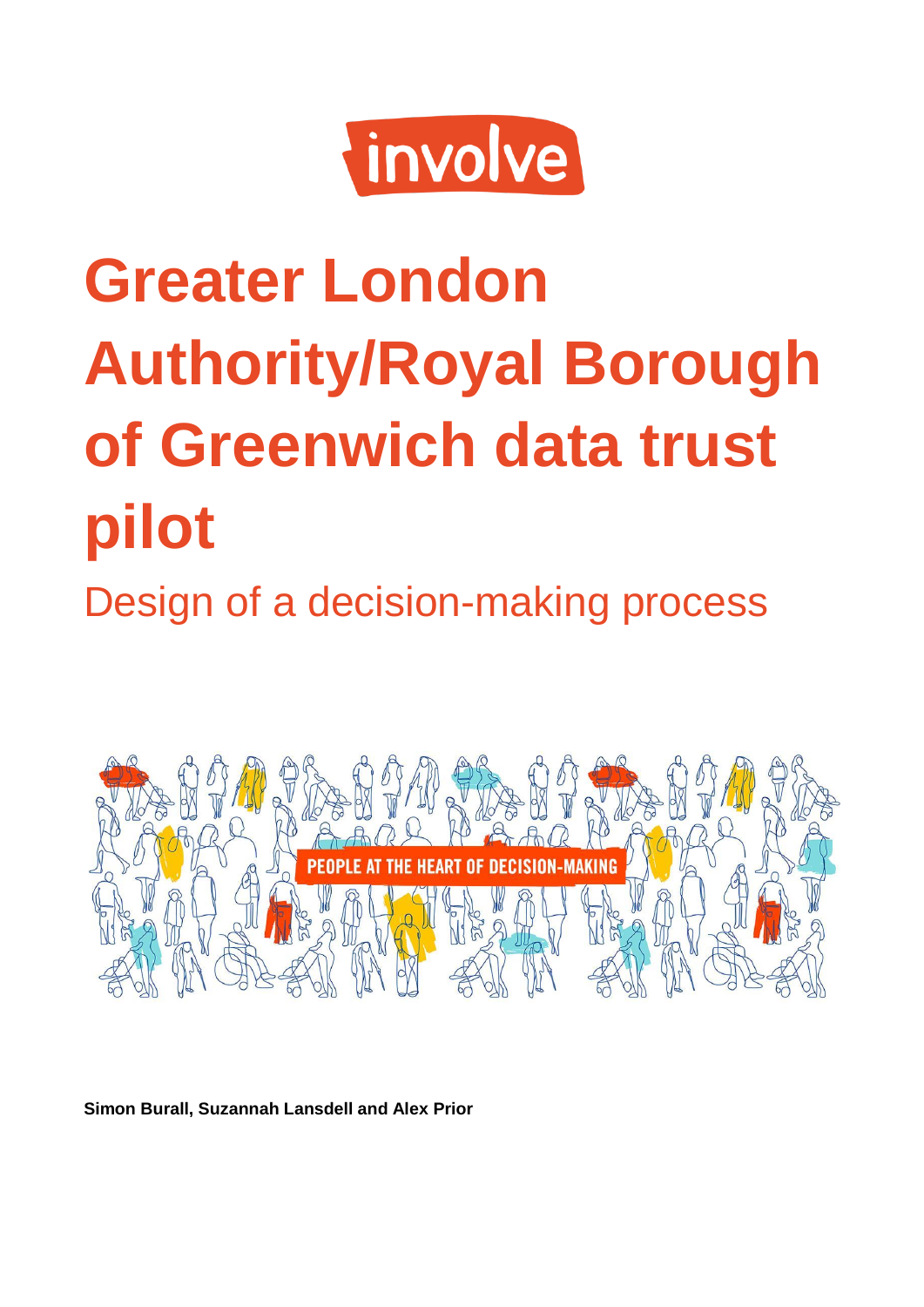# <span id="page-1-0"></span>**0.1 Funding and Acknowledgements**

This project was commissioned and run in collaboration with the Open Data Institute as part of a project funded by the UK Government's Office for Artificial Intelligence and Innovate UK. It builds on research from the ODI's Innovation programme funded by Innovate UK. The views in this report are those of the authors.

We would like to thank all those involved in the development of this report especially contacts from the Greater London Authority, Royal Borough of Greenwich, the Open Data Institute (in particular Ed Parkes), BPE and the public participants to our workshop exploring data trusts. Finally, Mark Bunting from Communications Chambers with whom we worked on the generic decision making report drawing lesson from all three pilots, and whose input helped shape thinking throughout.

# <span id="page-1-1"></span>**0.2 Who we are**

We're the UK's leading public participation charity, on a mission to put people at the heart of decision-making.

We're a small but passionate team focused on giving people more power over the decisions that affect their lives. We want to build a stronger democracy that works for everyone – that gives people real power to bring about change in their lives, communities and beyond.

Involve was founded in 2003 to "to create a new focus for thinking and action on the links between new forms of public participation and existing democratic institutions". We've been promoting and practising participatory and deliberative decision-making ever since. We have worked with governments, parliaments, civil society organisations, academics and the public across the UK and internationally to put people at the heart of decision-making.

We believe that decision-making in the UK needs to be more:

- **Open** so that people can understand, influence and hold decision-makers to account for the actions and inactions of their governments;
- **Participatory** so that people have the freedom, support and opportunity to shape their communities and influence the decisions that affect their lives; and,
- **Deliberative** so that people can exchange and acknowledge different perspectives, understand conflict and find common ground, and build a shared vision for society.

# <span id="page-1-2"></span>**0.3 What we do**

#### We demonstrate how citizens can help solve our biggest challenges.

Democracy isn't working as it should. Decision-makers are struggling to get things done. The public are frustrated that the system isn't working for them. And everywhere people are feeling divided, distrustful and powerless.

Our work seeks to create:

- 1. **New innovations** to demonstrate better ways of doing democracy;
- 2. **New institutions** to put people at the heart of decision-making;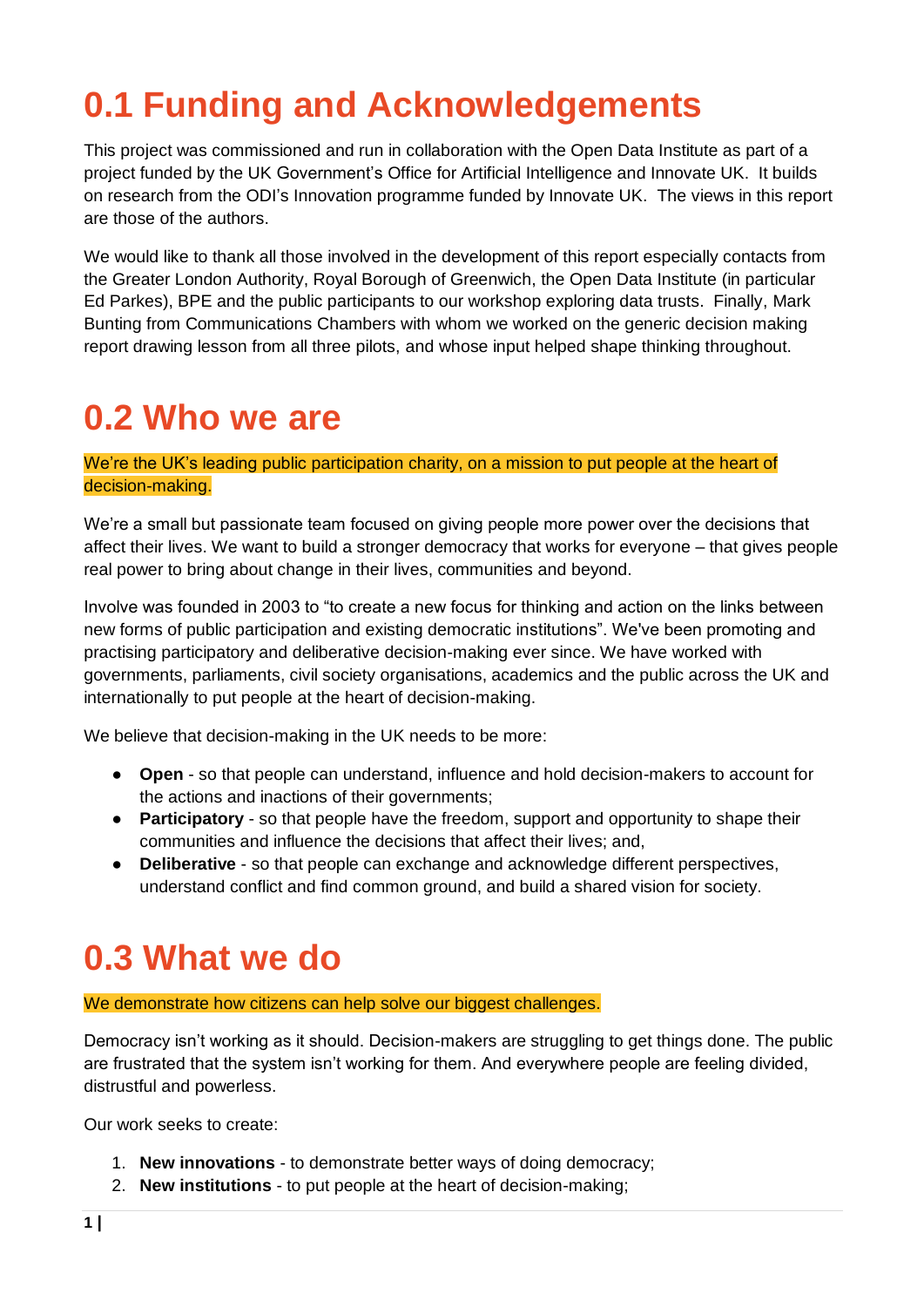3. **New norms** - to make democracy more open, participatory and deliberative.

We approach this in three ways:

- 1. **We set the agenda** by developing a vision of a democracy that puts people at the heart of decision-making;
- 2. **We build coalitions** by mobilising and partnering with broad, unexpected and powerful networks of allies; and,
- 3. **We make it happen** by developing and supporting world-class participatory and deliberative processes.

Our recent projects have included:

- **The Citizens' Assembly on Social Care** the first deliberative process commissioned by UK Parliament;
- **The Citizens' Assembly for Northern Ireland** the first citizens' assembly to take place in Northern Ireland;
- **MH:2K** a youth-led approach that has engaged over 3,400 young people in tackling mental ill-health.

Find out more about our work: [www.involve.org.uk/our-work/](http://www.involve.org.uk/our-work/)

#### *Our Values*

- **Collaboration** because change comes when broad coalitions of people work towards a common vision.
- **Equality** because everyone in society has an equal right to be listened to and participate in decisions that affect their lives. No one should be held back by societal divisions or prejudice.
- **Purpose** because participation must have an impact. We reject tokenistic or ineffectual engagement.

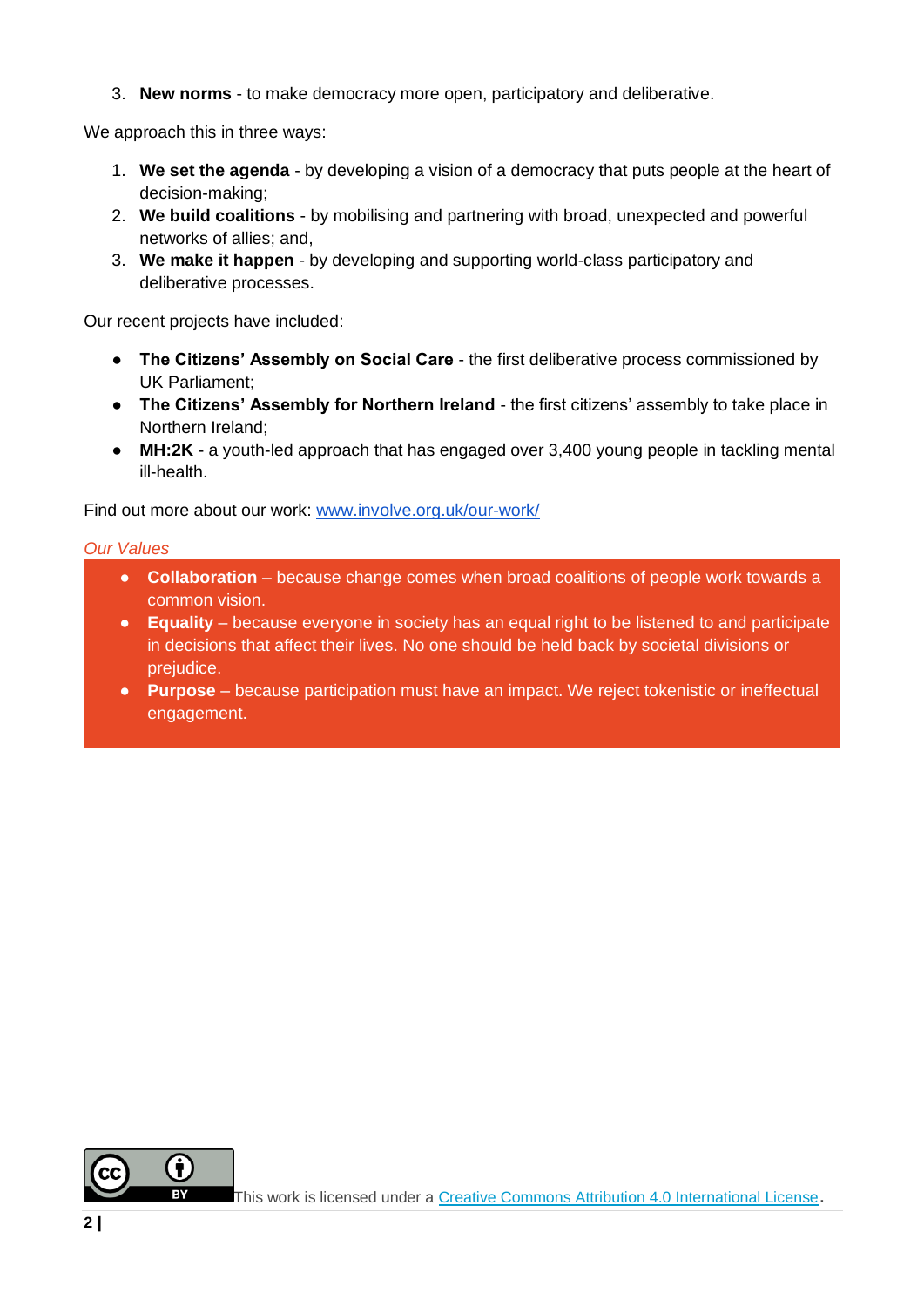# **Contents**

| 6. Expectations and priorities around a decision-making process for a data trust16 |  |
|------------------------------------------------------------------------------------|--|
|                                                                                    |  |
|                                                                                    |  |
|                                                                                    |  |
|                                                                                    |  |
|                                                                                    |  |
|                                                                                    |  |
|                                                                                    |  |
|                                                                                    |  |
|                                                                                    |  |
|                                                                                    |  |
|                                                                                    |  |
|                                                                                    |  |
| Views from public participants on openness and transparency for a data trust23     |  |
|                                                                                    |  |
|                                                                                    |  |
|                                                                                    |  |
|                                                                                    |  |
|                                                                                    |  |
|                                                                                    |  |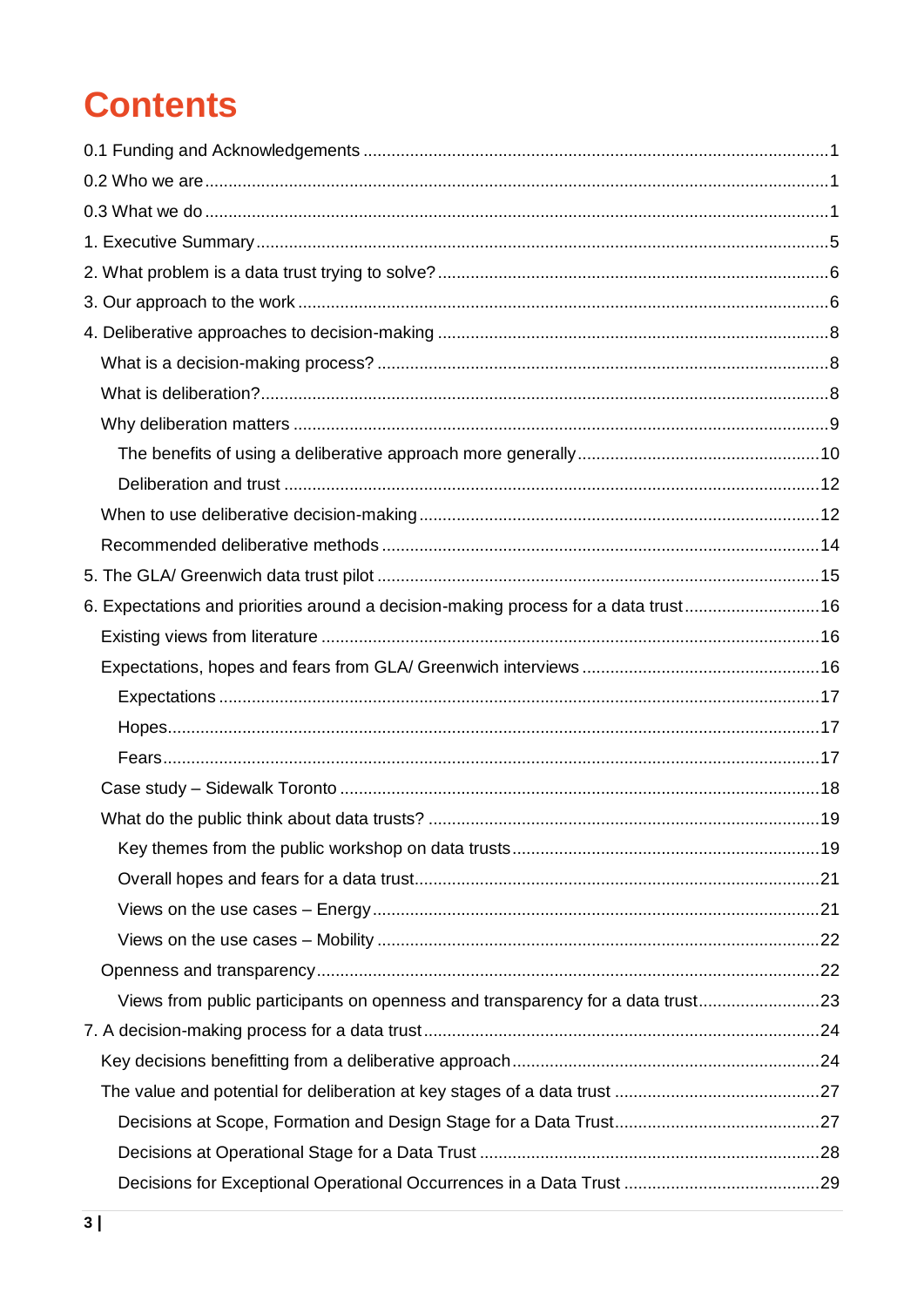| 10. Generic decision-making learning and recommendations for data trusts 33 |  |
|-----------------------------------------------------------------------------|--|
|                                                                             |  |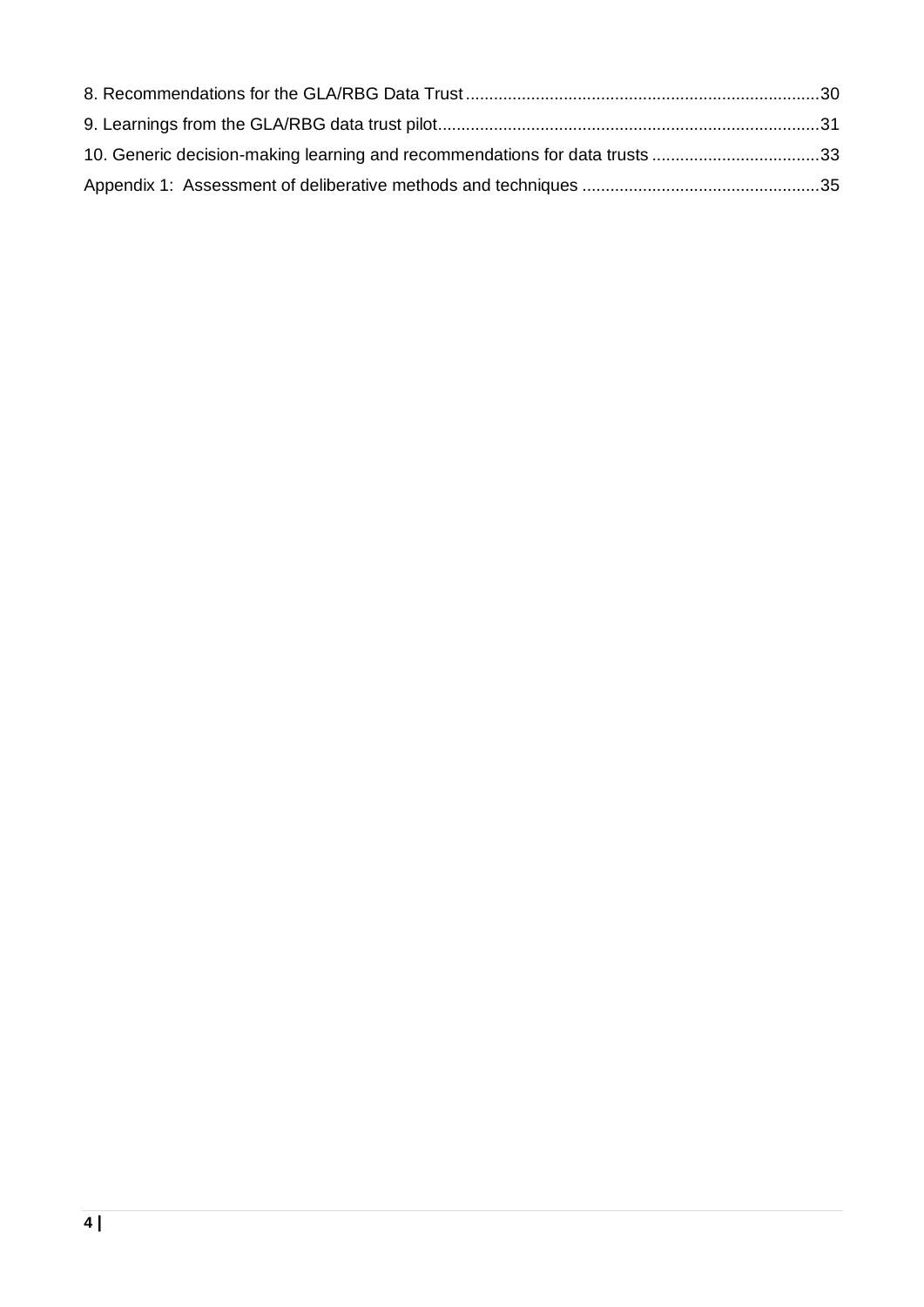# <span id="page-5-0"></span>**1. Executive Summary**

Involve was tasked with designing a decision-making process for the pilot data trust for the Greater London Authority (GLA)/ Royal Borough of Greenwich (RBG) as part of its Sharing Cities Programme use cases around energy and mobility.

Through desk research, workshops and interviews with the ODI and RBG/GLA and a small public participant workshop, we developed:

- A background assessment of deliberative decision-making for a data trust including exploring possible methods and techniques.
- Early insights into what the public think of data trusts as a concept, highlighting some key issues for consideration.
- A generic design of a data trust decision-making process for a data trust using data about, or generated by individual members of the public, with an emphasis on where deliberative methods might best be used.

Our key learnings and recommendations from this work include:

#### *First define the problem and then consider the governance and architecture*

• An organisation or group of organisations considering establishing a data trust must do so in response to a clear social or policy problem. The purpose of the data trust will flow from this. It is important that this stage is not skipped because agreement on both the problem statement and the trust purpose by all key parties will form the foundation of an effective data trust. Developing an effective governance and architecture to fit the purpose is the second step. There is a danger that the technical data solution runs ahead of defining what problem the trust is being set-up to solve.

#### *Don't assume that if people know the benefits of data sharing they will share and accept those benefits*

- The benefits and risks of data sharing will be seen very differently by the different groups with a stake in the data trust. For example, data producers are likely to identify benefits and risks which differ from data reusers and from the public who may ultimately be affected by any decisions taken. Smart application of deliberative methodologies at specific points in the decision-making cycle will be a critical tool for ensuring that these differences are made visible to everyone with a relationship to the trust. This will ensure that they can be dealt with openly and transparently.
- Our work with public participants suggests that public trust is likely to flow from two related features of a data trust. First, that they can see a clear benefit and purpose for the data trust. Second, that the data sharing is in pursuit of that purpose and benefit is clearly demonstrated. This finding in turn suggests there might be more public support for data trusts focused on solving a specific problem or issue, rather than trusts based on geography or ownership models.

### *Deliberative decision-making has a key role to play in developing trust, accountability and legitimacy*

- A data trust derives its legitimacy and by extension the trust of stakeholders and the public from its capacity to enable, encourage and benefit from collective discussion, reasoning and decision making. From conception through to close down, we identified key points where a data trust would need to actively and deliberatively engage with its stakeholders and the public to confidently build trust and demonstrate benefit. Key deliberative points would be around:
	- people's expectations of the driving purpose for the trust and how public benefit is seen.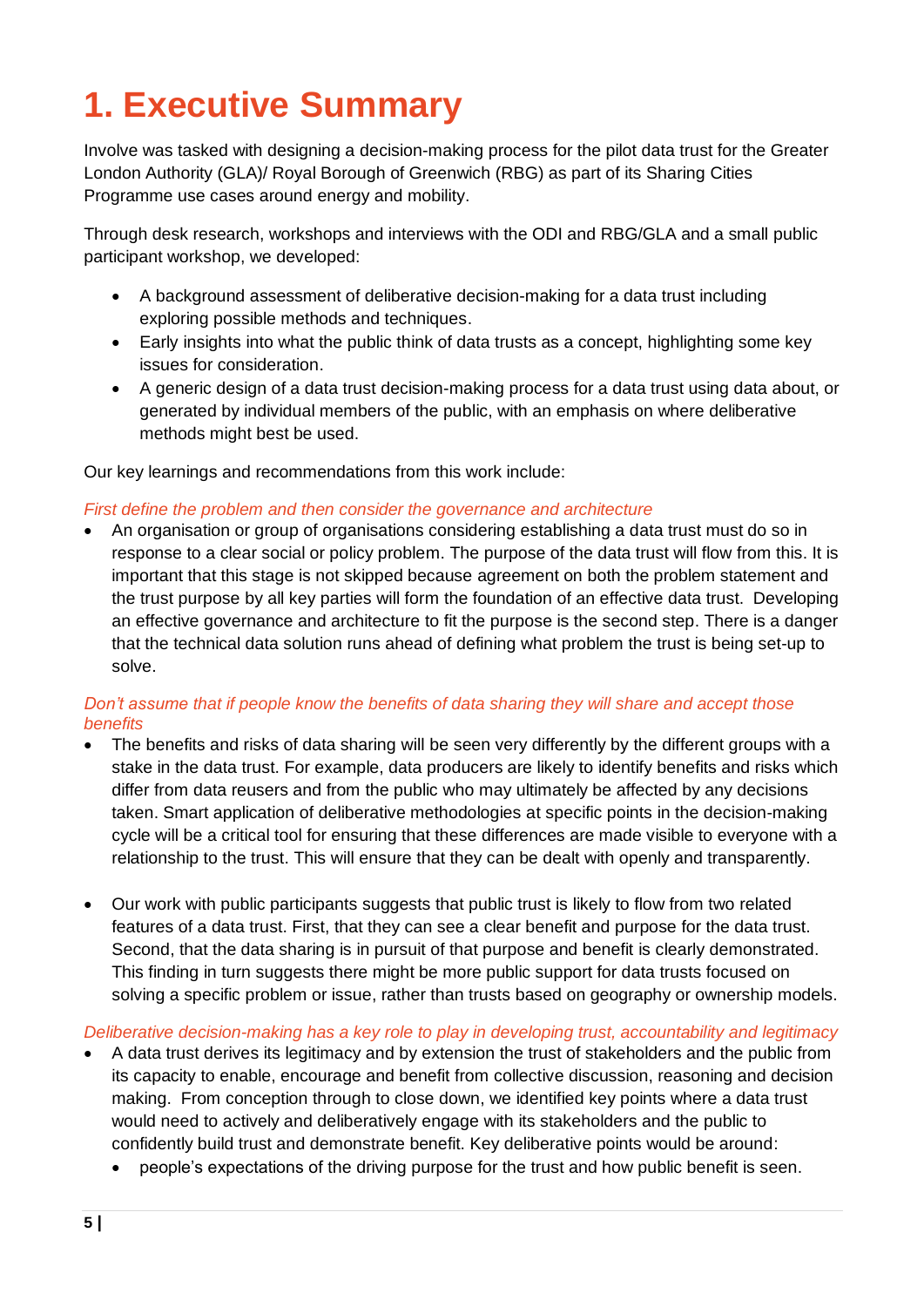- the overarching guiding principles and criteria for a data trust to enable the data trustees to make good decisions that reflect the views, values and perspectives of the public.
- expectations around governance, accountability and transparency.

### *A data trust will need to meet high expectations*

- The act of creating a data trust is a public statement about intent. Our work with public participants suggests that this will raise certain expectations which will need to be met if trust is to be built and maintained.
- Public participants highlighted their high expectations in relation to who will benefit, how the data trust will operate, and on levels of transparency. If these are not adequately addressed, the establishment of a data trust may, perhaps paradoxically for some, generate more public mistrust about the collection, sharing and use of data.
- Ensuring the trustworthiness of the data trust's decision-making process will require meeting public expectations. Putting the required governance processes and systems into practice will require significant resource and skills.

Wider work on the GLA/Greenwich data trust pilot can be found in the [summary](http://theodi.org/article/data-trusts-gla/) and [legal](http://theodi.org/article/gla-data-trusts-legal-report/) reports. In addition supplementary reading in relation to lessons drawn from all the data trust pilot activity can be found in the [generic decision-making report.](http://theodi.org/article/data-trusts-decision-making-report/) Finally a report drawing together learning from all the data trust pilot activity can be found in the [synthesis r](http://theodi.org/article/odi-data-trusts-report/)eport.

# <span id="page-6-0"></span>**2. What problem is a data trust trying to solve?**

A data trust seeks to retain trust in how data is collected, maintained and shared in order to realise its full benefits and potential. The definition of a data trust throughout this project was:

#### *"a legal structure that provides independent stewardship of data for the benefit of a group of organisations, communities or people"*

The definition raises questions which need to be answered if it is to achieve the desire of retaining trust. "Independent" – how will this be demonstrated and to whom and independent of what? "Benefit" – how is that realised, what does benefit mean to the group, organisations, communities or people the data trust is representing? Within the context of the pilot Involve explored how that definition might begin to work in practice in relation to decision-making.

# <span id="page-6-1"></span>**3. Our approach to the work**

Involve's schedule of work for this project encompassed the following stages:

### **1. Briefing, inception meeting and project management**

Involve began the project with a briefing meeting which included all of the other successful bidders for the different activities of the data pilots. Subsequent work was undertaken collaboratively with ODI, pilot data trust stakeholders and partners delivering other activities as part of the pilots. This ensured that Involve's work was suitably holistic and took account of broader activities. In particular,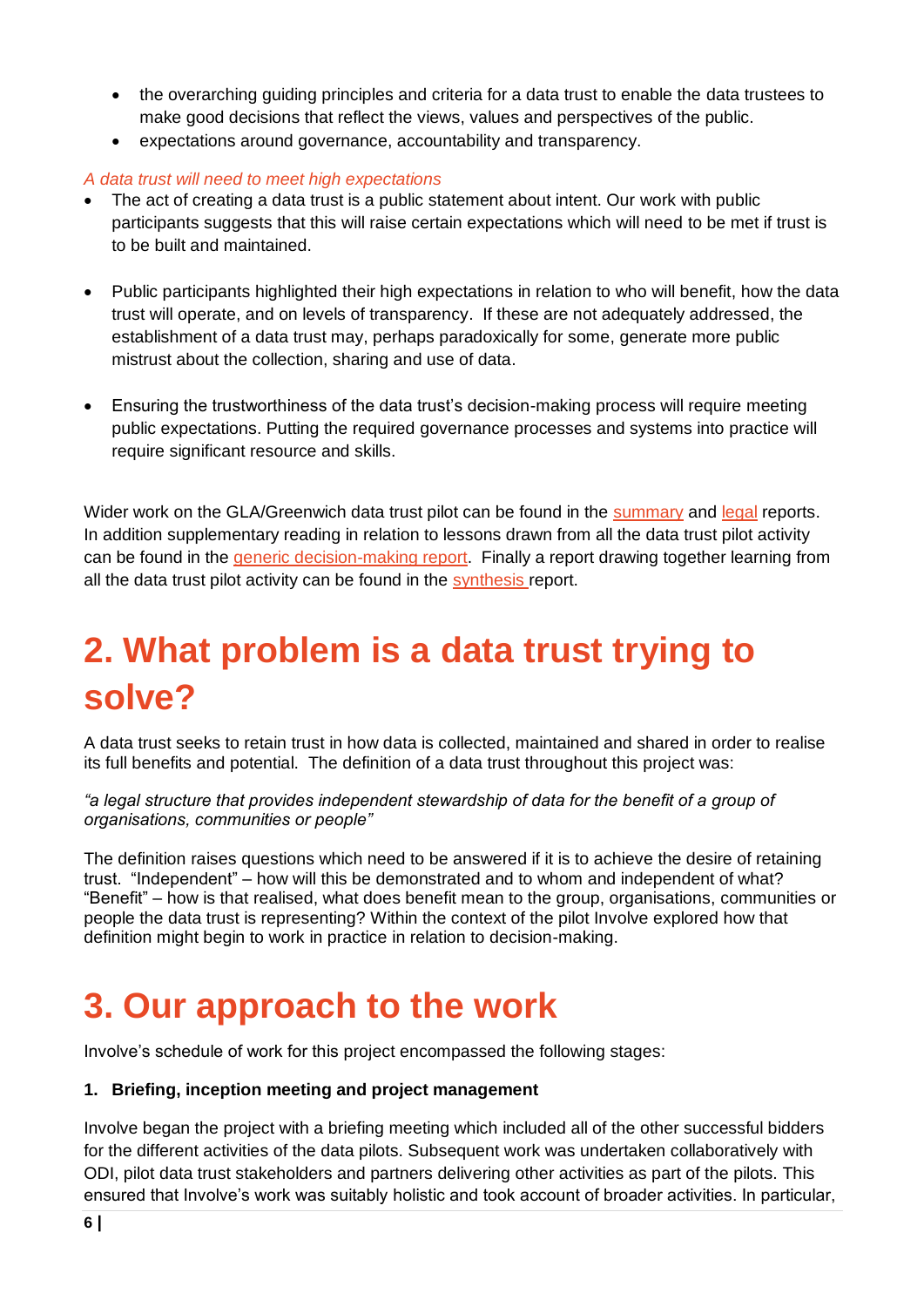this meant keeping in touch with Communications Chambers (working with other data trust pilots' decision-making) to compare and contrast learnings and to co-produce the generic learnings report. This liaison and project management took a larger portion of time than initially envisaged to enable the learning and sharing consistent with the working style adopted for the project.

# **2. Base research and prototype proposal development**

In order to develop a foundation of information relating to the Royal Borough of Greenwich (RBG) / Greater London Authority (GLA) proposed data trust, Involve undertook the following activities:

- Participation in key workshops designed by the ODI to tackle the issues and options around a data trust for RBG/GLA
	- $\circ$  Service Mapping workshop 9<sup>th</sup> January
	- $\circ$  Co-creation of data trust design  $-5<sup>th</sup>$  March
	- $\circ$  Review of recommendations and findings meeting  $-20<sup>th</sup>$  March
- Participation in key interviews with the GLA /RBG data trust stakeholders arranged by ODI covering specific decision-making questions. In addition a broad review of the transcripts and user research undertaken by ODI from these interviews was undertaken to extract key aspects relating to decision-making.
- Conversations, meetings and exchanges with key ODI staff and through sprint and activity planning meetings.

This contributed insight relating to:

- The context of the possible data trust, data type, purpose of the trust, value of the data it holds
- The core decisions a data trust is likely to make where a deliberative approach is useful
- Emergent expectations around the decision-making

Desk research was also undertaken in order to assess possible deliberative techniques and processes that could be adopted as a starting point for a decision-making process as well as a basic review of initiatives and activities happening in the smart city space in other countries.

The interview data and desk research complemented Involve's expertise on deliberation and informed the development of a prototype decision-making process. The prototype covered the following:

- A recommended decision-making process
- Some initial ideas on how openness and transparency of the decision-making process would operate for that trust (including publication of information)
- Some initial ideas on what resources (staffing and effort) would be required in order to sustain the decision-making process

This naturally entailed describing a number of different possibilities for deliberative decision-making, since deliberation can be applied variously according to context and scale (time constraints, number of prospective participants etc.), and discussing their suitability for the project in question.

As the interviews only touched on decision-making and governance aspects, the prototype developed into one more generally based on a data trust using data about, or generated by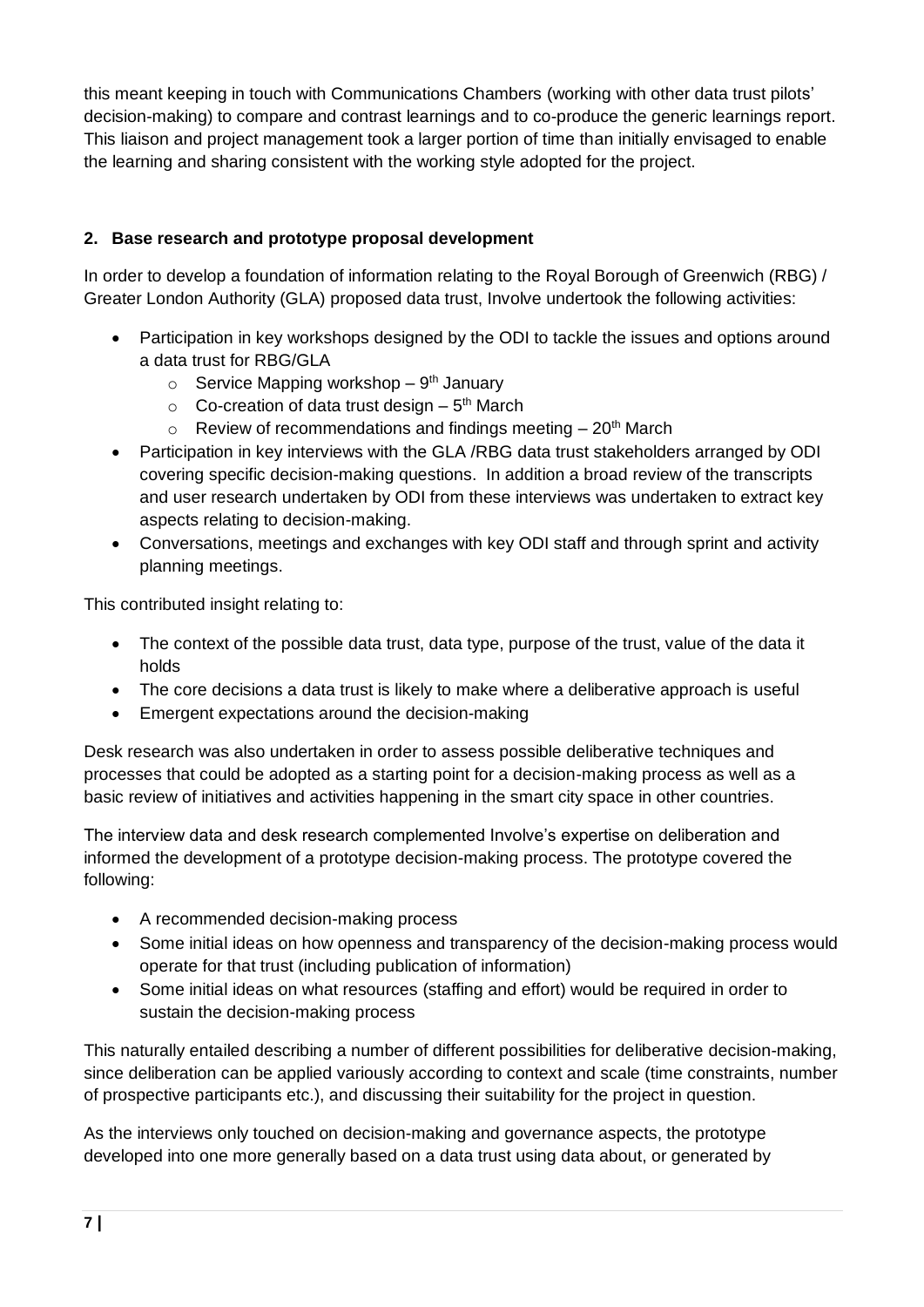individual members of the public. We did not develop a model specific to the use cases as these were not developed fully enough in the timeframe of the pilot.

# **3. Prototype testing and refinement**

The prototype was tested at two prototype workshop(s) planned by ODI and through a workshop with recruited public participants from London to explore their hopes, fears and expectations. This provided further perspectives on the decision-making process and recommendations around openness and transparency.

### **Draft and final reporting**

Involve then produced two reports in draft and final form: the first report describing the process for the data trust pilot, and the second working with Communications Chambers (the contractor working on the decision-making for the other two pilots), drawing out the findings applicable to the general concept of data trusts more broadly.

# <span id="page-8-0"></span>**4. Deliberative approaches to decisionmaking**

# <span id="page-8-1"></span>WHAT IS A DECISION-MAKING PROCESS?

The following definition of a decision-making process was used for our work:

*A process (policies, processes, tools etc.) by which a data trust makes deliberative decisions that reflect the wishes of the data trust beneficiaries and thereby maintains trust in data sharing and access in accordance with the purposes and values of the trust.*

The definitions work undertaken as part of this project did not reach an agreed definition of a decision-making process and in the [generic decision-making report](http://theodi.org/article/data-trusts-decision-making-report/) a slightly different definition was taken that encompassed decision-making beyond that taken deliberatively:

*"the set of policies, procedures and practices by which a data trust promotes the beneficial use of data and manages risks, balancing stakeholders' interests in accordance with the purposes and values of the trust."*

The starting assumption from the ODI brief was that decisions should be made "openly and deliberatively" and the focus of our work was particularly on those decisions that best lend themselves to this approach.

Not all decisions taken by a data trust will (or should) be made deliberatively. However, there are some key points in the life cycle of a data trust that warrant a deliberative approach to build insight, value and trustworthiness into the data trust's operation, practices and decisions.

### <span id="page-8-2"></span>WHAT IS DELIBERATION?

Deliberation is a participant-led approach to problem solving and public decision-making. It allows participants to make decisions or recommendations based on consideration of relevant information, and the collaborative discussion of issues and options.

Participants, depending on the situation, may include:

• stakeholders (from organisations involved in or affected by decisions)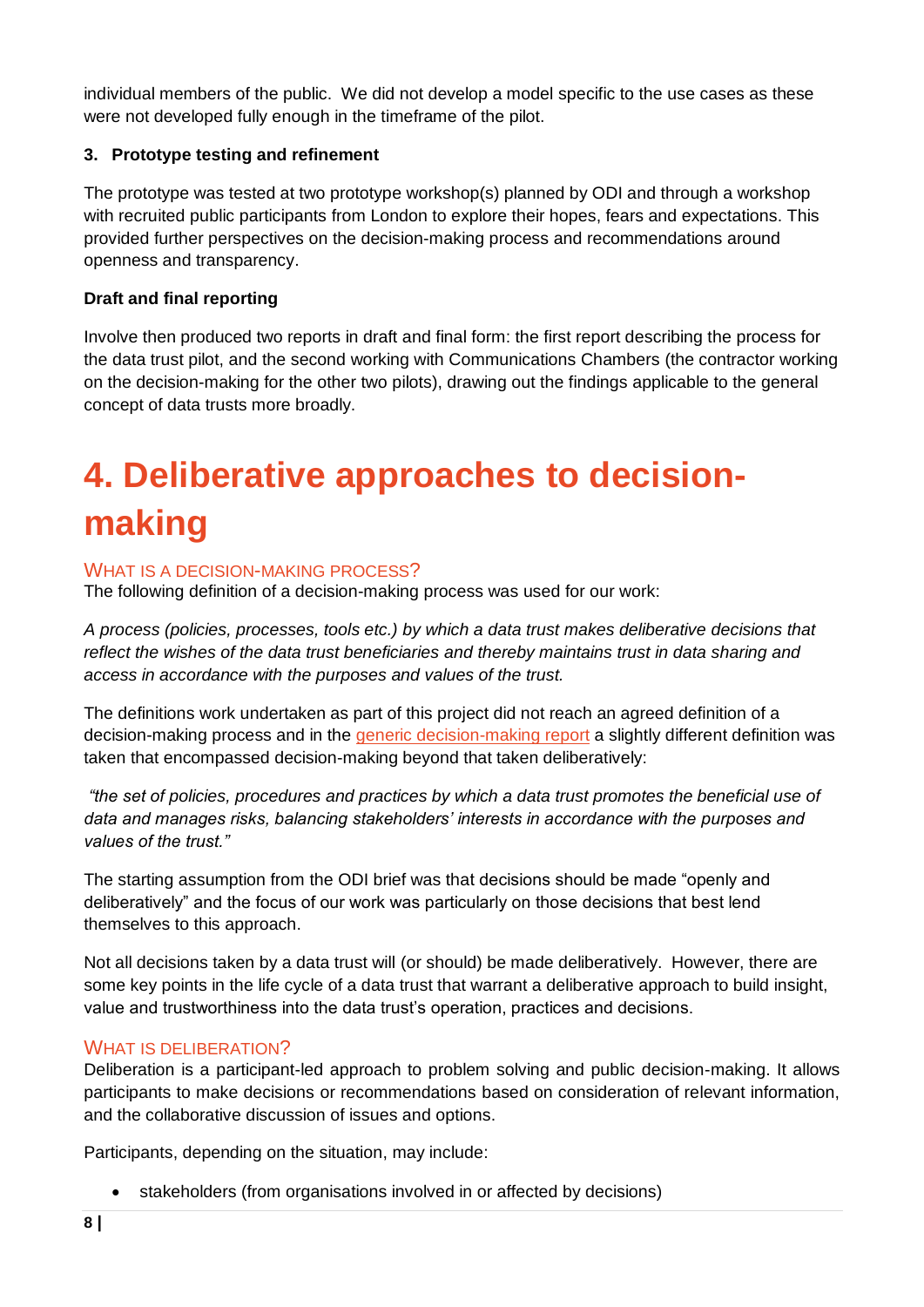- the public in their role as stakeholders for example in a community issue
- "mini publics" recruited to represent the views of the public, for example in gaining views of a city or the UK.
- expert / specialist input.

These participants can come together separately or in different combinations depending on how the methods are applied.

The key aspect is that the results and findings are based on the participants' own input and this forms part of the legitimacy of deliberative decision-making.

There are three requirements which must be involved in order for a process to be truly deliberative:

- 1. Discussion between participants at interactive meetings or events
	- $\circ$  These meetings, which may be supplemented by the use of online technologies, are designed to provide time and space for learning new information and discussing the significance of this knowledge (when considering existing attitudes, values and experience around a set topic).
	- o The results of these discussions are *considered*; the results themselves may or may not be different from the original views of some/all of the participants, but they will have been arrived at through collective discussion and consideration.
- 2. Working with a range of people and information sources
	- o The information within a deliberative project (some of which may have been specifically requested by participants) contributes to a clear context and the consideration of various factors within decision-making.
	- o The participants themselves represent a diversity of perspectives and interests. Deliberative discussions can be managed to ensure that these perspectives and interests – even if they represent a minority – are included within a balanced discussion.
- 3. A clear task or purpose
	- o Related to influencing a specific decision, policy, service, project or programme.

The ODI's Invitation to Tender (ITT) specified that a "key motivation behind data trusts is their potential to increase trust in the way that data is shared and used. In some cases this will involve the trust of individuals whom the data might be about or otherwise have an interest in; in others it will involve the trust of organisations that hold data". The process of deliberation is conducive to producing results that are legitimate and trustworthy.

This is especially pertinent to a topic such as data (specifically its storage and its use), which  $$ evident through discussions of Cambridge Analytica and Facebook, for example, as well as electoral interference – remains a source of uncertainty and public distrust. The uses and misuses of data are often widely-discussed only in the context of scandals and ongoing investigations.

*"no scandals – that's the last thing I want.."* 

*(Public participant in workshop on data trusts)*

### <span id="page-9-0"></span>WHY DELIBERATION MATTERS

The ODI assumption in the tender was that a data trust (for simplicity when we refer to a data trust in terms of decision-making we are referring to those who are taking the decisions for the data trust – in a quasi-trustee role) must "[engage] and [make] decisions with different stakeholders so that the decisions it makes – such as who has access to the data, under what conditions and how the benefits of that use are distributed equitably – are made openly and deliberatively." In doing so, a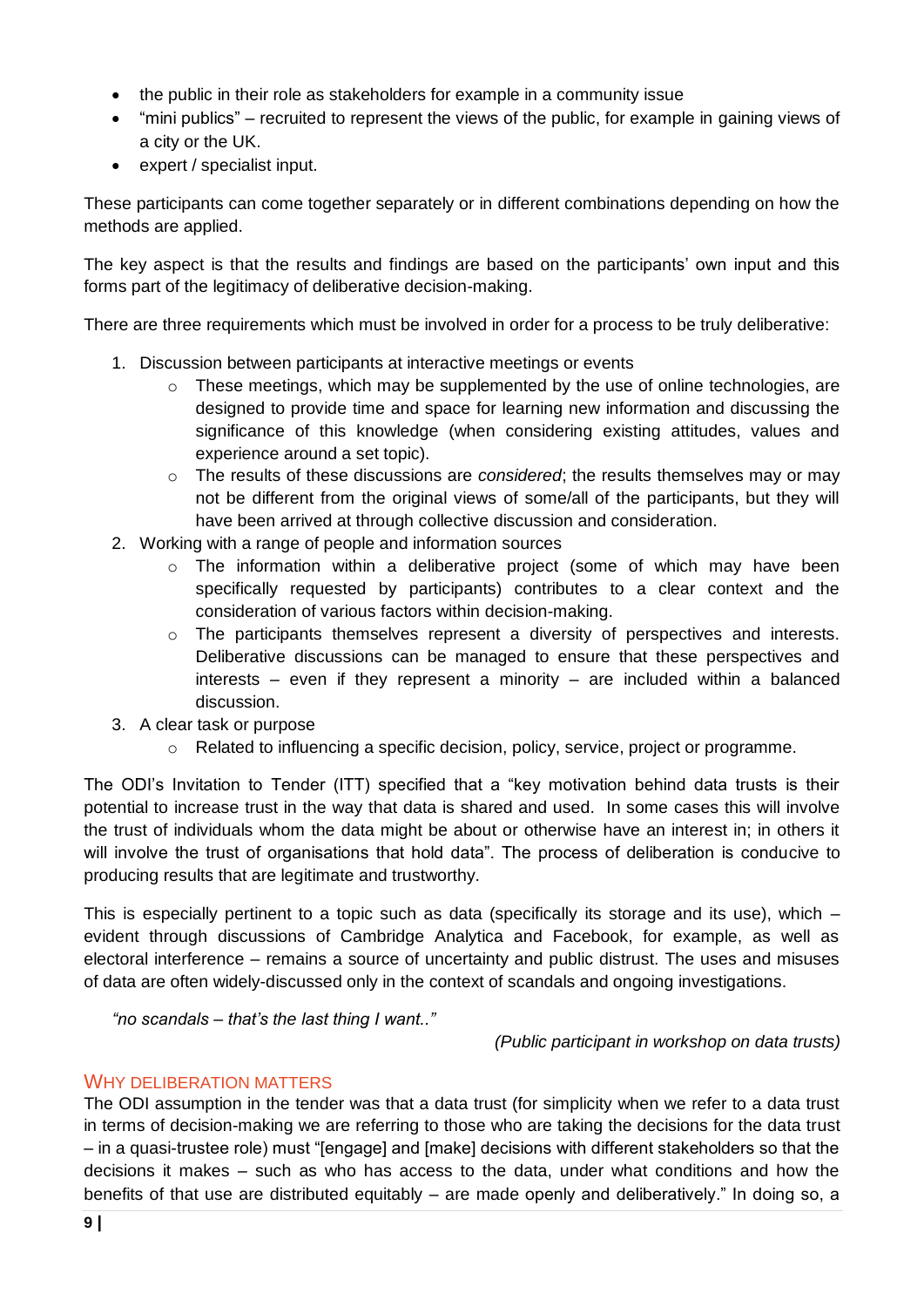data trust actively *increases* the trustworthiness of the way that data is shared and used. As also noted in the ITT, central to building trustworthiness is ensuring that different stakeholders (including the public) are engaged with as part of an inclusive, open and deliberative decision-making process.

The lessons from the pilot work support this approach – for stakeholders and the public to have trust in a data trust it has to reflect their issues, expectations and trade-offs; it has to build consensus, and has to be open, honest and accountable.

The *deliberative* element of this process is crucially important; it validates and strengthens the recommendations made, because they directly reflect the issues, hopes and concerns of the stakeholders, and the ways in which these priorities can be balanced.

*"… give some benefit back to data giver, fully inform the public about benefits, purpose and uses… don't misuse data …allow data users to have some choices about like big decisions" (Public participant in workshop on data trusts)* 

Deliberative methods provide a wealth of data on public and stakeholder attitudes and values. They also provide opportunities to explore *why* these attitudes and values are held. One practical reason is that deliberative techniques often allow more time to be spent with the participants.<sup>1</sup> In addition, the use of deliberative methods can (depending on the location) help to encourage a sense of community discussion and representation.

For this reason, deliberative methods often benefit the participants themselves. The experience provides opportunities for collective discussion and reflection in depth; sharing views and developing these collaboratively, and presenting them to experts and decision-makers. These experts can help participants to learn about the key issues in question, to talk about them with (not past) each other, and to benefit from diverse points of view, discussions and ideas.

The process of undertaking deliberative methods is in itself of importance to trust and legitimacy (in the results, the process, and the data trust itself). This legitimacy is derived from the participants, and the fact that their input is the basis of subsequent decision-making.

*"I hope they will understand the public's concerns in regards to privacy. But I hope they make sure it's used for good rather than bad" (Public participant evaluation form comment from workshop on data trusts)* 

In this context, a data trust would derive its legitimacy – and, by extension, the trust of stakeholders and the public – from its capacity to enable, encourage, and benefit from collective discussion, reasoning, and decision-making.

### <span id="page-10-0"></span>The benefits of using a deliberative approach more generally

Deliberative public engagement can be used across all levels of government: local, regional, national and international. It can be used across all types of services, delivered by public, private or voluntary sectors. Moreover, it can help to inform, consult, involve or empower, alongside other forms of participation (e.g. opinion polls, written consultations, community development, campaigning or lobbying) at any point in the policy cycle.

<sup>-</sup><sup>1</sup> See Stoker et al. "Fast thinking: Implications for democratic politics", European Journal of Political Research, Vol. [55, No. 1, September 2015, pp. 3-21.](https://onlinelibrary.wiley.com/doi/full/10.1111/1475-6765.12113) See also: Kahneman, Daniel. *[Thinking, Fast and Slow](https://www.worldcat.org/title/thinking-fast-and-slow/oclc/706020998)*. New York: [Farrar, Straus and Giroux, 2011.](https://www.worldcat.org/title/thinking-fast-and-slow/oclc/706020998)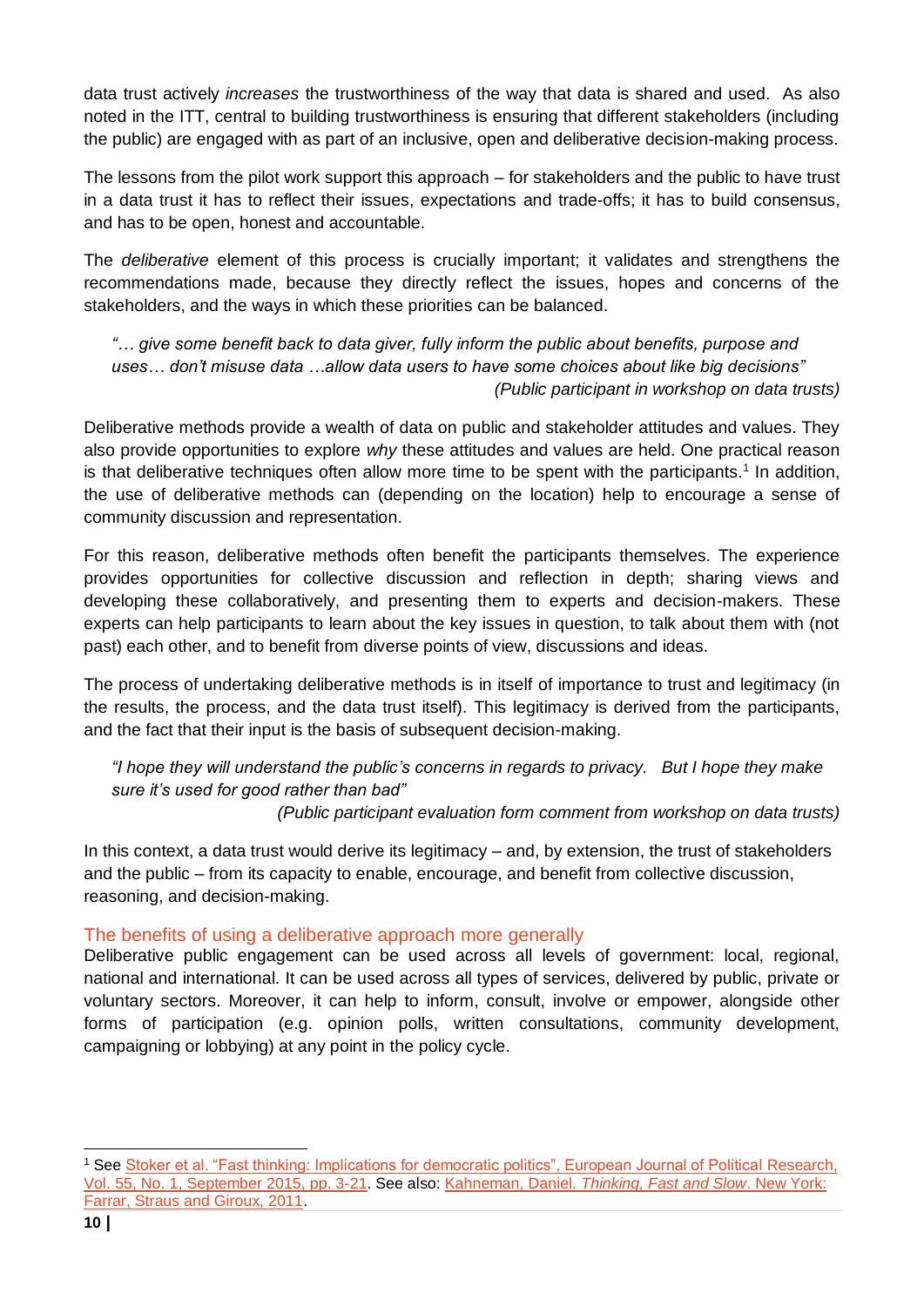Below we have summarised some of the benefits<sup>2</sup> of deliberative processes; benefits which, are relevant to decision-makers, policy-makers, *and* the participants themselves:

| For decision and policy-makers                                                                                                                                                             | For participants                                                                                                                                                          |
|--------------------------------------------------------------------------------------------------------------------------------------------------------------------------------------------|---------------------------------------------------------------------------------------------------------------------------------------------------------------------------|
| Better policy and service delivery options,<br>grounded in better knowledge of public values and<br>priorities                                                                             | A chance to influence decisions on important<br>issues that affect their lives                                                                                            |
| Greater transparency and accountability (and thus<br>legitimacy) for decision-making, based on greater<br>knowledge about the acceptability (or not) of<br>specific policy options         | Insight into the<br>subject,<br>decision<br>and<br>policymaking, and about participation itself                                                                           |
| Opportunities to listen to public discussions about<br>contentious issues, and to gain detailed first-hand<br>knowledge of public priorities                                               | An enjoyable and worthwhile way of being an<br>active citizen, and increased confidence and<br>willingness to take part again or in other decision-<br>making processes   |
| Greater public understanding of issues considered<br>potentially, shared responsibility<br>and,<br>for<br>successful policy and service delivery outcomes                                  | The opportunity to meet and share views with<br>participants, stakeholders,<br>other<br>technical<br>specialists, policy makers, service providers and<br>decision makers |
| Opportunities to build social cohesion<br>by<br>increasing understanding and mutual respect<br>between people with diverse views, values and<br>opinions from different sectors of society | A platform for increased understanding of the<br>perspectives and views of others and mutual<br>respect                                                                   |
| Better relationships between government and the<br>public/ citizens with the potential for more<br>effective longer-term partnership                                                       | Empowerment, education and motivation of the<br>public and service users                                                                                                  |

However, the specific benefits of deliberation for stakeholders, the public (as stakeholders or a mini public) – and the promises that can therefore be made to them – depends on the dynamic between decision/policy-makers and participants. It is influenced by the level of commitment to involve participants in collective decision-making by those holding the power to make the decision. This goes beyond simply informing, for instance, and necessitates an involvement and *empowerment* of those taking part.<sup>3</sup> This is visualised in the International Association for Public Participation Federation's [Spectrum of Public Participation:](https://www.involve.org.uk/resources/knowledge-base/what/public-participation)

<sup>-</sup><sup>2</sup> https://www.involve.org.uk/sites/default/files/field/attachemnt/Deliberative-public-engagement-nineprinciples.pdf

<sup>&</sup>lt;sup>3</sup> See: [Arnstein, Sherry R. "A Ladder of Citizen Participation",](https://www.tandfonline.com/doi/abs/10.1080/01944366908977225) JAIP, Vol. 35, No. 4, July 1969, pp. 216-224.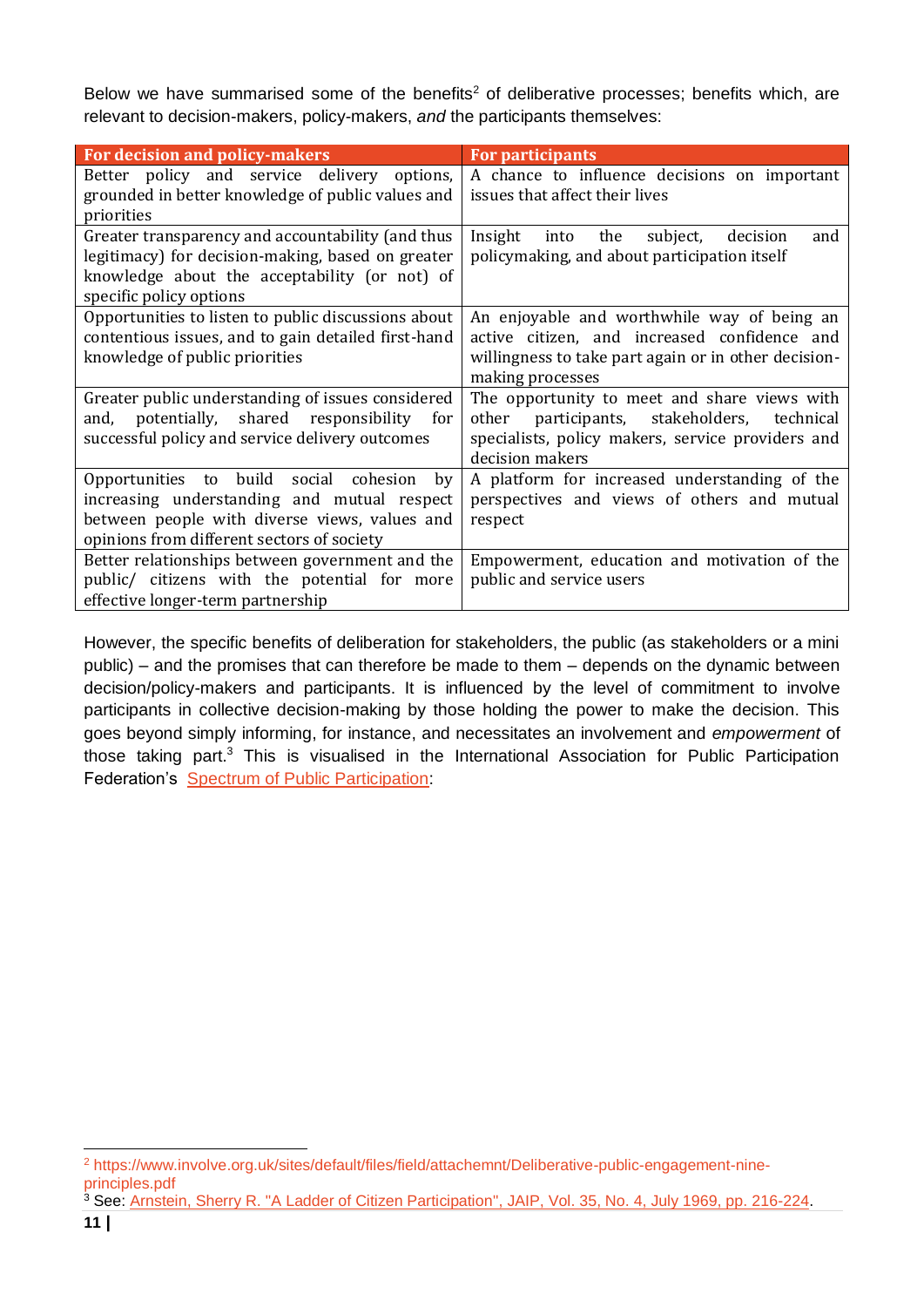#### *IAP2's Public Participation Spectrum*

The IAP2 Federation has developed the Spectrum to help groups define the public's role in any public participation process. The IAP2 Spectrum is quickly becoming an international standard.

#### Increasing impact on the decision

|                    | <b>Inform</b>     | <b>Consult</b>      | <b>Engage</b>         | Coproduce             | <b>Empower</b>     |
|--------------------|-------------------|---------------------|-----------------------|-----------------------|--------------------|
|                    | To provide the    | To obtain public    | To work directly      | To partner with the   | To place final     |
|                    | public with       | feedback on         | with the public       | public in each        | decision-making in |
|                    | balanced and      | analysis,           | throughout the        | aspect of the         | the hands of the   |
|                    | objective         | alternatives and/or | process to ensure     | decision including    | public.            |
|                    | information to    | decisions.          | that public           | the development of    |                    |
|                    | assist them in    |                     | concerns and          | alternatives and      |                    |
|                    | understanding the |                     | aspirations are       | the identification of |                    |
| Participation goal | problem,          |                     | consistently          | the preferred         |                    |
|                    | alternatives,     |                     | understood and        | solution.             |                    |
|                    | opportunities     |                     | considered.           |                       |                    |
|                    | and/or solutions. |                     |                       |                       |                    |
|                    | We will keep you  | We will keep you    | We will work with     | We will look to you   | We will implement  |
|                    | informed.         | informed, listen to | you to ensure that    | for advice and        | what you decide.   |
|                    |                   | and acknowledge     | your concerns and     | innovation in         |                    |
| to public          |                   | concerns and        |                       |                       |                    |
|                    |                   |                     | aspirations are       | formulating           |                    |
|                    |                   | aspirations, and    | directly reflected in | solutions and         |                    |
|                    |                   | provide feedback    | the alternatives      | incorporate your      |                    |
|                    |                   | on how public       | developed and         | advice and            |                    |
| Promise            |                   | input influenced    | provide feedback      | recommendations       |                    |
|                    |                   | the decision.       | on how public         | into the decisions    |                    |
|                    |                   |                     | input influenced      | to the maximum        |                    |
|                    |                   |                     | the decision.         | extent possible.      |                    |

Reproduced with permission from the International Association for Public Participation Federation (IAP2) [www.iap2.org](http://www.iap2.org/)

#### <span id="page-12-0"></span>Deliberation and trust

The concept of *trust* is crucial to the success of a data trust, especially at a time when confusion, distrust and uncertainty on this topic is widespread and pervasive.

As argued in a recent article by Nesta, "trust has to be continually earned, and is not generic: it is trust to do particular things and at particular times."<sup>4</sup> The importance of trust underlines the potential of data trusts as new, accountable institutions that can manage data security and maximise the value of data.

These observations are relevant to the transparency and visibility of the decisions made, but also the processes by which those decisions were made. By extension the representativeness of the participant base can directly benefit the representativeness of the findings and decisions, and therefore the representativeness of the trust itself.

Ultimately it is a judgement as to when and where a data trust uses deliberative approaches, though in this report we have indicated key points at which it would appear most valuable. To maintain trust, decision-making needs to align with stakeholder and public views – where this diverges decision-making is likely to become unreflective of wider stakeholder views, lose support and ultimately lose trust.

#### <span id="page-12-1"></span>WHEN TO USE DELIBERATIVE DECISION-MAKING

Whilst a collaborative and deliberative approach to decision-making has benefits, clearly not all decisions can (or should) be made deliberatively.

 $\overline{a}$ <sup>4</sup> [https://www.nesta.org.uk/blog/new-ecosystem-trust/?mc\\_cid=40fba0c2b4&mc\\_eid=fa0fa25816](https://www.nesta.org.uk/blog/new-ecosystem-trust/?mc_cid=40fba0c2b4&mc_eid=fa0fa25816)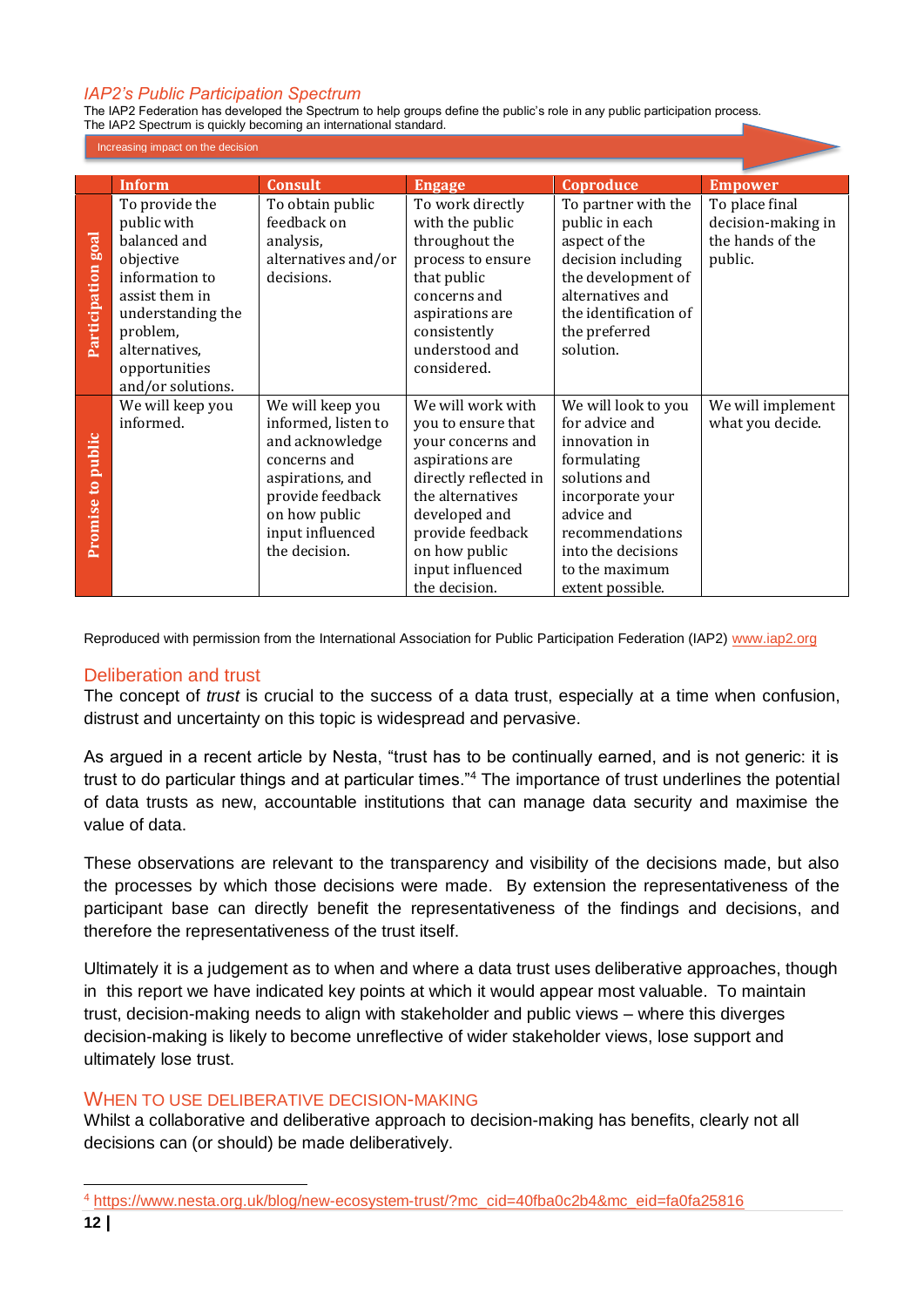Developing and instituting deliberative approaches, as with any other form of decision-making, brings its own set of costs. These include:

- The time needed to plan and design a deliberative approach, including engaging the right stakeholders, slowing down decision-making.
- Often increased direct costs compared to other more direct forms of decision-making.<sup>5</sup>

A choice needs to be made about where a deliberative approach will add most value to decisionmaking when balanced against the costs of using such an approach.

It is also important to consider the other side of the argument: what the cost of *not* applying deliberative approaches would be. For example, the costs of engaging the public are often overstated and exaggerated and, for more complex or controversial decisions, are overshadowed by the costs of 'non-engagement'.

For example, research findings from the Environment Agency on "the experience of two cities in trying to implement controlled parking schemes…found that non-engagement came with significant costs in the form of delays and conflict. Without considering the true costs of not engaging it is no wonder that engagement can seem expensive."<sup>67</sup>

Extending this to a data trust, there is a risk that, without meaningful deliberative engagement with the public and stakeholders, trust in the mechanism is low. This in turn makes it more likely that the public and stakeholders won't consider giving permission for their data to be used or accessed, thus negating the potential benefits of data access.

There are multiple ways for deliberative approaches to be used. What is clear is that making the wrong choice of approach can cost time and money in failed implementation. Decisions which tend to benefit from a deliberative approach include those which:

- Require greater ownership of the outcomes by stakeholders.
- Need to demonstrate or would benefit from taking account of wider views, values, insights and experiences.
- Still have aspects that are open to formation, influence or change.
- Are contentious, have underlying or real conflict and/ or involve trade-offs which benefit from a greater understanding of what is driving those issues and the underlying values.
- Are at an impasse where wider perspectives can help break deadlock.

In Section 7 we have indicated where we believe a deliberative approach will be most useful for a data trust. Ultimately decisions about when to use this approach and using what techniques will be informed by:

- The context, purpose and values of the data trust and the stakeholders involved.
- The available resources to apply to deliberative approaches.
- The willingness of decision-makers to listen to and take account of the views as a contribution to their decision-making,
- The decision being open to influence and change; and
- The willingness of participants and the public to engage with the topic at hand.

<sup>5</sup> Costs such as use of skilled practitioners to design/ facilitate the process, but also in venues and any incentive payments for recruited participants.

<sup>6</sup> [https://www.involve.org.uk/sites/default/files/field/attachemnt/From-Fairy-Tale-to-Reality\\_3.pdf,](https://www.involve.org.uk/sites/default/files/field/attachemnt/From-Fairy-Tale-to-Reality_3.pdf) p.5.

<sup>7</sup> See also https://sciencewise.org.uk/wp-content/uploads/2018/12/Valuing-dialogue-2015.pdf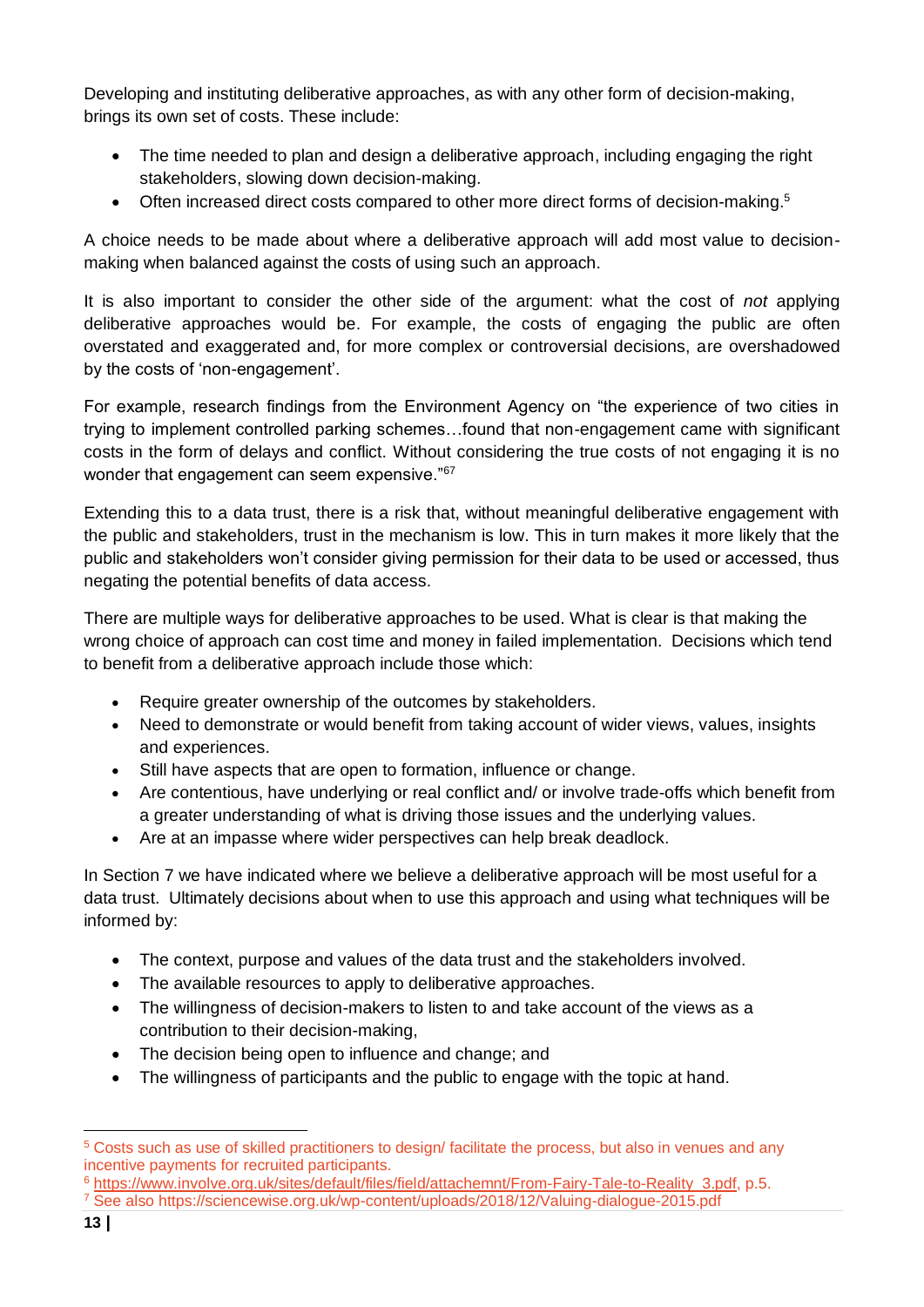Finally in choosing a particular method, part of the significance is the 'message' it sends. The method(s) used will be highly influential in the subsequent dynamic the data trust may then have with the immediate community (public/stakeholders).

As well as when to use a deliberative approach it is worth reiterating when it is damaging or ineffective. To use a deliberative approach effectively an organisation needs to:

- Be committed to using the results, clear how it will use the results, and have the authority to do so.
- Be clear about what is "up for grabs" if key decisions have already been made and there is nothing to influence, a deliberative approach will be damaging to trust.

A deliberative approach exposes and asks questions – its job is to make better decisions with the insights gained. If it is used without integrity and impact then it is likely to be more damaging to the process of building trust.

#### <span id="page-14-0"></span>RECOMMENDED DELIBERATIVE METHODS

There are a large number of deliberative methods which would be relevant to the data trusts generally and those data trust pilots under consideration.

The suitability of these methods depends to a great extent on purpose of the project and its scope (i.e. the number of public/groups/interests that the data trust would represent, and therefore what level of cost and energy would be reasonable within a deliberative process to design it).

The figure below<sup>8</sup> shows a number of possible deliberative methods, the suitability of which are dependent on scope:



 $\overline{a}$ <sup>8</sup> ['Deliberative public engagement: nine principles',](https://www.involve.org.uk/sites/default/files/field/attachemnt/Deliberative-public-engagement-nine-principles.pdf) p.4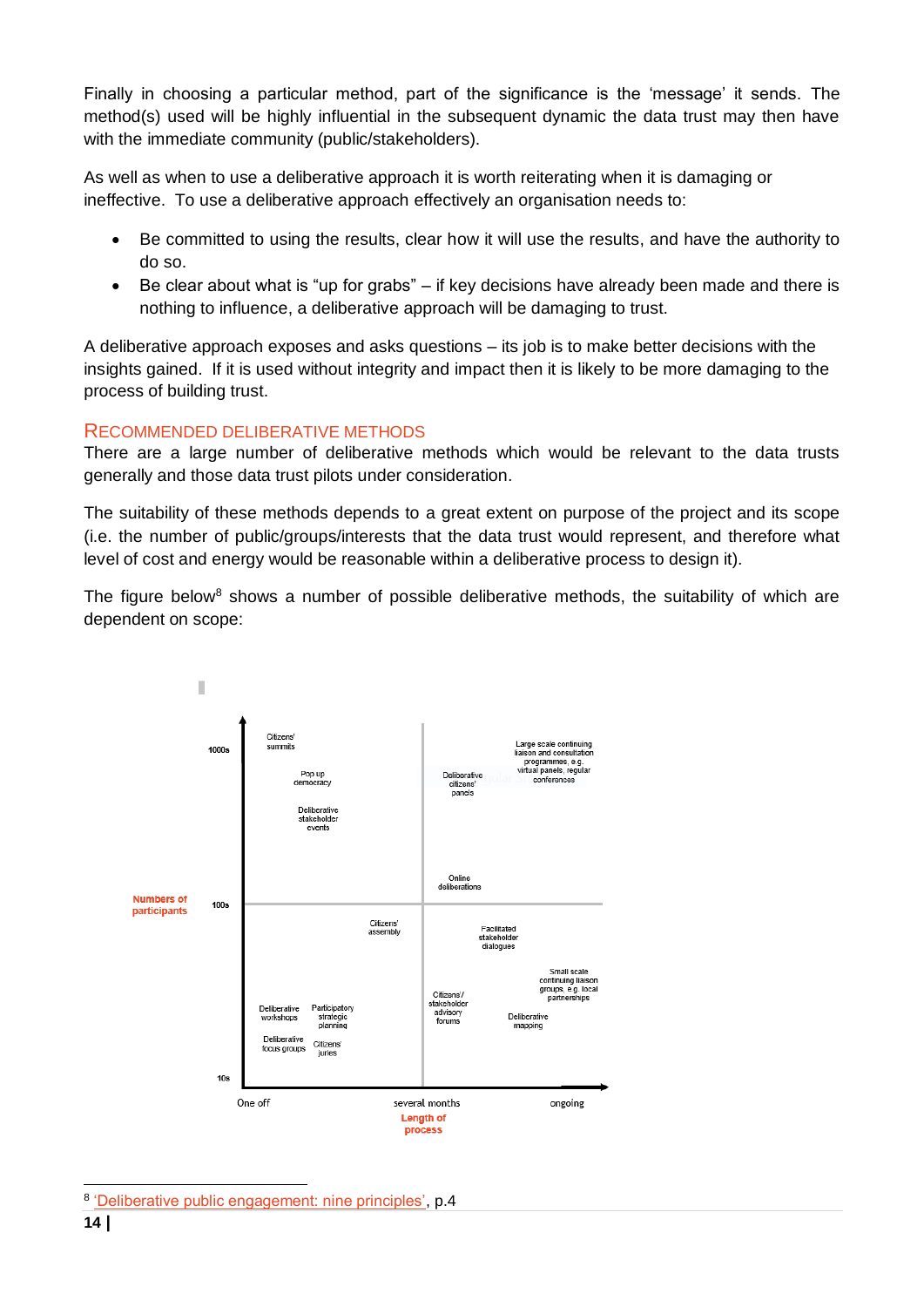The choice of deliberative method(s) is therefore dependent on a number of factors, including the prospective number of participants, the time that could be committed to the project, the available budget and probable benefit (compared to more traditional forms of engagement). It is also important to point out that a combination of methods is possible; for example, the use of face to face methods supplemented by online deliberation or a Citizen Assembly and ongoing public/stakeholder reference groups.

Further to the general 'map' of deliberative techniques, Appendix 1 provides a description of several relevant deliberative methods. It also gives an outline of their key strengths, and potential challenges in their implementation.

From the pilot work undertaken it is clear that there are some key points at which a deliberative approach will be necessary for a data trust. These are explored further later in this report.

# <span id="page-15-0"></span>**5. The GLA/ Greenwich data trust pilot**

Smart technology and city data are becoming increasingly prominent in urban planning discussions, including the Greater London Authority's (GLA) city policy strategy (encompassing transport, energy, social and infrastructure). The [London Infrastructure Plan 2050](https://www.london.gov.uk/what-we-do/business-and-economy/better-infrastructure/london-infrastructure-plan-2050) focuses on how technology and data can influence the future design and efficient operation of the city's assets. The [London](https://data.london.gov.uk/)  [DataStore](https://data.london.gov.uk/) is a hub for the city's growing ecosystem, which has generated numerous examples of how data can be used to manage and plan city operations (e.g. the [London Schools Atlas\)](https://data.london.gov.uk/dataset/london-schools-atlas).

The Royal Borough of Greenwich, one of 32 London boroughs, is implementing the [Sharing Cities](http://www.sharingcities.eu/) programme in London. The Royal Borough is recognised as a leading local council in the Smart City field, and was the first London Borough to introduce a Smart City Strategy. The Strategy has four key components, aiming to transform:

- 1. neighbourhoods and communities
- 2. infrastructure
- 3. public services
- 4. the Greenwich economy

Citizen engagement is a further priority across all four themes. The need for engagement is made even more pertinent by the Smart London's findings from polling Londoners about the use of data.<sup>9</sup> The findings suggested that Londoners are more willing for their data to be used to benefit the planning and improvement of public services (like medical research or planning transport services) than for targeted advertising.

According to the research, very few Londoners professed knowledge about sensors and the data they collect on the physical environment. Nevertheless, the use of sensors for detection of air and light pollution typically produced positive responses (although responses were less positive on the issue of tracking mobile phone journeys to benefit advertising). Smart London concluded that this should encourage data users (e.g. public services, the tech sector) *to engage*; to make the case to Londoners about the application of their data, in terms of what data should be shared, and why.<sup>10</sup>

The two use cases explored through the pilot were:

<sup>9</sup> [https://medium.com/@SmartLondon/your-commute-how-city-hall-used-oyster-card-data-to-gauge-citizen](https://medium.com/@SmartLondon/your-commute-how-city-hall-used-oyster-card-data-to-gauge-citizen-views-on-the-use-of-personal-2b786ff01819)[views-on-the-use-of-personal-2b786ff01819](https://medium.com/@SmartLondon/your-commute-how-city-hall-used-oyster-card-data-to-gauge-citizen-views-on-the-use-of-personal-2b786ff01819)

<sup>10</sup> <https://medium.com/@SmartLondon/how-do-londoners-feel-about-use-of-their-data-a2b6a0dbadec>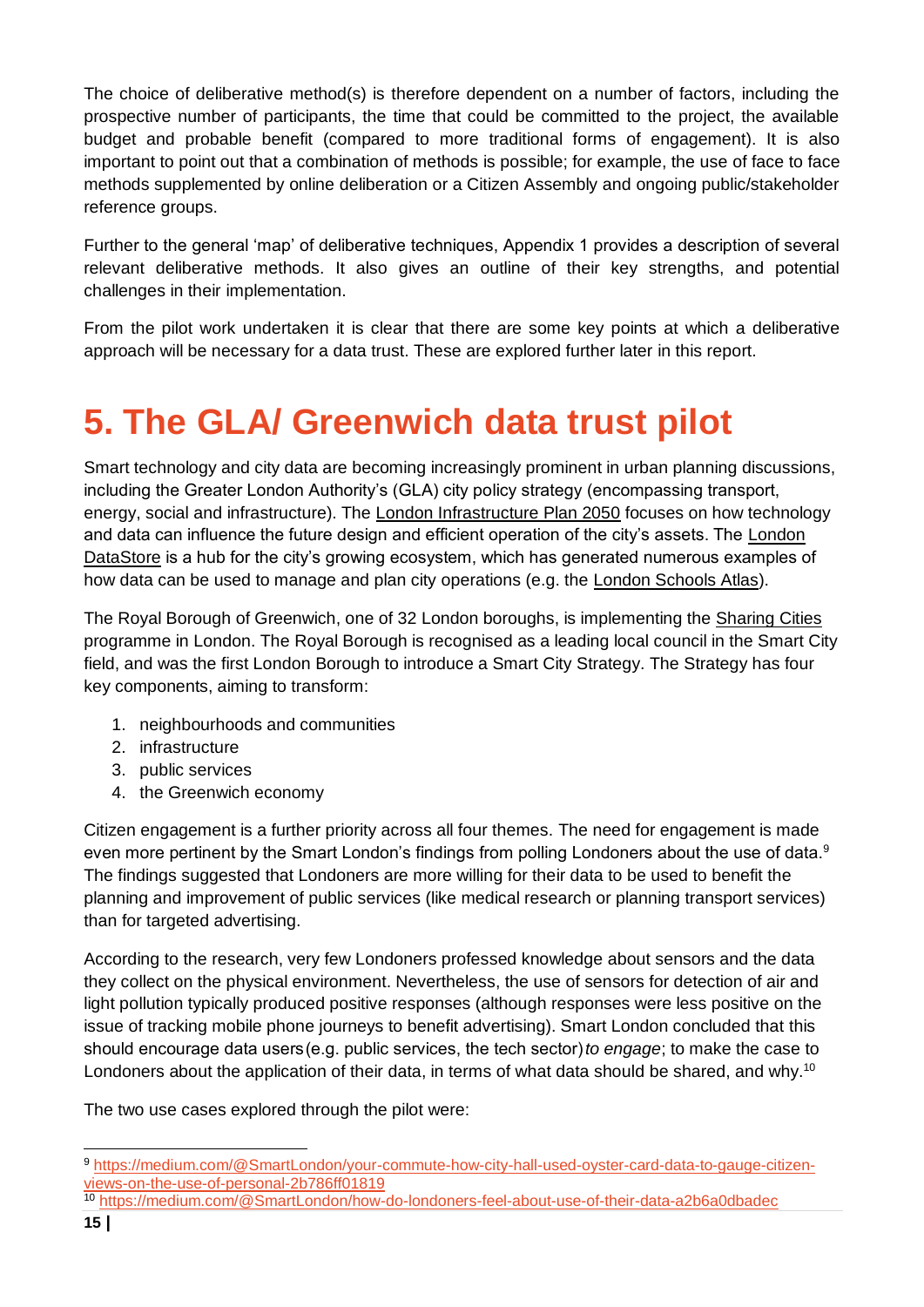Mobility use case (parking) – This use case was to trial technology that increases available data on parking in the Borough in relation to coach parking and spaces that are reserved for electric vehicles and electric vehicle car clubs, with the aim being making less-polluting transport options more attractive.

Energy use case – This use case was to improve the energy efficiency of a council-owned social housing block through installing sensors to monitor and control the activity of a retrofitted communal heating system (a water sources heat pump).

# <span id="page-16-0"></span>**6. Expectations and priorities around a decision-making process for a data trust**

# <span id="page-16-1"></span>EXISTING VIEWS FROM LITERATURE

A previous report entitled *[Data for Public Benefit: Balancing the risks and benefits of data sharing](https://www.involve.org.uk/resources/publications/project-reports/data-public-benefit)* – produced by Involve, Understanding Patient Data and the Carnegie UK Trust – identified three clear determiners for data-sharing effectiveness. These determiners were seen to be necessary in the achievement of a 'social licence' to share and use data more widely. In accordance with these findings, the report stated that data sharing should be:

- 1. Purposeful: clear, tangible and positive social outcomes which address fundamental problems and minimise adverse effects
- 2. Proportionate: clear parameters in terms of the purposes for which the data is used, while considering whether sensitive/personally identifiable data is needed to achieve an objective
- 3. Responsible: a 'good' use of data that is demonstrably secure, beneficial and justifiable

On the topic of data sharing to deliver public benefits, the report found that five additional factors should be demonstrated:

- 1. That data sharing enables high quality service delivery which produces better outcomes for people, enhancing their wellbeing
- 2. That it delivers positive outcomes for the wider public, not just individuals
- 3. That it uses data in ways that respect the individual, not just in the method of sharing but also in principle
- 4. That it represents, and supports, the effective use of public resources (money, time and staff) to enable the delivery of what people need/want from public services
- 5. That the benefits are tangible, recognised and valued by service providers and the wider public

Philadelphia's outlining of guiding principles in its [smart city roadmap](https://www.phila.gov/media/20190204121858/SmartCityPHL-Roadmap.pdf) – all underline the necessity of public engagement being locally inspired (i.e. contextualised by the needs of the locale), innovative (in response to 'municipal challenges'), equitable (engaging diverse communities) and collaborative (high stage of engagement [mentioned in our graph on 'levels' of engagement]).

### <span id="page-16-2"></span>EXPECTATIONS, HOPES AND FEARS FROM GLA/ GREENWICH INTERVIEWS

From the review of interview transcripts review the following were drawn out as key themes relevant to the nature and type of decision-making for a data trust.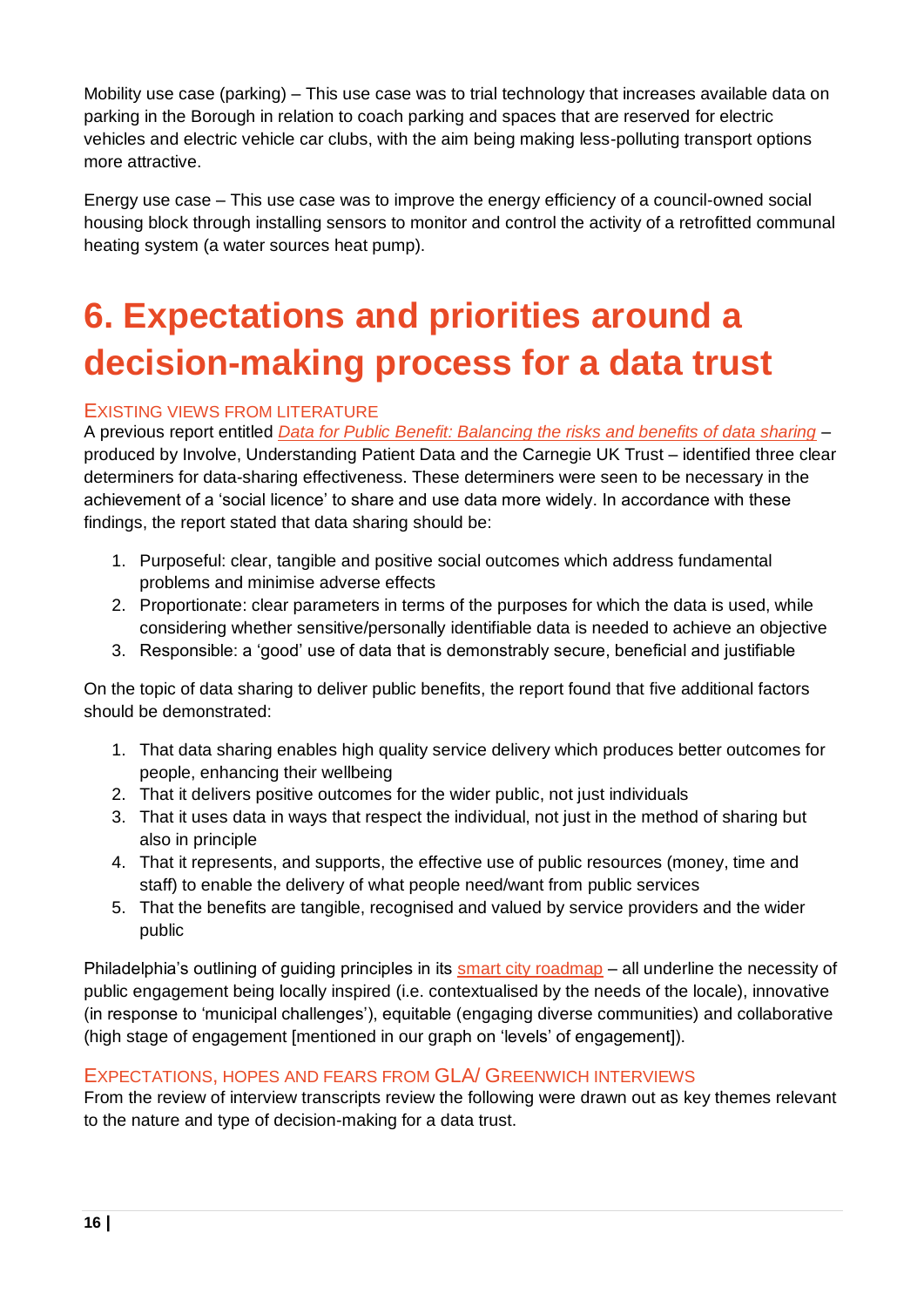# <span id="page-17-0"></span>**Expectations**

It was expected that a data trust would represent a neutral part of the decision-making process, through providing impartial guidance. The interview participants consistently drew attention to the public benefits of a data trust, and the importance of communicating these benefits clearly to the public. This was seen as especially necessary given the perceived lack of understanding of data amongst the general public, and the relationship between greater understanding and greater public buy-in.

Participants therefore emphasised the need "*to increase the public understanding of the civic benefits of data because we think that that's one way that we can demonstrate...a benefit from the use of this data*".<sup>11</sup> Public understanding of data, in other words, is seen to complement and encourage public support and trust, based on a greater visibility (and understanding) of benefits.

### <span id="page-17-1"></span>**Hopes**

One of the most consistent hopes expressed by the interview participants related to clarity. This hope for clarity (in communicating benefits to the public) was described as especially important when overtly personal data was involved. As described previously, the type of data in question (the degree to which it is recognised as 'personal', for example), and the degree of benefit seen to derive from its being shared, potentially influences attitudes towards its use.

This emphasis on clarity was particularly evident in the context of overall objectives; that they would be made clear to the public and stakeholders. Part of this rationale related to the necessity of clear benefits when gaining public support and buy-in. This, in turn, necessitated clarity in terms of public benefit (whether monetary, societal, or both) and accountability, rather than a data trust "*running free and finding...the best way*".<sup>12</sup>

This note on accountability relates back to a recurring theme throughout this report; the need for ongoing dialogue and deliberation as effective engagement. One participant described "*the granting of access to data*", for example, as "*not consensual, [but] consensus driven. That is...driven by a consensus. Instead of 'we have five people that sit on the board and it's a three to two vote that we grant access to it*'."<sup>13</sup>

In discussing the decision-making process specifically, there was a consistent emphasis on representation. In other words, it was seen as essential for the decision-making process to take multiple voices into account. This was a means of addressing some of the 'fears' discussed below; especially the fear of unequally-distributed benefits based on over-representation of certain groups.

#### <span id="page-17-2"></span>Fears

A number of anxieties raised by the interview participants related to the security of data, as well as the potentially pernicious uses of data. Specific examples included the possibility of discerning when a particular individual was out of the house, based on their electricity consumption<sup>14</sup> or energy usage<sup>15</sup> at different times of day. The existence (and possible motives) of "bad actors"<sup>16</sup> was therefore a source of concern.

Another key theme was a fear of data being collected 'for the sake of it'; in other words, for no discernible purpose. Part of this concern stemmed from the wish to avoid 'waste' with respect to the

<sup>&</sup>lt;sup>11</sup> I participant interview

<sup>12</sup> I participant interview

<sup>&</sup>lt;sup>13</sup> I participant interview

<sup>14</sup> I participant interview

<sup>&</sup>lt;sup>15</sup> I participant interview

<sup>&</sup>lt;sup>16</sup> I participant interview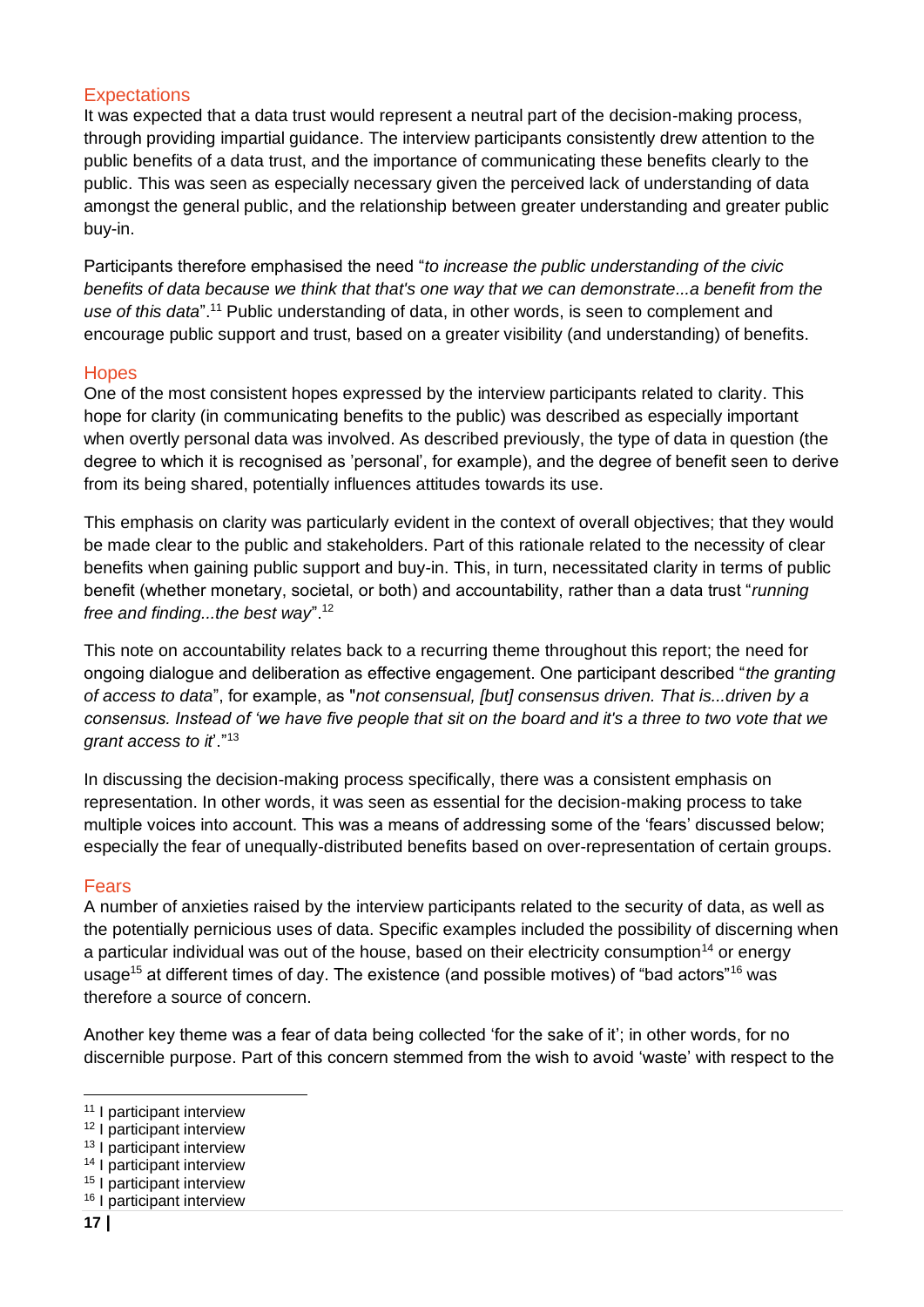collecting of data. It can also be attributed to a wish for clear accountability; the ability of a data trust to communicate, in every instance, precisely why a certain type of data is being collected.<sup>17</sup>

Interview participants emphasised the need for public engagement efforts to include input from sectors of society that might traditionally have been unengaged. Indeed, one participant mentioned a previous survey "*about sensor data and how much trust they had in...the data being held by sensors in the built environment*", and indicated that responses were dependent upon such factors as socio-economic background.<sup>18</sup>

This observation highlights a concern that a data trust may only gain support from an unrepresentative section of the local population based on digital literacy levels, for example. The benefits of a data trust may, as a result, be unevenly distributed. This is also relevant to a fear of 'free-riding' among the public; a "*have my cake and eat it" mentality among those who may disapprove of their data being accessed but still wish to benefit from others' data being accessible*. 19

In terms of data access more broadly, participants also noted a widespread anxiety among the public relating to the use of data for private profit. One participant discussed the importance of "*consent for transparency understandable so it's not like the sort of things you get from Google or Facebook pages long and what they're really doing is hidden away*".<sup>20</sup> One key public fear therefore relates to high-profile public scandals and the corporate misuse of data.

These points relate back to the importance of "privacy and transparency" as public priorities. They also relate to '*surveillance*',<sup>21</sup> a theme which appears, in some cases, to be an even greater fear than 'private profit'. This is a highly relevant theme within public concerns about data, confirmed in our work with public participants. It is also prevalent in discussions of smart cities, as the following case study of Sidewalk Toronto describes.

### <span id="page-18-0"></span>CASE STUDY – SIDEWALK TORONTO

The case of [Sidewalk Toronto](https://sidewalktoronto.ca/) illustrates, in practice, many of the fears, hopes and expectations discussed in the previous section. It also illustrates the importance of clear communication to citizens in terms of how data can be (and is) used, by who, and on whose behalf.

In October 2017, Sidewalk Labs, a sister company of Google, announced – in partnership with Toronto and the Canadian Government – its plans to redevelop the Quayside area of Toronto as a 'neighbourhood of the future', utilising smart technology and big data. However, there were consistent public concerns relating to the possible motives of the organisers; particularly Alphabet, Sidewalk's parent company.

A recent article in *Prospect* magazine noted the concerns that were raised about Sidewalk's 196 page proposal. These concerns related to the proposal's lack of detail on decision-making:

"*Who would control the platform, own the algorithms and potentially profit from the knowledge gleaned? And who would decide what could get built, whether bricks and mortar or digital infrastructure? On these and other political questions the proposal was either silent or else reverted to the passive voice, sometimes wrapped in mystifying jargon*."<sup>22</sup>

<sup>&</sup>lt;sup>17</sup> I participant interview

<sup>&</sup>lt;sup>18</sup> I participant interview

<sup>&</sup>lt;sup>19</sup> I participant interview

<sup>20</sup> I participant interview

<sup>21</sup> I participant interview

<sup>22</sup> *Prospect*, 2019. 'Would you let Google run your city?'

<https://www.prospectmagazine.co.uk/magazine/would-you-let-google-run-your-city>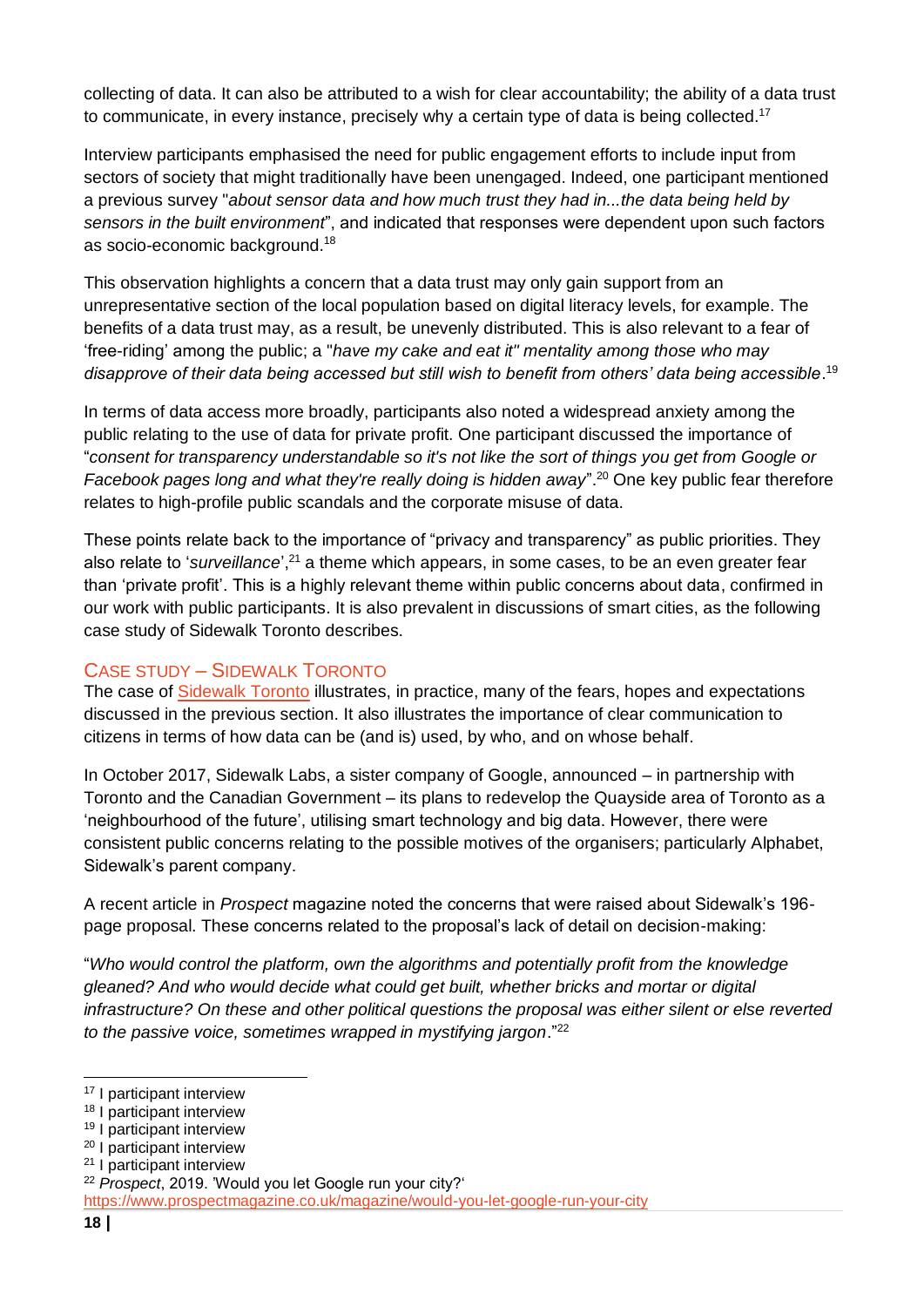Citizens were widely-described as feeling like 'lab rats' in an experiment, rather than genuinely spoken to, listened to, and informed. These anxieties were compounded by high-profile media coverage of the misuse of data for myriad private interests, examples being "Cambridge Analytica, Russian trolls, alt-right activists and Macedonian teenagers pumping out fake news".<sup>23</sup>

Public concerns were further intensified by leaked documents suggesting that Sidewalk Labs planned to develop a 350-acre area of land in Toronto rather than the 12-acre patch originally described. In early 2019, a campaign called #BlockSidewalk was set up in order to resist the Sidewalk Toronto project. At the time of writing the campaign consists of an online petition, although it may later encompass letter-writing, meetings and protests.

The use of data in a manner that respects the individual includes making it clear (to citizens) how data is used, and by whom. The case study of Sidewalk Toronto shows the consequences of a situation in which the public feel themselves to be excluded from deliberation. This is reflected in the eventual criticism of the project as 'anti-democratic'.<sup>24</sup>

# <span id="page-19-0"></span>WHAT DO THE PUBLIC THINK ABOUT DATA TRUSTS?

To understand further public views on data trusts and particularly what they might expect in terms of decision-making, a small focus group was held on 15<sup>th</sup> March, 2019. This sought to:

- Gain insight into public views on the concept of a data trust generally and what they might expect from one – in terms of safeguards and decision-making
- Explore the data trust concept in further detail in relation to the two use cases of mobility and energy

We worked with ICM Unlimited to recruit 15 public participants to reflect the London population. We ensured that the group had a level of digital literacy which was screened by ensuring they had an internet connection at home and owned a mobile phone. Participants with a good knowledge of computer programming or who worked in data governance were excluded. Participants were paid an incentive to attend the workshop of £85 which included £10 towards travel expenses.

Participants were split into groups of five with a table facilitator to guide their conversation using a pre-prepared plan. Visuals prepared by ODI to explain the concept of a data trust and the two use cases specific to this pilot were used to help discussions.

Clearly the workshop was not representative of London as a whole, but sought to extract some indicative themes and issues to give a context and flavour of views within the remit, budget and timescale of this project. In our recommendations we suggest that the notion of a data trust after these pilots may be something that ODI, GLA or Greenwich may wish to explore in greater depth with public participants.

### <span id="page-19-1"></span>Key themes from the public workshop on data trusts

We grouped and themed comments made by participants on post it notes, notes from the audio recordings and evaluation forms and combined with table facilitator feedback drew out the following summary points.

• Against a backdrop of data scandals - Facebook was repeatedly cited – participants had a greater awareness of the implications of their data use –this has likely driven some of the high expectations of data trusts and what they might deliver.

<https://www.prospectmagazine.co.uk/magazine/would-you-let-google-run-your-city>

<sup>-</sup><sup>23</sup> *Prospect*, 2019. 'Would you let Google run your city?'

 $^{24}$  <https://www.citylab.com/equity/2019/02/block-sidewalk-labs-quayside-toronto-smart-city-resistance/583477/>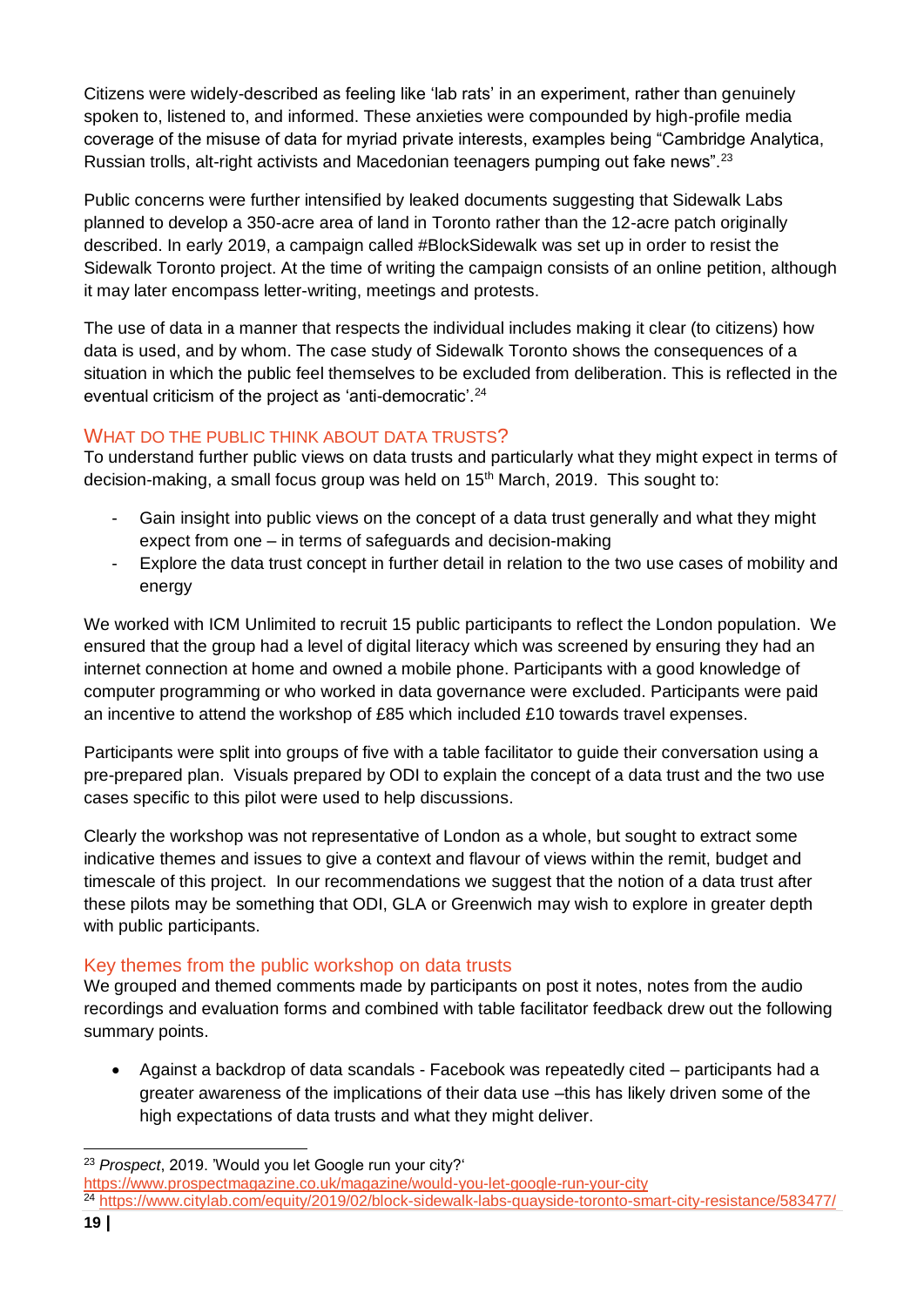- *"I think it can be possibly dangerous…Facebook collects so much personal data from you on your views, which can then be sold on to political groups who may target you as an individual"<sup>25</sup>*
	- For participants to have trust in the data trust it has to be watertight and squeaky clean, both in terms of those operating it and the safeguards and measures in place to assure security of data. People's trust in a data trust was balanced on the purpose it served and the benefit it could give back generally and individually and that being proved on an ongoing basis.

*"make sure the whole system is not hackable …it's watertight.. they have to seriously work on that.."<sup>26</sup>*

• Who should run trusts? There was a lack of trust in existing institutions, especially Councils or Government, to run data trusts driven by views on current performance, delivery and broken promises. There was a sense that because of the value of data the trustees might be open to corruption – trustees would need to be free from bias.

> *"no agenda – if not profit from it then, no agenda."<sup>27</sup> "Will money talk or will trustees say 'no, you're not going to have that?'"*

- Generally people were much more cautious about personal data being used in the data trust. That said many of the good uses for data collection related to the personalization they received (though this was sometimes seen as a downside). This seems to drive an expectation that a data trust (especially if it was using personal data), would provide personalized benefit back to them. The more 'personal' the data being discussed, the clearer the benefit had to be.
- Ultra-real time transparency was expected what data is being held about them, what it is being used for, who has it been shared with, what is the benefit and can they opt out.
- Show the benefit (greater good, improved service), show the impact and prove it. People engaged with the idea of public benefit – they saw that if data was being shared for the greater good then that was broadly acceptable. But that needed to be proved.

# *"Common good purpose"<sup>28</sup>*

• People were less concerned about a monetary benefit for themselves, they wanted to see data used for better services if it was accessed. They did not want data accessed for revenue alone – it had to be serving the overall purpose of the trust.

*"I would hope they would be able to…work out ways for us to be more efficient in what we use and what we consume, so that it can benefit the environment"<sup>29</sup>*

• There was real caution around bad actors and bad uses of the data – people did not want profiteering from their data. They saw the potential for corruption in the data trust and they

<sup>-</sup><sup>25</sup> Public participant from workshop on data trusts

<sup>&</sup>lt;sup>26</sup> Public participant from workshop on data trusts

<sup>&</sup>lt;sup>27</sup> Public participant from workshop on data trusts

<sup>&</sup>lt;sup>28</sup> Public participant from workshop on data trusts

<sup>&</sup>lt;sup>29</sup> Public participant from workshop on data trusts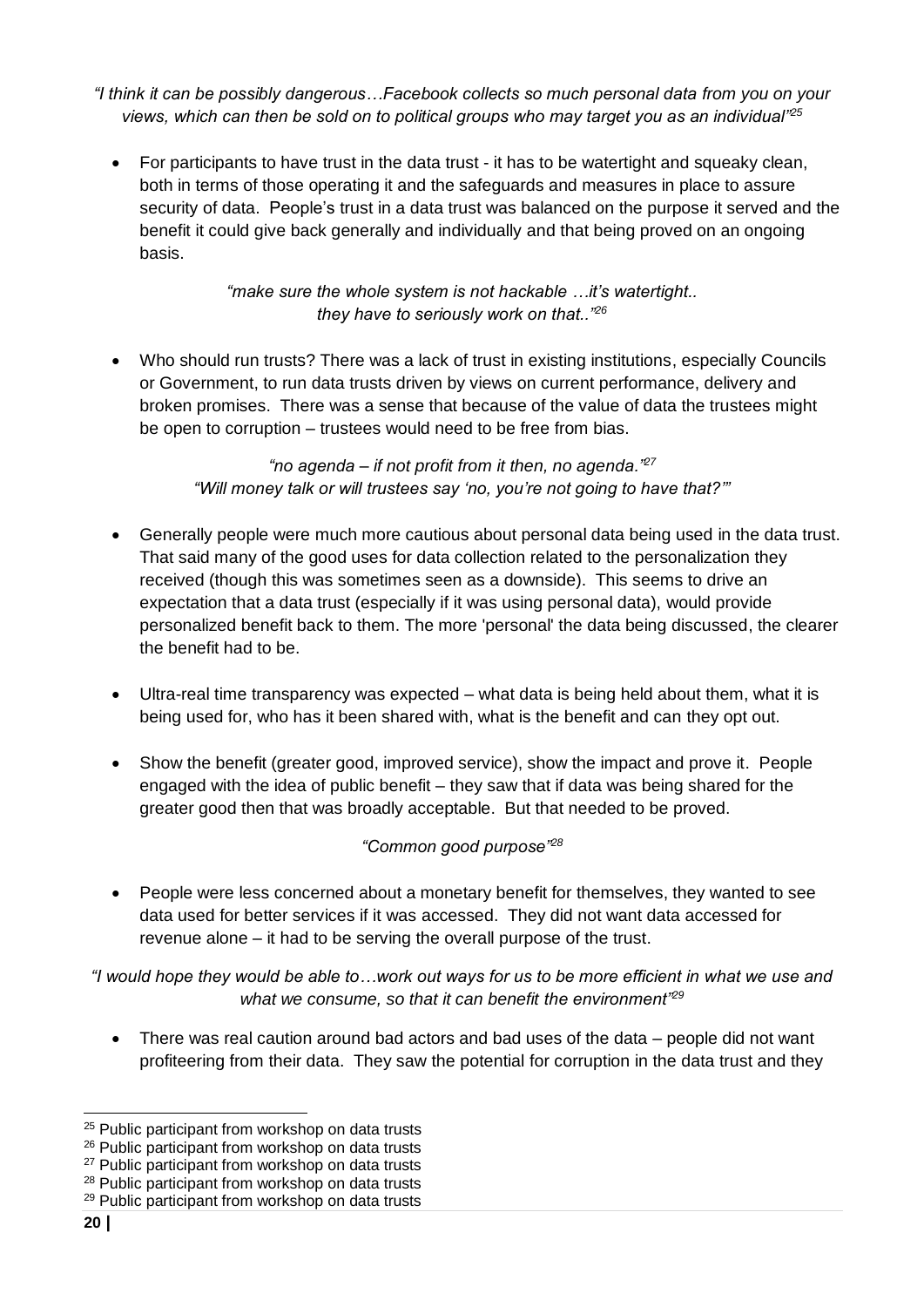did not want surveillance. In many cases the participants did not have a problem with profit per se, but specifically when the profit was at someone else's expense.

### *"No spying on people even if it's for good or not…"<sup>30</sup>*

• In terms of their role in decision-making participants did not necessarily see themselves as being active. They wanted the people making decisions in the data trust to be competent, trained, aware of the data they were dealing with and accountable –"voted in". When the data trust context was closer to home – such as on an estate then they could see they might be involved more clearly. But they did want data trusts to make "good" decisions and for the greater good, for the public benefit and that were clearly relevant to the data trust purpose e.g. energy efficiency.

> *"Inform us of benefits"<sup>31</sup> "Bearing good in mind"<sup>32</sup>*

• Perhaps inevitably when talking about data and futures, there was a worry about data being used for the wrong reasons – for surveillance, for assumptions being made about people, for taking away decision-making power, for controlling people. Whilst not the subject of the workshop these very real concerns came up unprompted in discussions on data and data trusts – data trusts need to not be seen as the thin end of the wedge towards those aspects becoming a reality.

### <span id="page-21-0"></span>Overall hopes and fears for a data trust

Overall participants hoped that the data trust could help keep data safe, protecting how it was used and ensuring that it was not misused:

#### *"guardians of our data"<sup>33</sup>*

#### *"provide me with peace of mind by being trustworthy and sharing it with the right people"<sup>34</sup>*

In addition they hoped that a data trust could provide additional benefit for them for the wider good.

*"If it's being shared in the government towards good things…if they're doing something that I could possibly benefit from, the whole community, the whole city can benefit from, then it can be used to change things."<sup>35</sup>*

What they did not want a data trust to do was sell or overly profit from their data, enable corruption or misuse and create an additional system that was hackable.

#### <span id="page-21-1"></span>Views on the use cases – Energy

Overall there were more concerns around the energy use case as it was seen as more personal and invasive, because it was based in the home.

*"just being inside your house and still your data is being taken"<sup>36</sup>*

<sup>&</sup>lt;sup>30</sup> Public participant from workshop on data trusts

<sup>&</sup>lt;sup>31</sup> Public participant from workshop on data trusts

<sup>&</sup>lt;sup>32</sup> Public participant from workshop on data trusts

<sup>&</sup>lt;sup>33</sup> Public participant from workshop on data trusts

<sup>&</sup>lt;sup>34</sup> Public participant from workshop on data trusts

<sup>&</sup>lt;sup>35</sup> Public participant from workshop on data trusts

<sup>&</sup>lt;sup>36</sup> Public participant from workshop on data trusts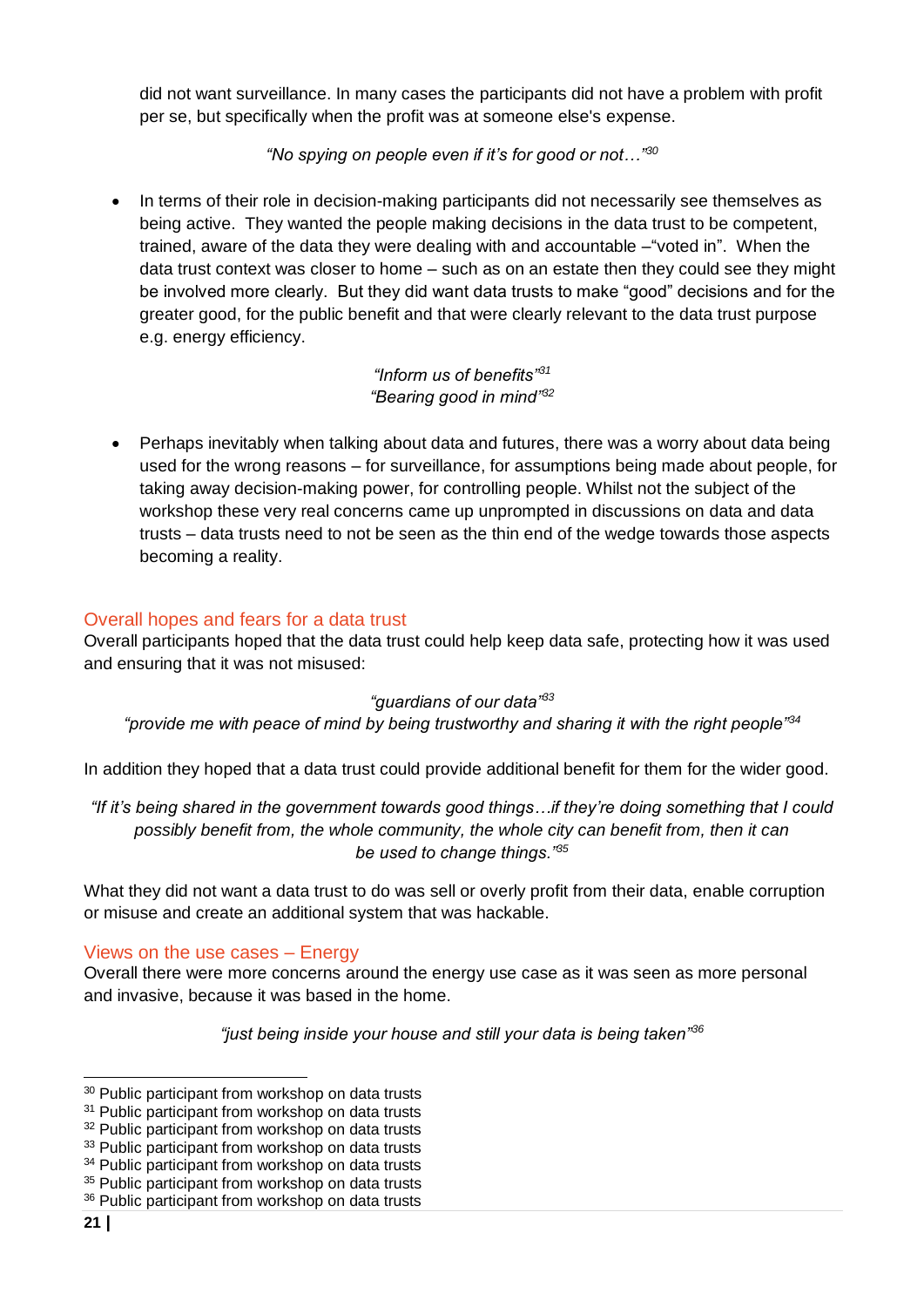It was presented as being used in council provided housing and this led to some questions around targeting. In terms of benefits, people saw the potential around more personalized services and improvements/cost savings especially to the vulnerable through, for example, controlling heating more effectively.

Data sharing was predicated on consistency with the purpose of the trust – saving energy and money and a better service or efficiency (reduced bills and environmental benefits) back to them as individuals. People wanted clear consent in place if the data was shared beyond the purpose of the trust and particularly if they were to be approached by other service providers – even if that was to give them a benefit.

> *"ask your permission – notices a lot of heat has been lost..give you an option.. would you like us to refer on?"<sup>37</sup>*

# <span id="page-22-0"></span>Views on the use cases – Mobility

Overall this case seemed less invasive, though issues of tracking and surveillance loomed through vehicle registration data being accessed. Benefits were seen in relation to planning and reducing congestion, even with an accepted annoyance at more possible fines. Access by insurance companies was mentioned as a red line and there was a questioning of why anyone else needed to access the data beyond those implementing a change or closely connected to the purpose of the trust.

This case seemed to present more desire to see the impact of data being shared and that its sharing was leading to a positive change.

*"The results of what's happened with the data..if they've changed like 100 spaces.. if that's in my local area I'd like to know."<sup>38</sup>*

*"There's not enough electric points around..how could one person go out and buy an electric car, where are you going to plug it in?"<sup>39</sup>*

# <span id="page-22-1"></span>OPENNESS AND TRANSPARENCY

A requirement of this work was to consider issues around openness and transparency. As discussed in the report the process of deliberation itself is part of openness and transparency. Additionally a data trust needs to consider what information it makes available to a wider audience and how it makes that information available.

We would recommend the following minimum components. Developing what is fit for purpose for the data trust in question should be part of the initial decision-making steps.

- What classes of data is held
- How decisions on data access are made and who is making them.
- Decisions made around data access (who has had access and for what purposes, including any edge/exceptional cases
- Financial information/accounts
- Information on how to complain
- Details on complaints made and decisions taken as a result

<sup>-</sup><sup>37</sup> Public participant from workshop on data trusts

<sup>38</sup> Public participant from workshop on data trusts

<sup>&</sup>lt;sup>39</sup> Public participant from workshop on data trusts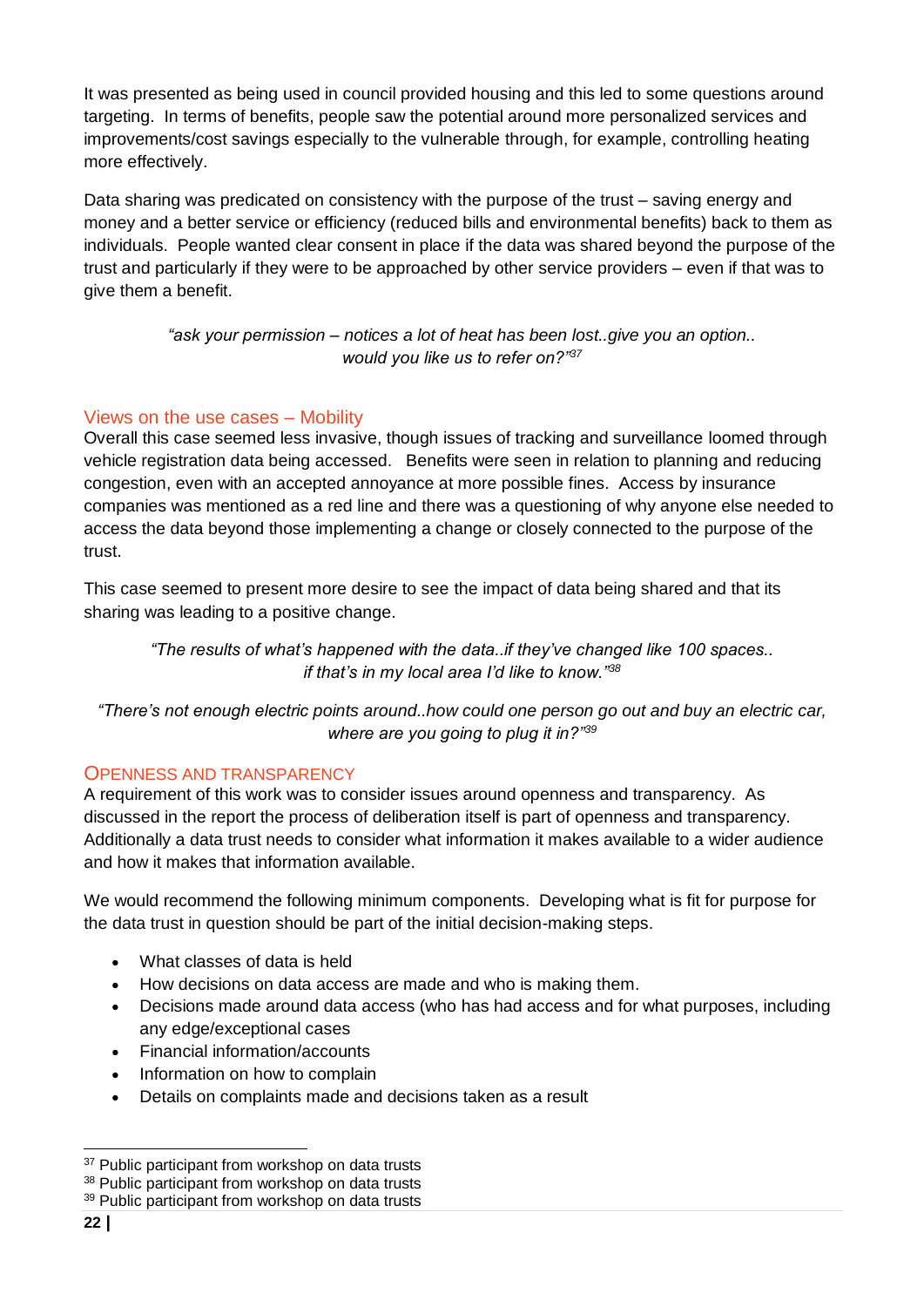The purpose of the trust will also inform the approach to openness and transparency. For example if the purpose of the trust is for the public benefit then the trust needs to proactively demonstrate back to that public the results of the data sharing/access and how that has created benefit.

Often openness and transparency is seen as a purely logistical task – providing the information in a way that can be accessed should a person so wish to find it. A data trust should consider a more proactive approach to openness and transparency as part of demonstrating trustworthy behaviour, for example proactively taking information back to stakeholders and underrepresented groups.



# <span id="page-23-0"></span>Views from public participants on openness and transparency for a data trust

Public participants during the workshop were asked what they would want to know about a data trust's activities in terms of openness and transparency. The following key themes were recorded.

- Who is accessing the data and for what use
- Information about how the trust operates, how it is funded, who is running it, structures, people involved, what safeguards are in place and how it is regulated and what opt out they have.

*"Will trustees be willing to say no to big business?"<sup>40</sup> "Who watches the watchers?"<sup>41</sup>*

The impact the trust is having

*"What good has it achieved?"<sup>42</sup>*

What data is being held

*"I would like to know exactly what data is being used and how it will be used"<sup>43</sup>*

• What safeguards/controls are in place and the ability to opt out

*"Opt out…if found out its not working can opt out"<sup>44</sup>*

<sup>40</sup> Public participant from workshop on data trusts

<sup>&</sup>lt;sup>41</sup> Public participant from workshop on data trusts

<sup>&</sup>lt;sup>42</sup> Public participant from workshop on data trusts

<sup>&</sup>lt;sup>43</sup> Public participant from workshop on data trusts

<sup>&</sup>lt;sup>44</sup> Public participant from workshop on data trusts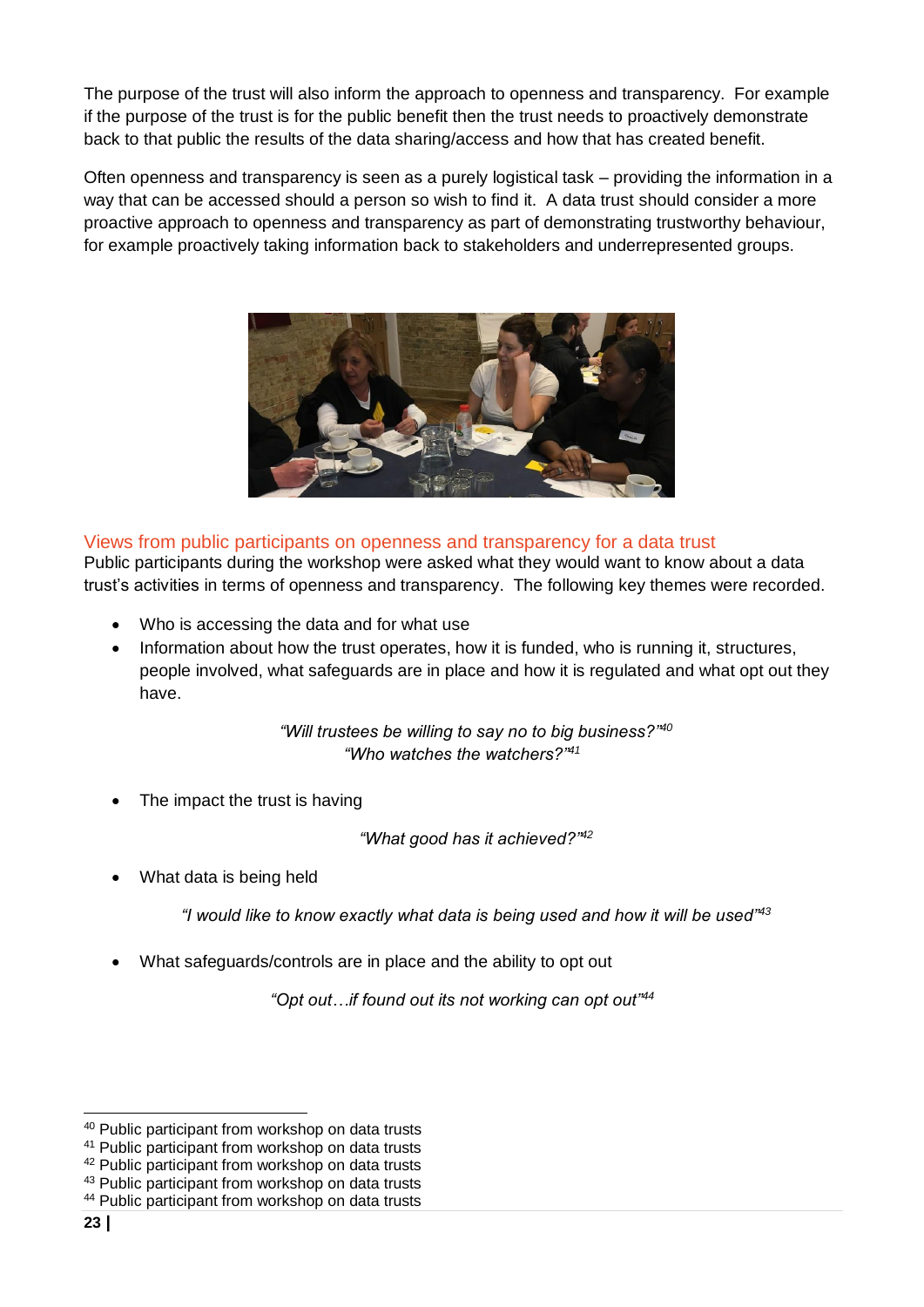# <span id="page-24-0"></span>**7. A decision-making process for a data trust**

Work in the [generic decision-making](http://theodi.org/article/data-trusts-decision-making-report/) report lists decisions that a data trust will need to make. For this report we have focused on the decisions that lend themselves to a deliberative approach and suggested options for methods and processes, in the context of a data trust using data about, or generated by individual members of the public.

### <span id="page-24-1"></span>KEY DECISIONS BENEFITTING FROM A DELIBERATIVE APPROACH<sup>45</sup>



At the outset of designing a decision-making process for a specific data trust there is a need to consider (and decide) the type of approach for the engagement of stakeholders and the development of the trust – this is one of the first decisions a trust will need to make. Will the approach be bottom up and co-created with stakeholders and the public or developed on a more consultative style?

The answer to this can only be determined with the knowledge of the context of the data trust and what is fit for purpose, considering:

- The scope of the trust what the purpose of the trust is, whether it is issue or geographically based, who is leading the development of the trust, the problem it is trying to solve and the context of that problem.
- The nature of the data whether it pertains to sensitive or personalised data;

 $\overline{a}$ 

<sup>45</sup> This work was prepared as an early input to the ODI's wider project, and differs slightly from the framework in the ODI's final report but can be seen to have broadly the same stages though labelled slightly differently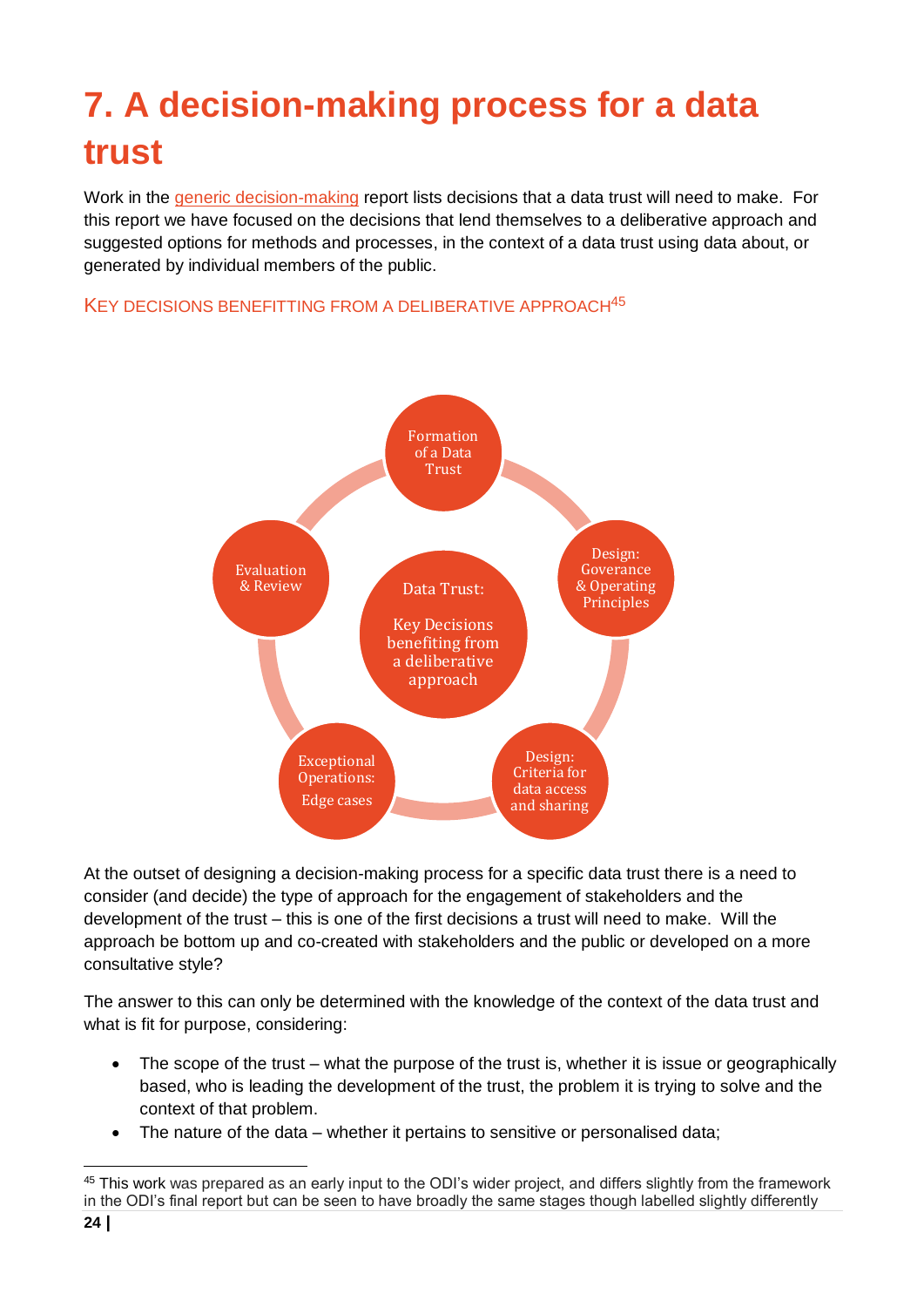- The value of the data and therefore also the resources available for a trust to engage with its stakeholders deliberatively.
- Stakeholders (including public) numbers as well as background context

Our recommendation for any data trust decision-making process is that it has a collaborative approach. The process by which decisions are made will in themselves be a foundation for the trust building process and embodiment of the data trust's trustworthiness.

*"Smart city projects should be inclusive, participatory, and social. Residents of a smart city deserve a voice in the design process. A smart city listens to its citizens in order to arrive at better decision-making…"<sup>46</sup>* 

Below is a diagrammatic representation of what a decision-making process using deliberative approaches might look like followed by a rationale for including deliberation for key stages of the decision-making process and some notes on resourcing factors<sup>47</sup>.

<sup>46</sup> https://medium.com/databrokerdao/smart-cities-citizens-engagement-at-least-as-important-as-smarttechnology-4eabcf5ca04b

<sup>&</sup>lt;sup>47</sup> Note these resourcing cost estimates are indicative and will depend on factors such as scale, complexity and data value.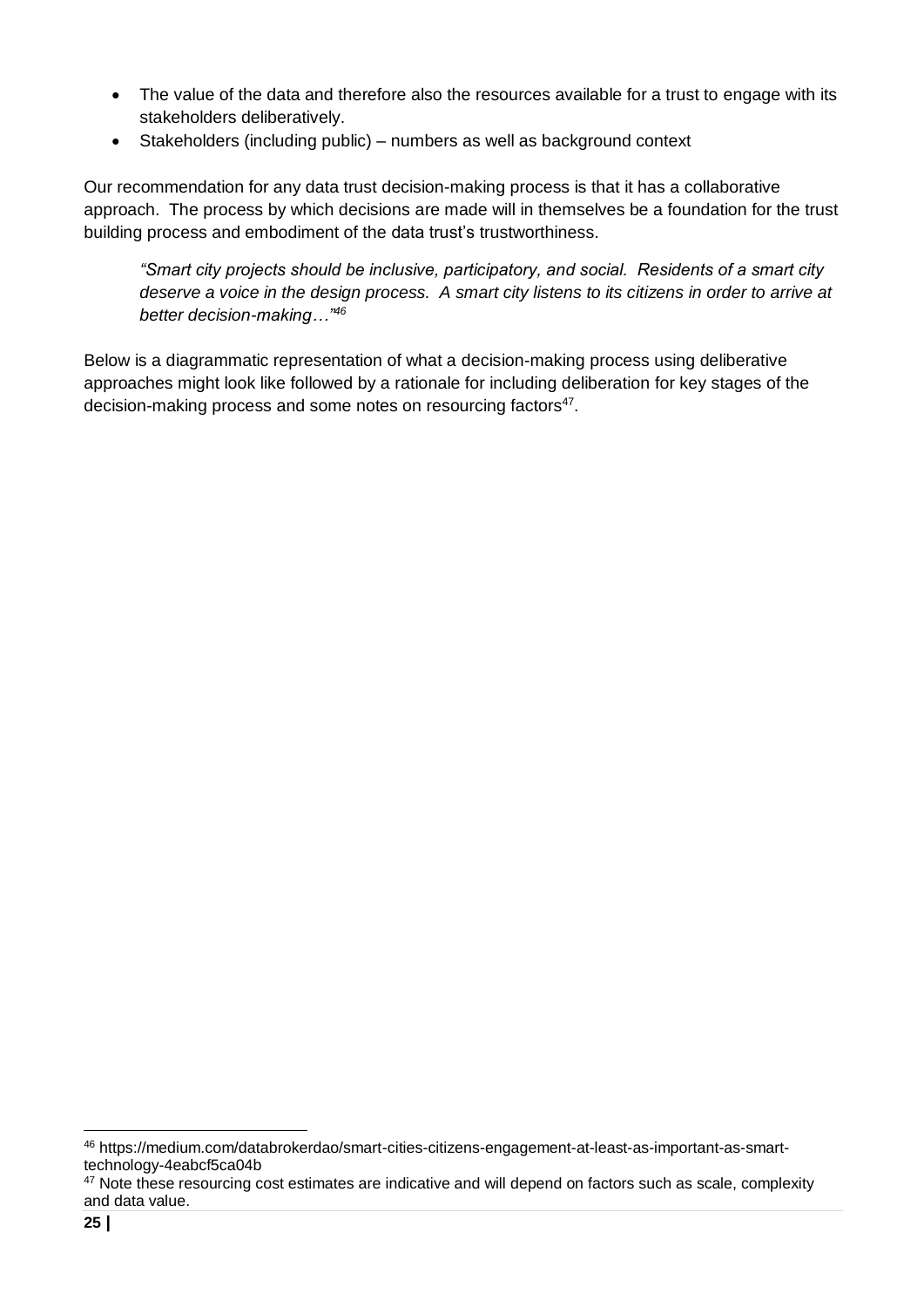|                                                                          | OVERVIEW MODEL OF PROPOSED DECISION-MAKING PROCESS FOR A DATA TRUST INVOLVING CITIZEN DATA                                                                       |                                                                                                                                                                                         |                                                                                                                                                                                                         |                                                                                              |                                                                                                                                        |                                                                                                                                        |                                                                                 |
|--------------------------------------------------------------------------|------------------------------------------------------------------------------------------------------------------------------------------------------------------|-----------------------------------------------------------------------------------------------------------------------------------------------------------------------------------------|---------------------------------------------------------------------------------------------------------------------------------------------------------------------------------------------------------|----------------------------------------------------------------------------------------------|----------------------------------------------------------------------------------------------------------------------------------------|----------------------------------------------------------------------------------------------------------------------------------------|---------------------------------------------------------------------------------|
|                                                                          |                                                                                                                                                                  |                                                                                                                                                                                         | >>> Timeline of key decisions >>>                                                                                                                                                                       |                                                                                              |                                                                                                                                        |                                                                                                                                        |                                                                                 |
|                                                                          | 1. Data Trust Formation & Design Decisions                                                                                                                       |                                                                                                                                                                                         | 2. Operational Decisions                                                                                                                                                                                |                                                                                              | 3. Exceptional Decisions                                                                                                               |                                                                                                                                        |                                                                                 |
|                                                                          | <b>Decisions</b> on<br>formation, design,<br>function and<br>approach to<br>decision-making                                                                      | What governing and<br>core operating<br>principles should this<br>trust have?                                                                                                           | What criteria used to<br>decide who has<br>access to the data<br>and under what<br>conditions?                                                                                                          | Decisions on<br>granting access from<br>the data trust                                       | How is performance<br>against purpose,<br>principles and<br>values?                                                                    | Edge cases                                                                                                                             | What happens if the trust<br>fails?                                             |
| <b>Purpose of</b><br>engagement/<br>deliberative<br>engagement           | * To gain buy into<br>the overall purpose<br>and approach of the<br>trust. * To agree the<br>framing of the trust -<br>who it is driven by<br>and who it is for? | * Build ownership<br>amongst<br>stakeholders at the<br>outset.<br>* Understand<br>expectations of<br>stakeholders/ public<br>* Understand where<br>trade-offs may be<br>around data use | * Build agreement on<br>the criteria.<br>* Build trust that data<br>shared for, reflecting<br>public hopes and<br>fears.<br>* Gain insight into<br>how people judge<br>outcomes from data<br><b>use</b> | * Whether access is<br>granted and under<br>what conditions<br>using the agreed<br>criteria. | <i>*To understand</i><br>whether the trust is<br>meeting expectations<br>and if not, why?                                              | * To review for cases<br>challenging criteria                                                                                          | * What happens to the data<br>accrued? What happens to<br>the benefits accrued? |
| Who needs to<br>be involved<br>$\bullet\bullet\bullet\bullet$<br>וניאוצה | Funders,<br>commissioners,<br><b>Emergent data</b><br>steward; legal input                                                                                       | Emergent data<br>steward/trustees;<br>legal input, wider<br>stakeholders, public                                                                                                        | Emergent data<br>steward/trustee:<br>legal input, wider<br>stakeholders, public                                                                                                                         | Data steward/<br>trustees.<br>stakeholders, public                                           | Data<br>steward/trustees.<br>stakeholders, public                                                                                      | Expert views (e.g.<br>legal);<br>Representation of<br>key stakeholders.                                                                | Expert views (e.g. legal);<br>Representation of key<br>stakeholders.            |
| Through what<br>process                                                  | Facilitated<br>workshop(s) to make<br>decisions                                                                                                                  | Core stakeholder group co-production<br>process<br>Mini public used to gain insights for core<br>stakeholder group to develop                                                           |                                                                                                                                                                                                         | Stakeholder/ public<br>reference panel input                                                 | Review by<br>stakeholder public/<br>reference panel;<br>Mini public/ citizen<br>jury or assembly<br>feeding back to<br>reference panel | Review by<br>stakeholder /public<br>reference panel;<br>Mini public/ citizen<br>jury or assembly<br>feeding back to<br>reference panel | Review by stakeholder<br>/public reference panel;                               |
|                                                                          | Core group helps co-<br>design deliberative<br>elements                                                                                                          | Outreach to underrepresented groups<br>Online engagement?<br>Establish public /stakeholder reference panel<br>as a touchstone and oversight of data trust<br>operations                 |                                                                                                                                                                                                         |                                                                                              |                                                                                                                                        |                                                                                                                                        |                                                                                 |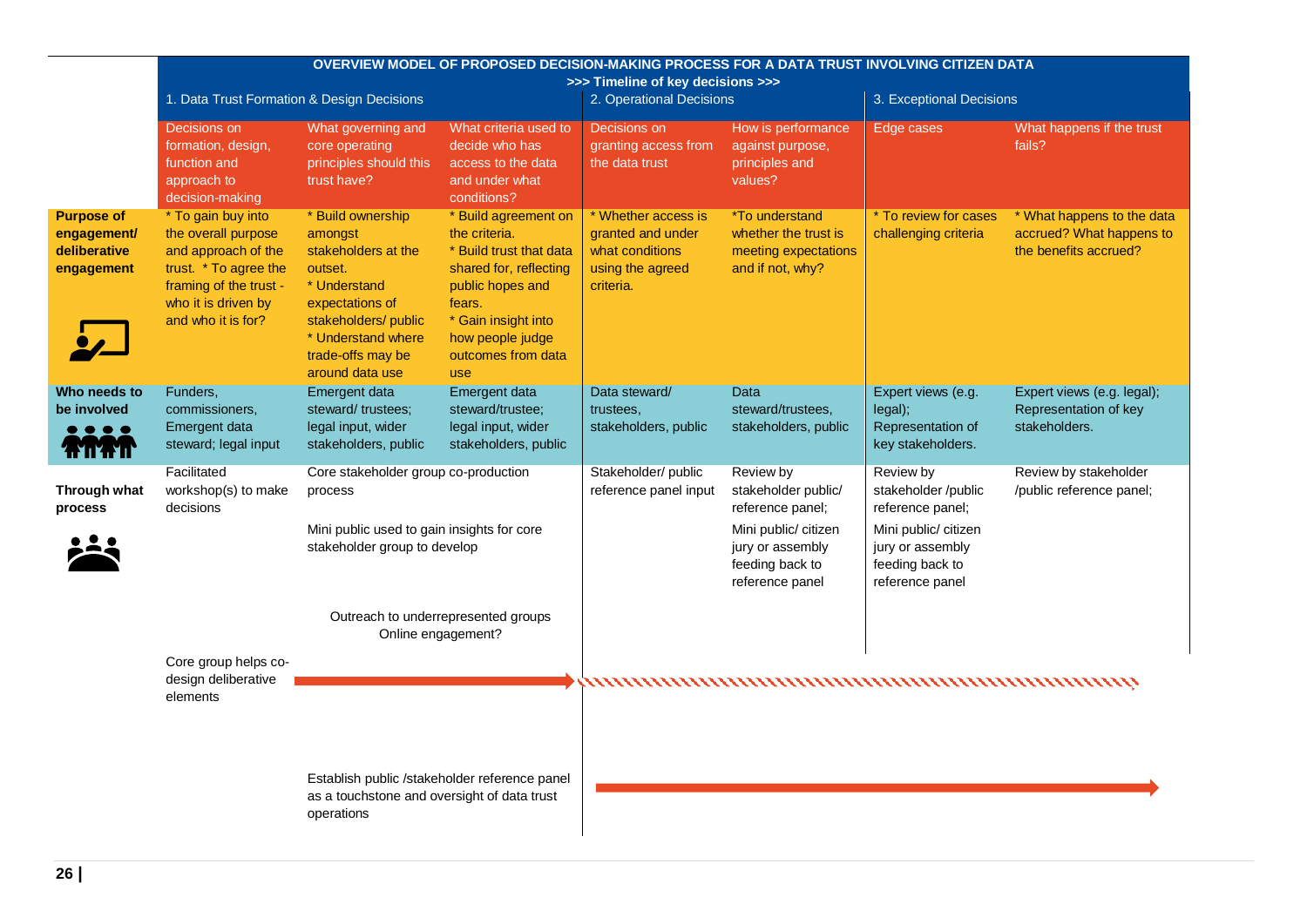#### <span id="page-27-0"></span>THE VALUE AND POTENTIAL FOR DELIBERATION AT KEY STAGES OF A DATA TRUST

In the following section we describe the value and potential for deliberation at each of the key steps in the life cycle of a data trust and highlight some key resource considerations

# <span id="page-27-1"></span>Decisions at Scope, Formation and Design Stage for a Data Trust

All key steps in the scoping and formation of a data trust require investment in deliberation and engagement with stakeholders to set the foundation for the trust and the processes and principles that will build trustworthiness into the data trust's subsequent operations.

It is our view that a co-production approach will result in greater trust in the process and the decisions. Whilst this is likely to be more time intensive at this stage, it is likely to build out risks which may otherwise arise at a later date. It will give the data trust a greater understanding of the issues and concerns at play and therefore design a trust and its processes and policies which are fit for its purpose.

Where data is shared for public benefit using data about or generated by individuals, the voice of the public needs to be represented. The more personal the data, the more personal the engagement needs to be.

#### *Why deliberation at this stage?*

Deliberation at the scoping, formation and design stage is valuable in discussing and substantiating 'public benefit' drawing on the direct input of the public themselves.

Deliberative processes are effective in establishing and discussing the publics' priorities with respect to criteria or principles for data access and sharing. An interviewee pointed out that *"if you're trying to make decisions about whether or not [data trusts] should be used for certain things…then you need to understand what 'good' is in the context.*<sup>48</sup>"

This captures the importance of establishing a clear context for the data trust, based on public benefit and reflecting the publics' priorities and understanding of benefit as well as criteria for how the data will be used (and by whom), for what purposes and under what conditions.

"Clarity" was described by the interviewees as an essential asset, especially since "*at the moment there's ambiguity…around what [data trusts] are and what they can do*" 49 . Early engagement and deliberation would help to create a narrative of the trust's use of data; an alternative to narratives of 'surveillance' and 'private profit' that recent scandals have encouraged.

In terms of informing openness and transparency, this report has already outlined the value of deliberation as a 'message' in its own right. Therefore the visibility of an inclusive deliberative process can help to reinforce the data trust's agreed commitments to openness and transparency, through using an open and transparent process to make these decisions. As one interviewee observed, a data trust "*having that kind of relationship where, you know, they're not just…dictating<sup>50</sup>*" could effectively underpin its dynamic with the public; based on deliberation rather than top-down communication. "*Hav[ing] a very transparent permissions architecture where it's clear who's been able to access what service<sup>51</sup>*" was described by another interviewee as beneficial to a data trust's functionality and accountability.

- <sup>48</sup> Participant interview
- <sup>49</sup> Participant interview
- <sup>50</sup> Participant interview

<sup>51</sup> Participant interview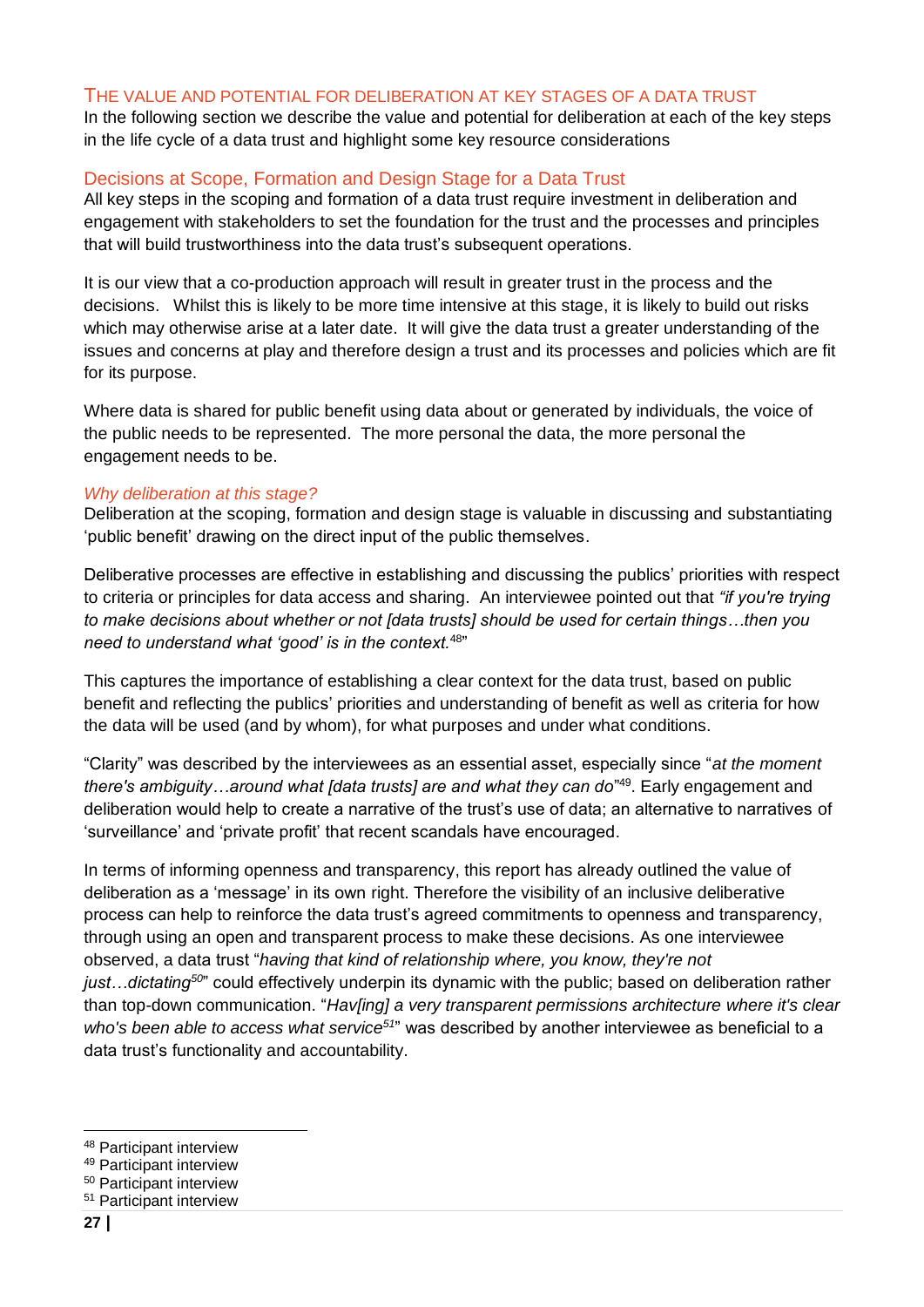#### *Notes on resourcing factors for this stage*

- This stage of a data trust will require the most intensive use of deliberative processes for decision-making.
- This phase of decision-making will require dedicated personnel to liaise with stakeholders and commission the deliberative elements suggested, unless this is all outsourced.
- Beyond staffing the success of this phase requires senior commitment in the organisations involved to be present and available.
- Our recommendation would be that early on a core group is established comprising representatives of the emergent data trust and representing key stakeholders to provide a reference point beyond the emergent data steward.
- We also recommend engaging an independent organisation/individual(s) experienced in facilitating and running deliberative processes to help design and run the deliberative processes suggested.
- Some of the phases of this work can be combined for simplicity they have been presented separately but in detailed planning may overlap.
- In terms of costs for this phase of work this is highly dependent on the context of the trust, the numbers of stakeholders and the ultimate approach that is taken to engaging with stakeholders. A ballpark estimate is that for this stage the deliberative element could cost in the region of: £120-220k. These are one off start-up costs.
- In terms of timescales for this phase of work again this is highly dependent on the availability of senior decision makers, stakeholders and numbers involved as well as the size of the data trust. A ballpark estimate is that the setup stage for deliberative work would take in the region of 6-12 months.

### <span id="page-28-0"></span>Decisions at Operational Stage for a Data Trust

#### *Why deliberation at this stage?*

Once the data trust is up and running there is likely to be less need for intensive deliberative effort, though a review on a regular, perhaps annual, basis of performance would benefit from insight from wider perspectives as a data trust will be maintained by public trust and validation on an ongoing basis.

Deliberation at the stage of reviewing and evaluating decisions relating to data access and distribution of benefits, reflects the importance of ongoing engagement and a consistent feedback loop to public perceptions of the data trust, as well as wider understanding of its role and functions.

This was described in the research interviews as important not only for the data trust itself, but in "*influenc[ing] others to share the same ethos in terms of doing it for the right reasons…that's where concepts and structures around sharing the data can really help provide a framework*. 52 "

Similarly, another interviewee emphasised that effective examples of data trusts could "*serve as a*  useful framework when starting a collaboration [with] the people<sup>53</sup>." This was described as setting a useful precedent; for best practice, and for effective functioning. As they put it, "*we'd quite like to be able to understand what might happen in future given what's happened in the past<sup>54</sup>*". This was also described as a useful step towards standardisation; "*be able to go somewhere and read incredibly thorough documentation of what is available [and] the rules of engagement<sup>55</sup>*".

<sup>52</sup> Participant interview

<sup>53</sup> Participant interview

<sup>54</sup> Participant interview

<sup>55</sup> Participant interview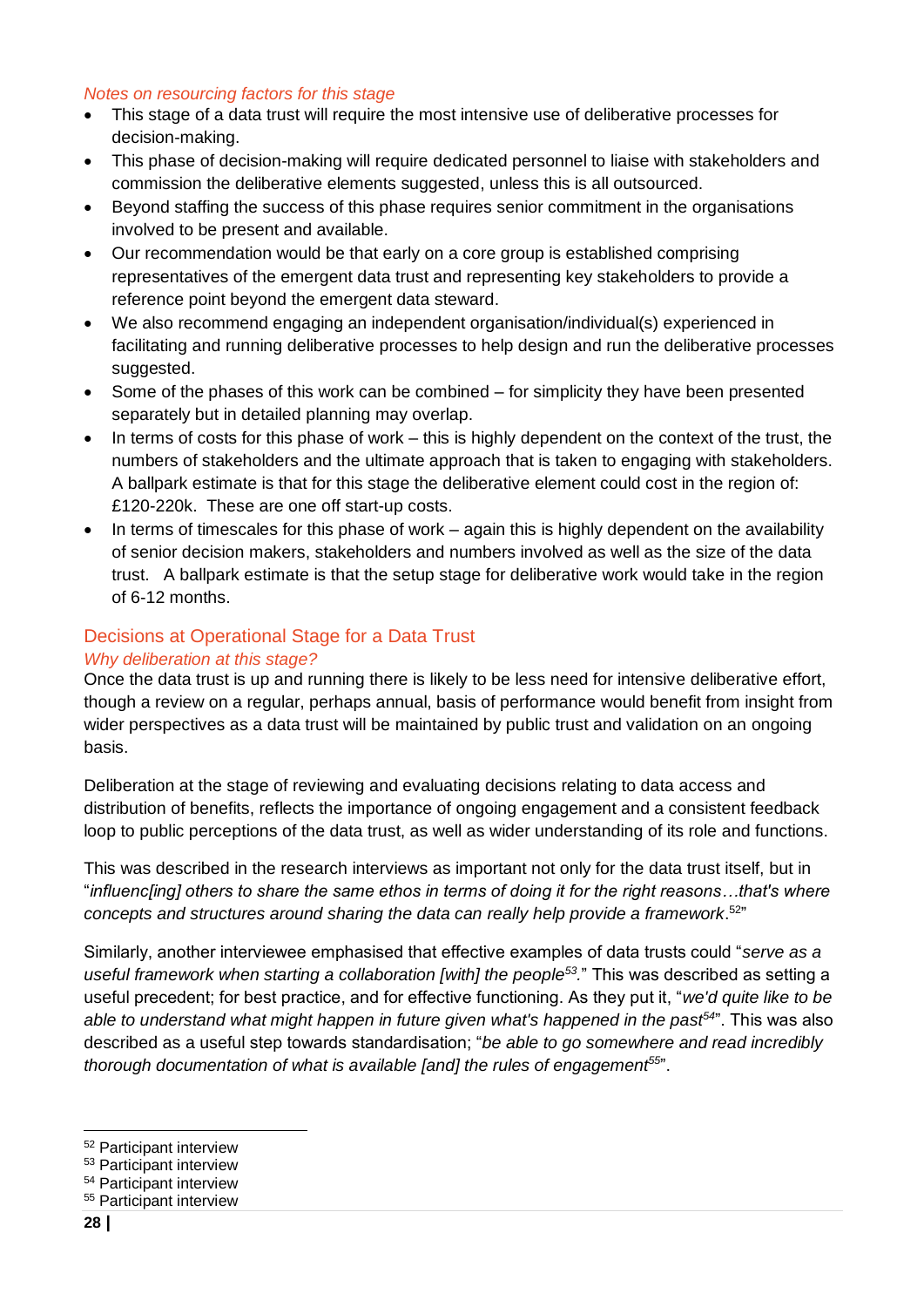#### *Notes on resourcing factors for this stage*

- Ongoing dedicated personnel to liaise with stakeholders and commission the deliberative elements as required will still be needed.
- In terms of costs for this phase of work the deliberative element could cost annually in the region of: £20-70k

# <span id="page-29-0"></span>Decisions for Exceptional Operational Occurrences in a Data Trust *Why deliberation at this stage?*

Where there are exceptional decisions, a deliberative approach helps gain insight and views and therefore informs decision-making. If trust is to be maintained with the constituents of a data trust then decisions which stretch the authority given to the data steward/trustee (by way of agreed purpose or criteria for access) require a reference back to "authorise" the decision and maintain the legitimacy and trustworthiness of the data trust decision-making.

The conduct of a data trust in exceptional circumstances was acknowledged by the interviewees as crucial to public perceptions. One interviewee recommended "*significant consequences for [guarantees of service] being broken<sup>56</sup>*", which would "*hold the trust to quite stringent rules*<sup>57</sup>" which, if they were shown to be consistent (i.e. followed by the data trust, even in exceptional circumstances), "*would give other people more faith in them*<sup>58</sup>".

Regarding decisions on if and when a trust fails, deliberation would be a means of including the perspectives of those who might have an input (and/or an interest) in discussing the failure of a data trust. In this sense 'failure' can be understood in legal and/or financial terms, or – more generally – in terms of a failure to fulfil basic objectives or adhere to key principles.

#### *Notes on resourcing factors for this stage*

- By their nature these are exceptional decisions and therefore one off deliberative engagements. As such it is difficult to predict the resourcing required but an estimate might be that each exceptional event may cost between £5-20k.
- Ongoing dedicated personnel to liaise with stakeholders and commission the deliberative elements as required will still be needed.
- Our recommendation would be to engage an independent organisation/individual(s) experienced in facilitating and running deliberative processes to help design and run the deliberative processes suggested. This is particularly important to inject a neutral convenor into exceptional decisions.

<sup>56</sup> Participant interview

<sup>57</sup> Participant interview

<sup>58</sup> Participant interview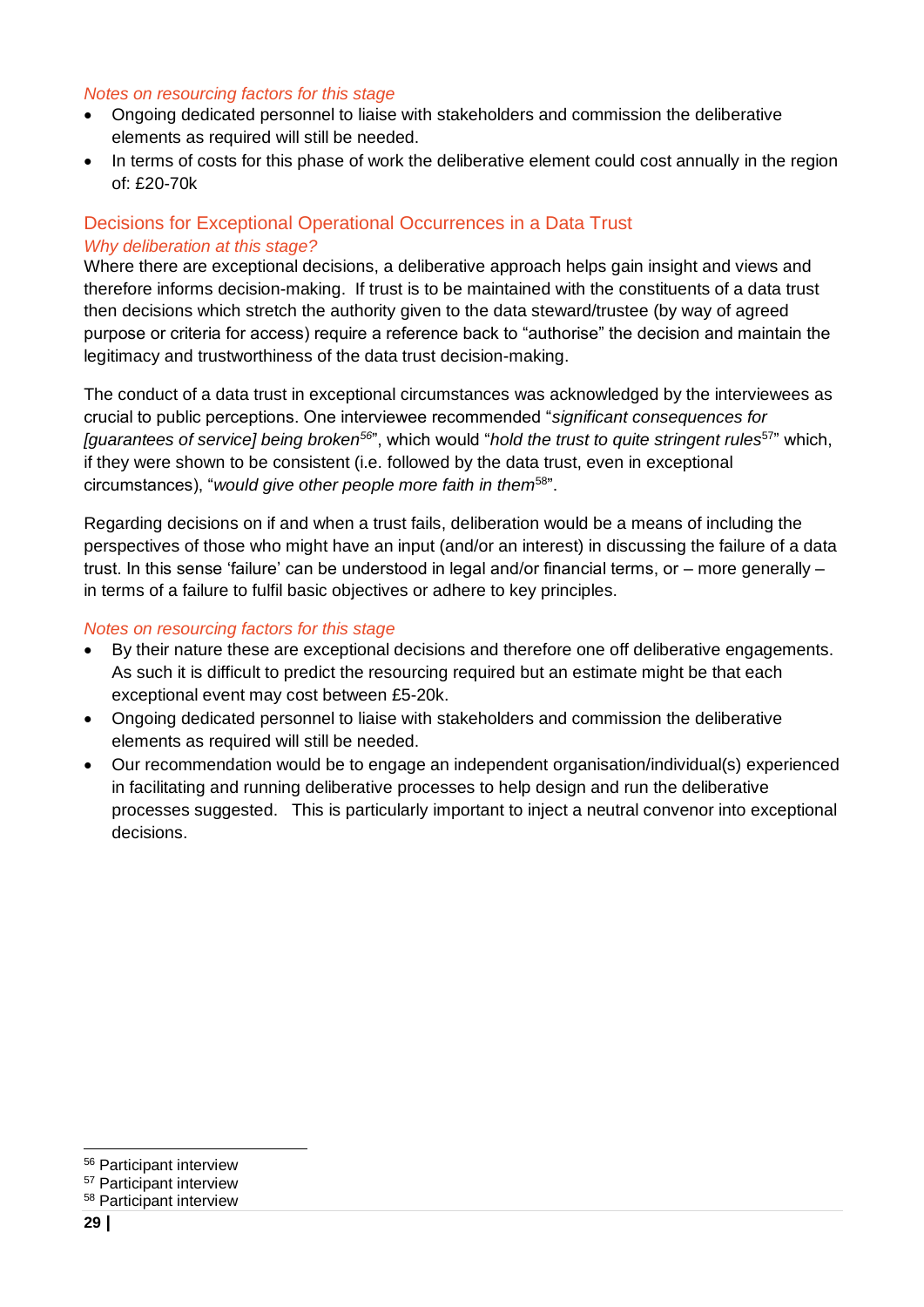# <span id="page-30-0"></span>**8. Recommendations for the GLA/RBG Data Trust**

#### *Agree the overarching purpose and problem to be solved*

- The initial step to establish a data trust for London/Greenwich would be to convene the senior decision makers driving a data trust forward. The purpose of this step would be to collectively agree the overarching purpose and approach for the data trust, the problem it is trying to solve, and the role that any deliberation will play in the development and design of the trust.
- Work with public participants indicated that to have trust in a data trust they would want to see clear benefit and purpose and for data sharing to be in pursuit of that purpose and benefit be demonstrated – this indicates greater traction for a problem or issue focused data trust rather than one based on geography or ownership models.

#### *A data trust needs to meet high expectations*

- There is evidently a widespread understanding of the importance of the trustworthiness of any decision-making process and the data trust from RBG/ GLA. Similarly, there is understanding of the importance of addressing pertinent questions such as 'what could go wrong', as well as public fears of data sharing, as an essential component of building trustworthiness.
- The work with public participants flagged key issues that would have to be addressed through any data trust. If these are not addressed then trust in data sharing and reputationally back to GLA/RBG will be detrimentally affected. If the wider benefits of data sharing are to be realised it has to be matched with a significant commitment to demonstrate benefit in line with public expectations.

### *Early engagement with stakeholders/ the public will be a core prerequisite as will ongoing engagement*

- Whilst work is happening in Greenwich around the Sharing Cities, the focus appears largely to be on delivering the technology and whilst there is an aspiration to engage the public this has taken a more consultative approach (where should parking spaces be) rather than opening up the conversation to the concept of smart cities and data collection and sharing.
- Feedback from the public workshop has reaffirmed our assumption that early engagement would be a core prerequisite in the development of a data trust. In particular this would seek to ensure that the trust is informed by insight on:
	- $\circ$  people's expectations around the driving purpose for the trust and how public benefit is seen.
	- o the overarching guiding principles and criteria for a data trust to enable the trustees to make good decisions that reflect the views, values and perspectives of the public.
	- o expectations around governance, accountability and transparency.
- Ways to represent and have a touchstone back to public views should be embedded in the data trust at key points and on an ongoing basis – this might include public panels and representation through trustees for example. This may also involve a backdoor/veto function - accountability to the public and public involvement is premised on their ability at any point to *refuse* and the ability to opt out was frequently mentioned. An example of this principle at work would be the **SAIL** [databank,](https://saildatabank.com/about-us/public-engagement/) for which the public (in the form of a 'consumer panel') can give advice,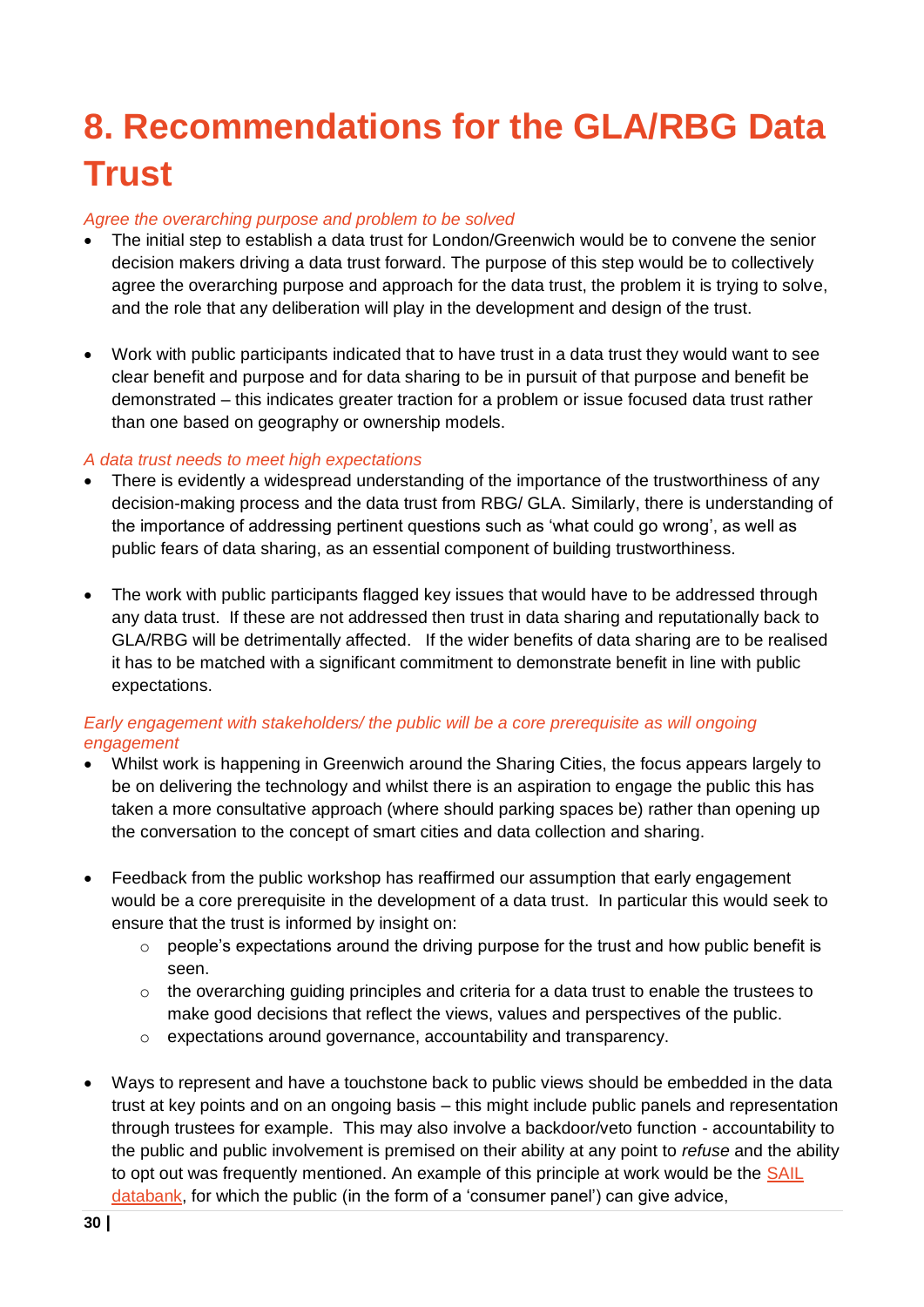recommendations on safeguarding, as well as ethical approval of research proposals. Their level of involvement is such that they have the power to prevent specific research proposals.

*Data trust formation decisions will require requisite skills and resource at the outset and throughout*

- At the scoping stage of a data trust an early decision will be where the data trust is situated (GLA/ RBG or co-owned) and to reflect whether existing democratic processes are sufficient for the type of trust-building expected of a data trust. The relationship between the governance of the trust and democratic structures at council and GLA level will need to be clarified during the scoping and design phase of the process.
- RBG/GLA need to spend time and resources working through the governance and decisionmaking aspects of a data trust if it is to engender trust and move beyond a technical fix to data sharing activity with a narrow focus.
- Any data trust from the outset will benefit from working with an organisation with the requisite skills in facilitation, stakeholder engagement and implementing deliberative approaches to help design a process and use deliberative methods to best effect at the outset and throughout.

# <span id="page-31-0"></span>**9. Learnings from the GLA/RBG data trust pilot**

*There is a lack of clarity on what problem a data trust is trying to solve*

- Work to date in the pilot area has focused primarily on the technology of implementing smart city sensors and less on how that might fit in a governance and decision-making framework beyond the immediate needs of the project delivery. This is arguably the wrong way round as the architecture and governance processes should be designed with the problem and purpose in mind.
- A data trust seems to have more "legs" if it is delivering something collectively that none of the partners can achieve alone (e.g. meeting an ambition/greater purpose/ regulatory requirement) and a focus and purpose drives a clearer ability to show benefit. The clearer the purpose of the trust, the "easier" it will be for trustees to make decisions about whether enabling access will serve its purpose. This lends itself to data trust models that are more clearly bounded by a purpose rather than a geography or ownership model.

*A key focus areas for deliberative effort will be at data trust formation and criteria development* 

- There is a case to be made for deliberative methods and techniques at many decision points in the life cycle of a data trust. However critical points in which deliberative effort will be required (in terms of collaborative working with key stakeholders and insight from wider stakeholders/public) will be:
	- o gaining consensus on what the problem a trust is trying to solve, what a data trust's purpose is, what is the public benefit and whether a data trust is the solution at the scoping stage
	- $\circ$  gaining ownership /consensus for the basis on which decisions are made on when data access is granted – with what criteria, for what use and how benefits are distributed.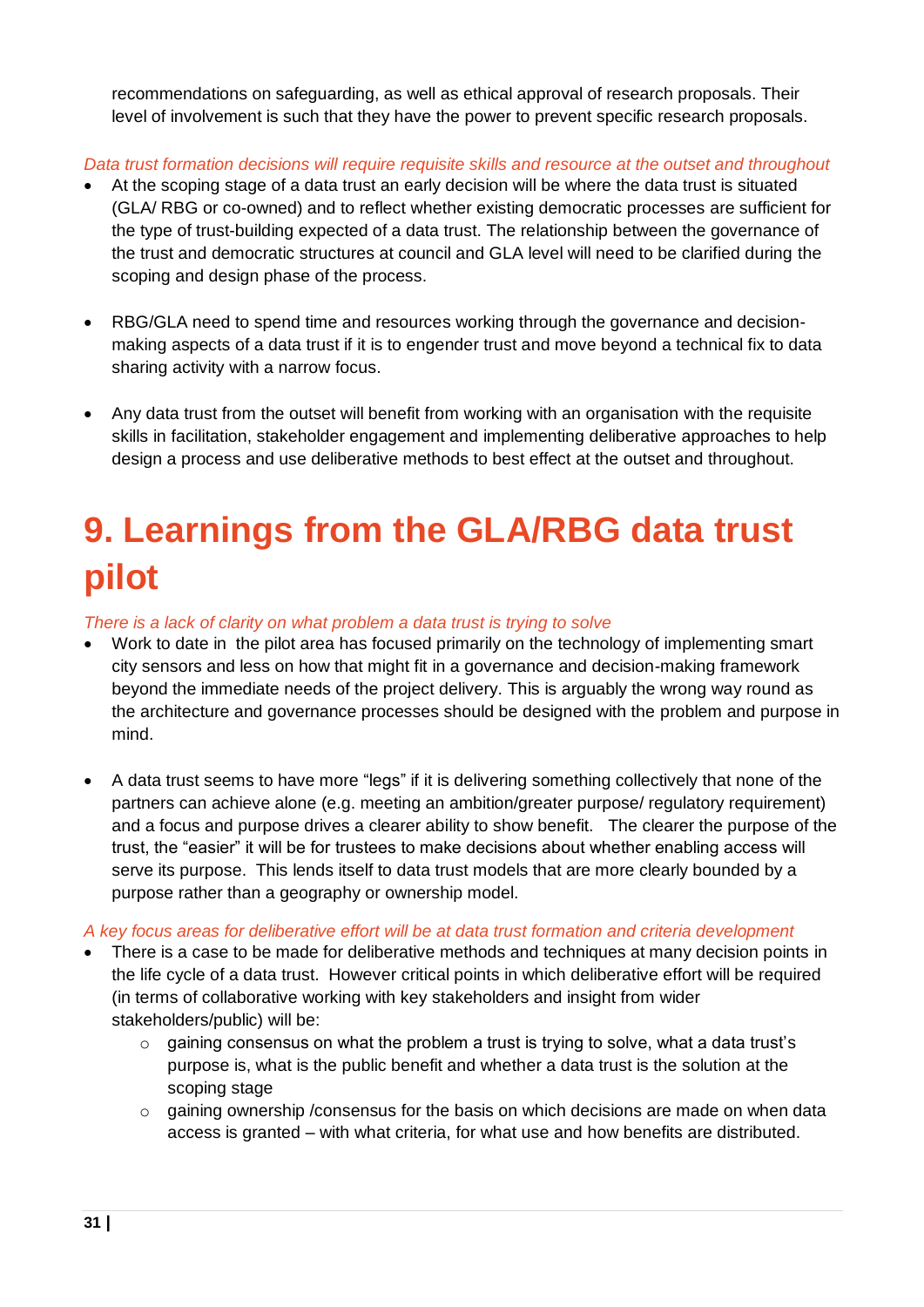• For data trusts utilising data about, or generated by individual members of the public, deliberative effort needs to focus on ensuring the contribution, representation, and involvement of all sections of the public; not just those who are easy to reach, but those who are most cautious about data sharing/access and those most vulnerable.

#### *Don't assume that if people know the benefits of data sharing they will share and accept those benefits*

- The benefits and risk of data sharing may well be seen very differently by different groups with a stake in the data trust. Data producers are likely to identify benefits and risks which differ from data reusers and from the public who may ultimately be affected by any decisions taken. Smart application of deliberative methodologies at specific points in the decision-making cycle will be a critical tool for ensuring that these differences are made visible to everyone with a relationship to the trust in a way that they can be dealt with openly and transparently.
- There should be caution around assuming that telling people about the benefit of data sharing and providing them with more information means they will accept it. As with the deficit model (now challenged around public understanding in science) public scepticism around new technologies is not solved by providing more information.
- The decision-making structures and processes adopted must ensure that the opportunity for input into decision-making is open to all. In particular, this means engaging those who may be most mistrustful of data sharing/access. Effectively engaging these groups is likely to require a proactive approach. Without the engagement and participation of these groups/individuals the resulting data collected will not be representative of the public population and therefore skew subsequent services /products developed from that data as well as benefits created or distributed.

#### *How a data trust is managed, governed, takes decisions and feeds back benefits (reported or actual) will be a large part of its trustworthiness – this is not an area to under-resource*

- Trust in a data trust's decision-making will be the foundation stone of the data trust  $-$  i.e. activities won't be able to operate effectively without it. This trust is built on the relationships and processes a data trust has around its decision-making and governance. As with all trust aspects, it is hard to build and easy to lose. Skills beyond data management will be needed to ensure these relationship and stakeholder management aspects are kept to the fore.
- Deliberative approaches require commitment of time, money and skills. They also require a commitment to use the results and being clear with stakeholders what is "up for grabs" – if key decisions have already been made and there is nothing to influence, a deliberative approach will be damaging to trust.

### *Deliberative methods and approaches have a role even if you are not using a data trust*

• Even if a data trust model is not pursued, deliberative approaches are valuable to gain insight into public and stakeholder views on data sharing and benefit and therefore developing solutions that works in line with public views, values and expectations.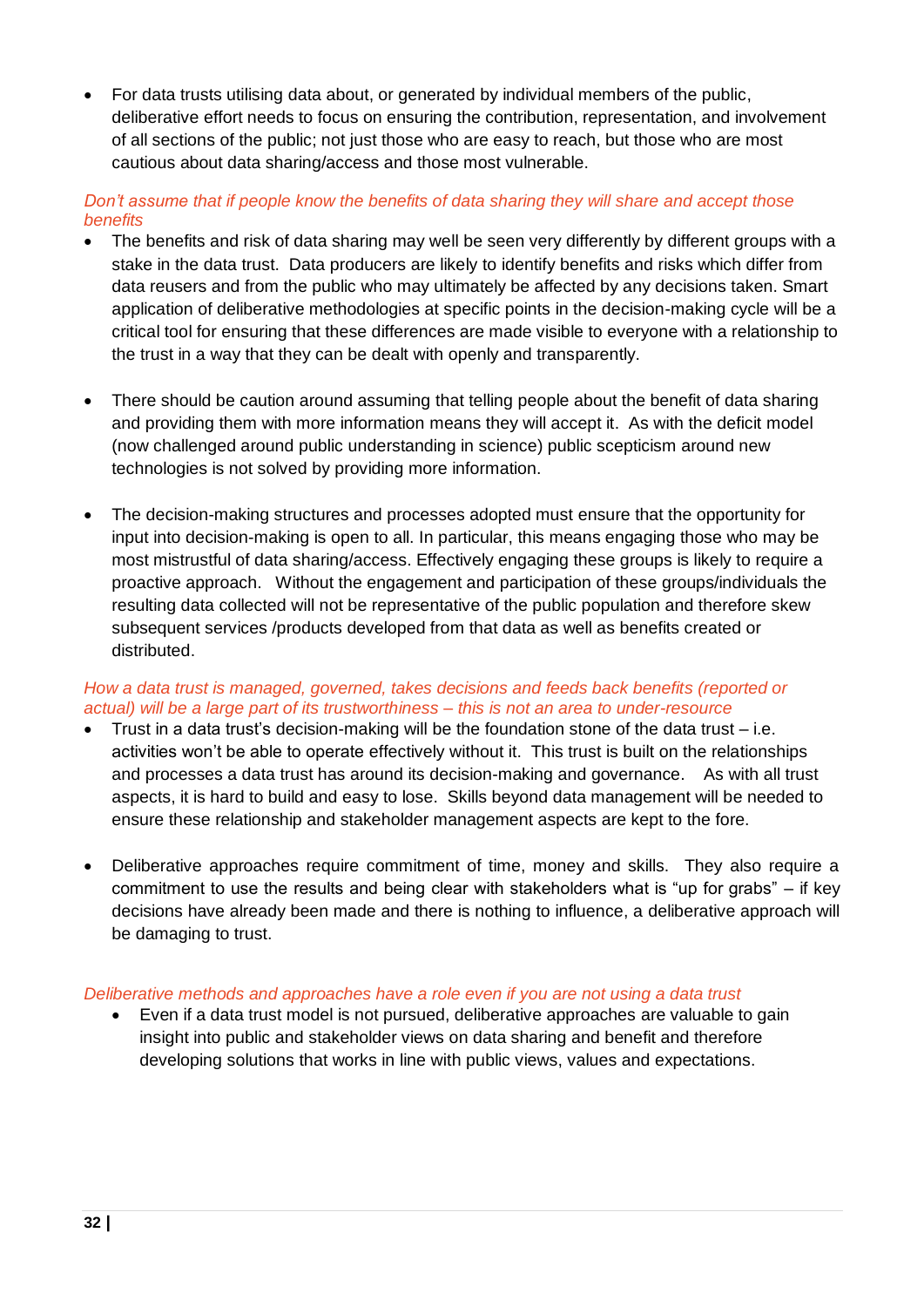# <span id="page-33-0"></span>**10. Generic decision-making learning and recommendations for data trusts**

Involve worked with Communications Chambers on the [report](http://theodi.org/article/data-trusts-decision-making-report/) drawing on lessons from all three pilots as part of the wider ODI data trusts project. Further detail on generic learnings and recommendations can be found there, but some generated specifically from this pilot are listed below.

#### *First define the problem and the purpose*

• Data trusts should be developed from first clarifying and agreeing what the problem is that needs to be solved and the purpose of the trust. Initial collaborative agreement on that is the foundation. Then consider what governance and architecture fits that purpose. There is a danger that the technical data sharing solution is running ahead of defining what problem it is trying to solve.

#### *The decisions a data trust makes have commonality but its approach to decision-making will be designed for the specific data trust context*

• The categories of decision that were discussed appeared to show that whatever the data trust model the decisions are likely to be the same, though how they are approach will be contextual for each data trust.

#### *Early stakeholder analysis will be required for a data trust to identify who it needs to engage with and in what way*

• A data trust needs to consider who its stakeholders are and how it is going to engage them in the early work in forming a data trust. This has to go beyond the immediate stakeholders and consider those stakeholders impacted by the decisions a trust will make about access to data. This analysis will be the early factor in informing the deliberative approach taken by the trust.

#### *Where does responsibility lie for decisions made with the data accessed from a trust?*

• Consideration needs to be given to what happens if decisions are made with data accessed from a data trust which are considered unacceptable. How does this affect trust in the data trust? There are no easy answers and this may be a topic for further consideration in future pilot data trusts. For example, what if data accessed is used to make controversial decisions about a hospital closing or a new infrastructure being built. What implication back on the data trust do such decisions have? How far does a data trust need to know what use the data is being used for at the point of access? A data trust is unlikely to be able to absolve itself of decisions made with the data it provides access to.

#### *Future work with the public on data trusts*

The concept of a data trust is a new one. During this project a very small piece of research was undertaken with a small number of London public participants. Those involved in the development of data trusts (for example ODI, the Office for AI or the GLA) should consider undertaking some wider public dialogue work on the concept of a data trust, to build up the evidence for public demand and expectations around a data trust. This would also help to shape the requirements around an open and deliberative approach to decision-making.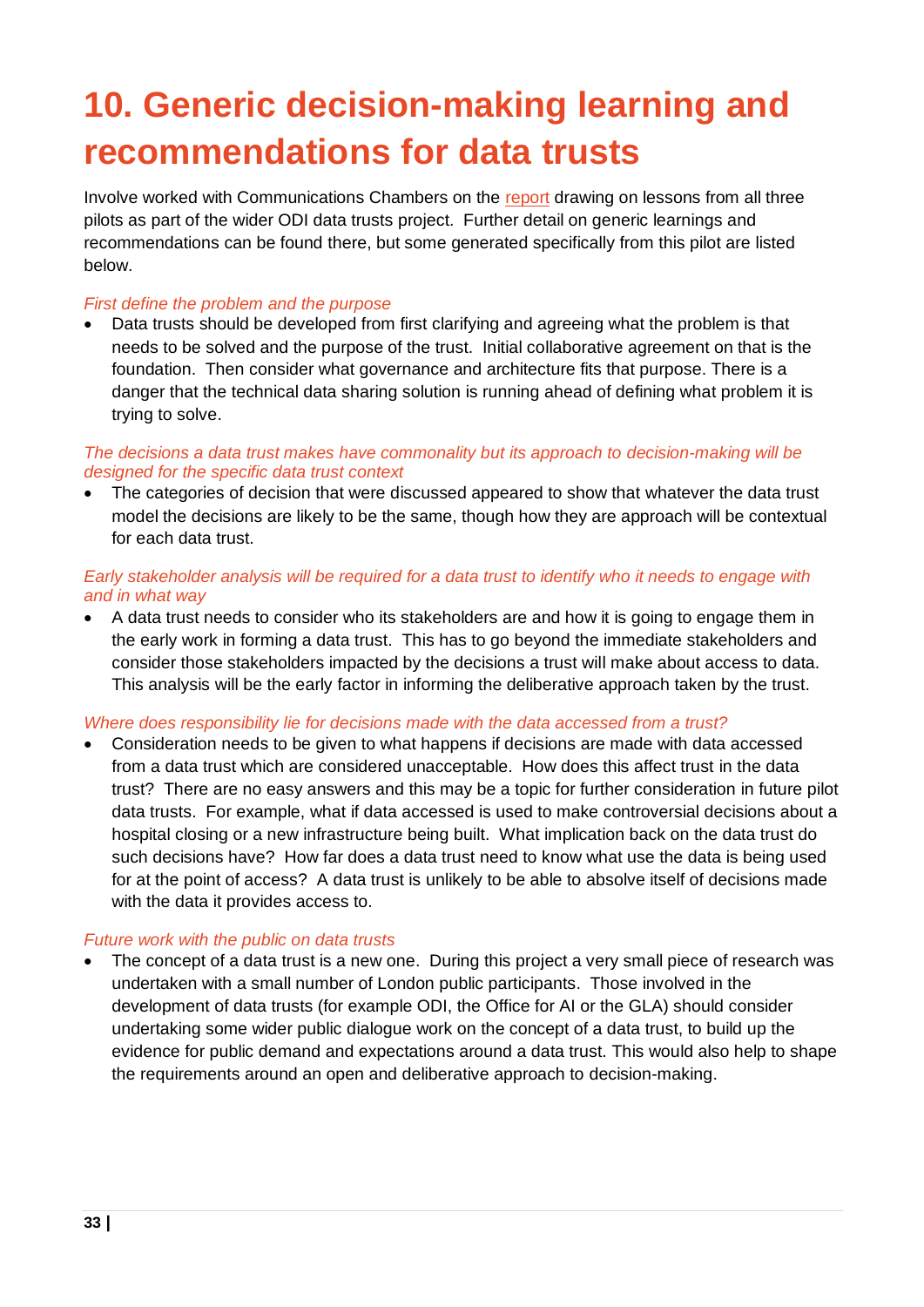#### *Learn from previous and ongoing work undertaken with the public on decision-making around data*

• *There is an existing and growing body of literature around public views on data sharing, which can provide an initial starting point in terms of what the public find acceptable and unacceptable in terms of data access and sharing and in relation to conditionality*

### *The quality of deliberation is also a factor in trust*

*.* 

• A key factor in the success of any deliberative process is the quality of the engagement that takes place with the stakeholders and the public – attention should be paid to the quality of any contractors delivering the deliberative elements. A poorly run process will not help build trust in the decision-making processes.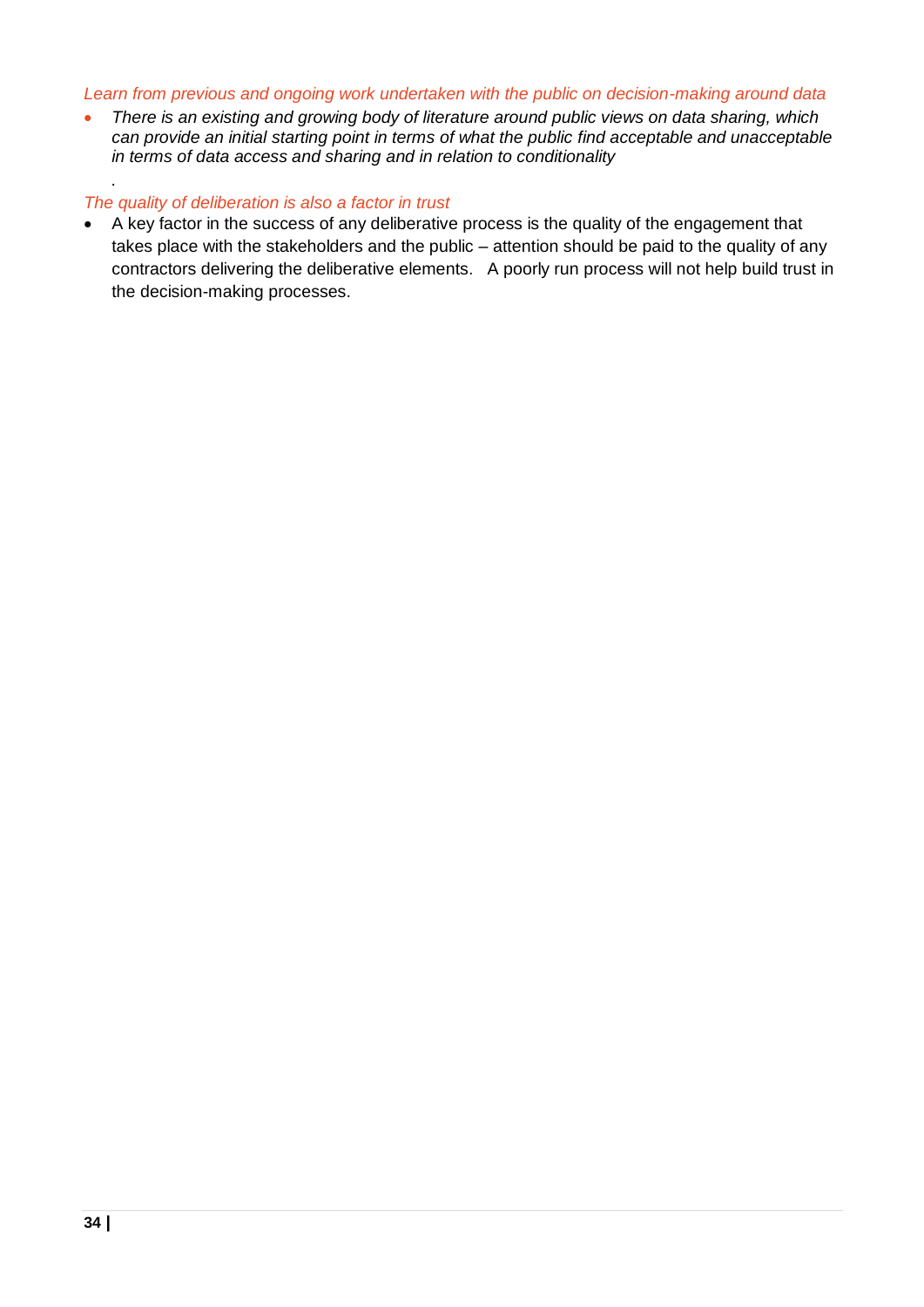# **Appendix 1: Assessment of deliberative methods and techniques**

Further to the general 'map' of deliberative techniques provided earlier in Section 4, the table below provides a description of several relevant deliberative methods. It also gives an outline of their key strengths, and potential challenges in their implementation.

<span id="page-35-0"></span>

| <b>Method &amp; description</b>                                                                                                                                                                                                                                                                                 | <b>Strengths</b>                                                                                                                                                                                                                                                                                         | <b>Challenges</b>                                                                                                                                                                                                                                                                                                               |
|-----------------------------------------------------------------------------------------------------------------------------------------------------------------------------------------------------------------------------------------------------------------------------------------------------------------|----------------------------------------------------------------------------------------------------------------------------------------------------------------------------------------------------------------------------------------------------------------------------------------------------------|---------------------------------------------------------------------------------------------------------------------------------------------------------------------------------------------------------------------------------------------------------------------------------------------------------------------------------|
| <b>Citizens' /stakeholder advisory forums</b><br>Participants: 10-30 sitting as a committee to<br>inform and advise decision-making over an<br>extended period of time.<br>Cost: Low<br>Events usually not expensive, but costs of                                                                              | Participants asked to complete 'homework' between<br>meetings and come prepared to deliberate, making the best<br>use of their time<br>Provides early warning of potential problems and a useful<br>sounding board to test plans and ideas<br>Regular meetings over extended periods give participants a | Meetings are usually quite short which can limit deliberation<br>Because they are often not involved it is a challenge to<br>ensure insights reach decision-makers<br>Long-term commitment from participants makes recruiting<br>and retaining participants difficult                                                           |
| recruiting, supporting and rewarding participants<br>can be high.<br>Time expense: Medium<br>Minimum 3 months to set-up and run group.<br>Scale of the project and the level of expertise<br>required can affect the time required.                                                                             | chance to get to know each other, aiding discussions<br>Citizens/stakeholders introduce a fresh perspective to<br>discussions, encouraging innovation<br>Citizen/stakeholder involvement increases accountability in<br>governance due to the transparency of the process                                | Can appear exclusive to those who are not included<br>Small number of people involved so statistically significant<br>data not generated<br>Participants can become less representative over time;<br>advisory groups may need to be renewed regularly                                                                          |
| <b>Deliberative focus groups</b><br>Participants: 6-12 per group sharing views and<br>attitudes on a subject, with a report produced and<br>distributed to participants.<br>Cost: Low-medium<br>Generally not very high unless using random<br>selection. May include incentives, venue hire,<br>catering, etc. | Works well with small groups in short amounts of time (when<br>the topic is clearly focused and a specific output has been<br>identified)<br>High level of participant interaction due to the small size of<br>the group<br>Can lead to a greater understanding of how people think<br>about issues      | Limits on how much information can be presented and<br>absorbed in a limited time; can impact depth of deliberation<br>Heavily dependent on a skilled facilitator<br>Easily dominated by one or two strong opinions<br>Some participants may feel inhibited to speak<br>Responses are not quantitative and so cannot be used to |
| Time expense: Low<br>Usually 1-2 hrs. Time required to plan, recruit<br>participants, write up & respond to results. May<br>require reading in advance.                                                                                                                                                         | Members can be specially recruited to fit (demographic)<br>profiles<br>Good for getting opinions from people who would not be<br>prepared to give written answers                                                                                                                                        | gauge wider opinion                                                                                                                                                                                                                                                                                                             |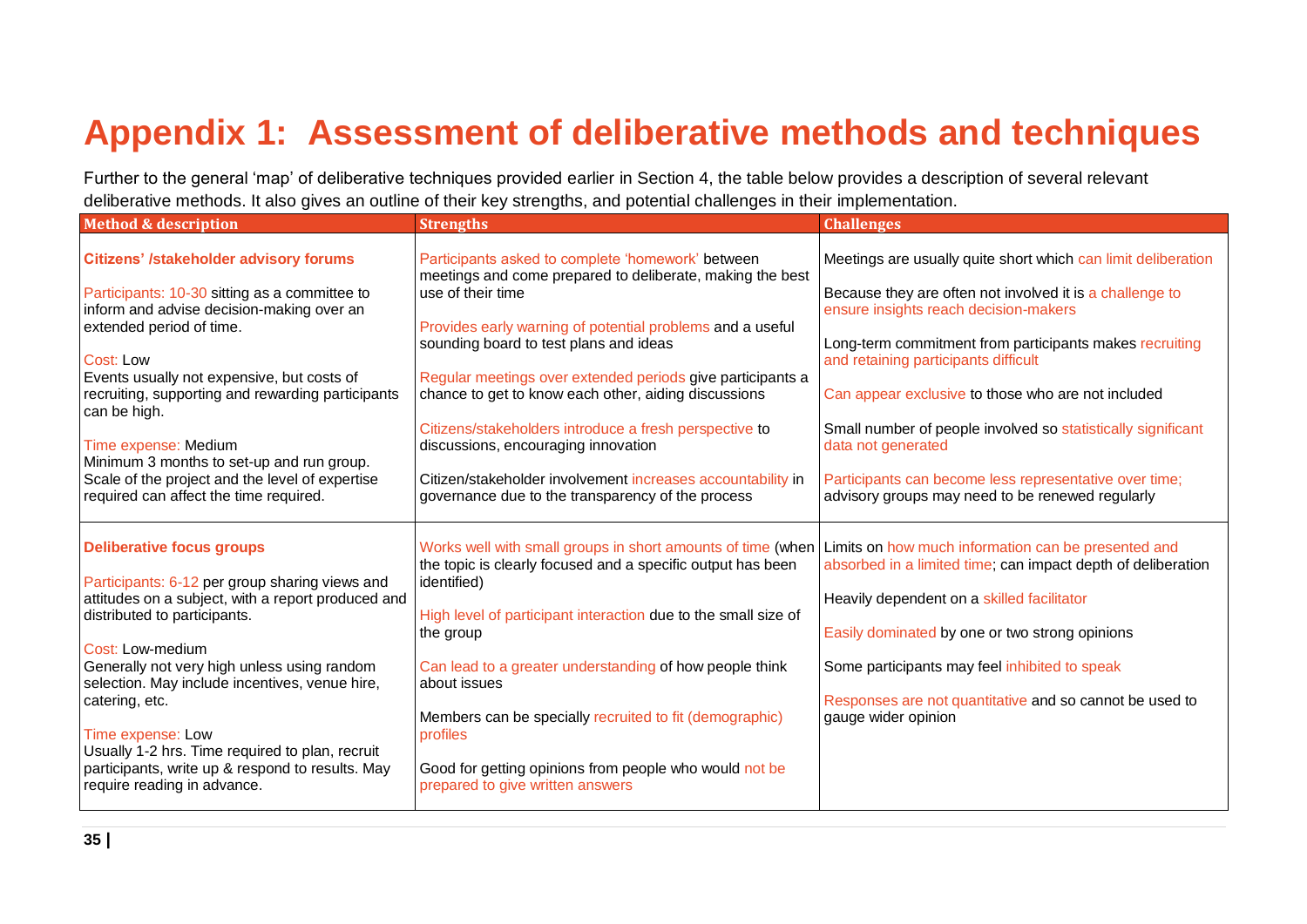| <b>Deliberative workshops and structured</b>                                                                                                                                                                                                                                                                                                                                                                                   | Very flexible and versatile method, allowing for creativity in                                                                                                                                                                                                                                                                                                                                                                                                                                     | A representative sample of the population is important for the                                                                                                                                                                                                                                                                                                                                                                         |
|--------------------------------------------------------------------------------------------------------------------------------------------------------------------------------------------------------------------------------------------------------------------------------------------------------------------------------------------------------------------------------------------------------------------------------|----------------------------------------------------------------------------------------------------------------------------------------------------------------------------------------------------------------------------------------------------------------------------------------------------------------------------------------------------------------------------------------------------------------------------------------------------------------------------------------------------|----------------------------------------------------------------------------------------------------------------------------------------------------------------------------------------------------------------------------------------------------------------------------------------------------------------------------------------------------------------------------------------------------------------------------------------|
| dialogues                                                                                                                                                                                                                                                                                                                                                                                                                      | meeting the needs of the project                                                                                                                                                                                                                                                                                                                                                                                                                                                                   | evidence to be generalisable                                                                                                                                                                                                                                                                                                                                                                                                           |
| Participants: 8-12 in group discussion to explore<br>an issue, challenge opinions and develop<br>informed conclusion(s).<br>Cost: Low-medium<br>Stratified random selection can add significant<br>costs. An incentive is sometimes offered.<br>Additional costs include venue and catering. Must<br>sometimes reconvene.<br>Time expense: Variable<br>A few hours or several days depending on topic<br>and intended outcome. | The same workshop design can be used in a variety of<br>locations, or with different groups<br>Large numbers of people involved in addressing a single<br>policy question without a large-scale event<br>Time and resources to consider an issue in-depth<br>Discussing with others gives participants an insight into<br>alternative perspectives<br>Can build relationships between participants<br>It is a method that is rapidly acquiring increased social<br>legitimacy and political buy-in | Conclusions are not always clear and collective<br>Open to manipulation: how discussions are framed; how the<br>topic is introduced; the questions asked<br>Involves small numbers of people and therefore can't gather<br>statistically significant data on opinions<br>Participants' views develop through deliberation; may mean<br>that final views aren't representative of wider public, who<br>haven't experienced deliberation |
| <b>Facilitated stakeholder dialogues</b>                                                                                                                                                                                                                                                                                                                                                                                       | Deals well with conflict, can help address low trust                                                                                                                                                                                                                                                                                                                                                                                                                                               | Extremely reliant on the skills of a facilitator or mediator; can                                                                                                                                                                                                                                                                                                                                                                      |
| Participants: a handful of people to several                                                                                                                                                                                                                                                                                                                                                                                   | Ensures a balanced approach to decision-making, allowing                                                                                                                                                                                                                                                                                                                                                                                                                                           | be expensive and time consuming                                                                                                                                                                                                                                                                                                                                                                                                        |
| hundred, defining the problem, devising methods                                                                                                                                                                                                                                                                                                                                                                                | all voices to be heard                                                                                                                                                                                                                                                                                                                                                                                                                                                                             | The need for participation by all stakeholders can slow                                                                                                                                                                                                                                                                                                                                                                                |
| and creating solutions, mainly through workshops                                                                                                                                                                                                                                                                                                                                                                               | Develops jointly-owned and implemented solutions, often                                                                                                                                                                                                                                                                                                                                                                                                                                            | progress or even render it impossible                                                                                                                                                                                                                                                                                                                                                                                                  |
| and similar meetings.                                                                                                                                                                                                                                                                                                                                                                                                          | preventing the need for legal challenge or litigation                                                                                                                                                                                                                                                                                                                                                                                                                                              | Challenging to ensure communication between stakeholder                                                                                                                                                                                                                                                                                                                                                                                |
| Cost: Medium<br>Costs can increase for expert facilitation and<br>numerous meetings.<br>Time expense: Medium-high<br>Most effective over a long period of time due to<br>the slow process of building relationships and<br>trust between groups.                                                                                                                                                                               | Highly flexible and can be applied at all levels of<br>government.<br>Good in controversial or contested contexts; dialogue is one<br>of the few practicable options once a conflict has reached a<br>certain point                                                                                                                                                                                                                                                                                | representatives and their constituencies<br>A risk that organisational and individual positions may not be<br>explicitly acknowledged<br>May only highlight areas of agreement without other parts of<br>the picture; problematic for campaigning organisations for<br>which positions are important                                                                                                                                   |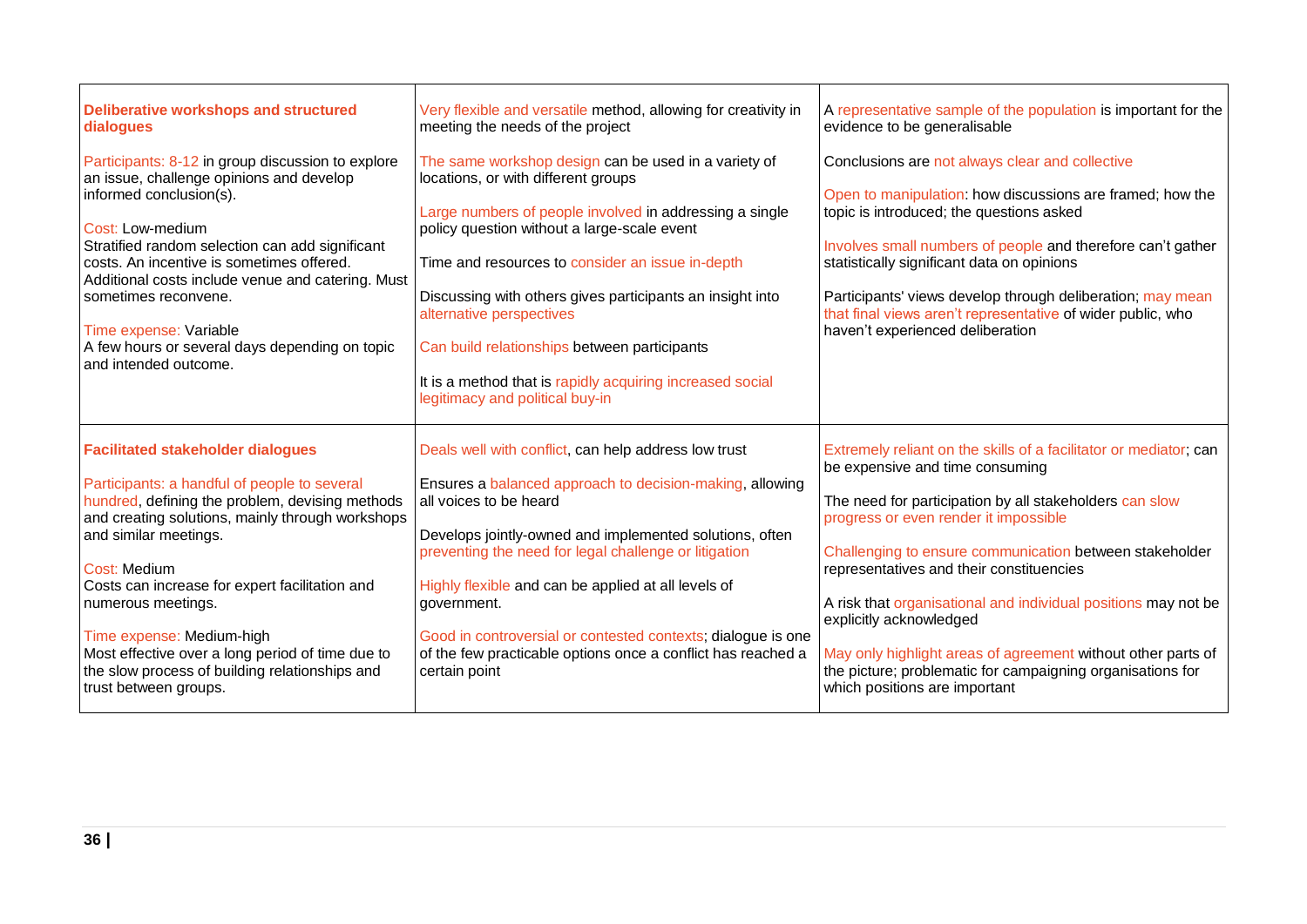| <b>Citizens' jury</b><br>Participants: 12-24; representative of the<br>demographic, deliberating on an issue (generally<br>one clearly framed question).<br>Cost: High<br>Average: £15,000-£20,000 for two days;<br>recruitment of jurors, venue hire/catering,<br>facilitation, Per diem honorarium for jurors,<br>accommodation and travel.<br>Time expense: Low<br>Mostly take place over two days, mainly because<br>of time and cost constraints.        | A recognised and proven method, with institutional<br>legitimacy<br>Can involve people who have previously not engaged with<br>an issue<br>Designed to deliver clear, agreed outputs, interrogating<br>issues and experts/evidence<br>Useful for controversial or sensitive policy issues that<br>require careful weighing up of options<br>Direct citizen input through extended deliberation and<br>focused discussion<br>Impartial, specific and objective decisions, delivered through<br>a verdict                                                                                  | Usually requires participants to take in large amounts of<br>information; can be challenging to present this in engaging<br>ways<br>The issue/decision can be highly specific<br>The framing of the question, and the evaluation of the<br>results, can be very 'top-down'<br>High cost<br>Small sample of citizens involved, although this should be<br>highly representative of the demographics of the given area |
|---------------------------------------------------------------------------------------------------------------------------------------------------------------------------------------------------------------------------------------------------------------------------------------------------------------------------------------------------------------------------------------------------------------------------------------------------------------|------------------------------------------------------------------------------------------------------------------------------------------------------------------------------------------------------------------------------------------------------------------------------------------------------------------------------------------------------------------------------------------------------------------------------------------------------------------------------------------------------------------------------------------------------------------------------------------|----------------------------------------------------------------------------------------------------------------------------------------------------------------------------------------------------------------------------------------------------------------------------------------------------------------------------------------------------------------------------------------------------------------------|
| <b>Citizens' assembly</b><br>Participants: 50-250 citizens deliberating an<br>issue, or issues, of local, regional or national<br>importance. Participants usually selected to<br>create a 'mini-public' (broadly representative of<br>the population).<br>Cost: High<br>Includes recruitment of participants, facilitation,<br>participant expenses, planning, communication<br>and promotion.<br>Time expense: Medium<br>Takes place over several weekends. | Can explore diverse perspectives on complex issues and<br>reach consensual recommendations<br>When run on a large scale they can bring a diverse array of<br>opinions and experiences into one event<br>Combines learning phase with deliberation; can help<br>understand, develop and change initial views<br>Brings decision-makers face-to-face with consumers with<br>lived experience of the issues<br>Can be a high profile process and provide an opportunity to<br>draw wider attention to an issue<br>Offers policy makers an insight on public opinion on a<br>contested issue | Recruiting a representative group of people at this scale can<br>be challenging and expensive<br>Assemblies are very intensive and resource-demanding<br>processes<br>Running a Citizens Assembly is a highly complex process<br>requiring significant expertise<br>Risks being seen as a publicity exercise if not followed by<br>real outcomes                                                                     |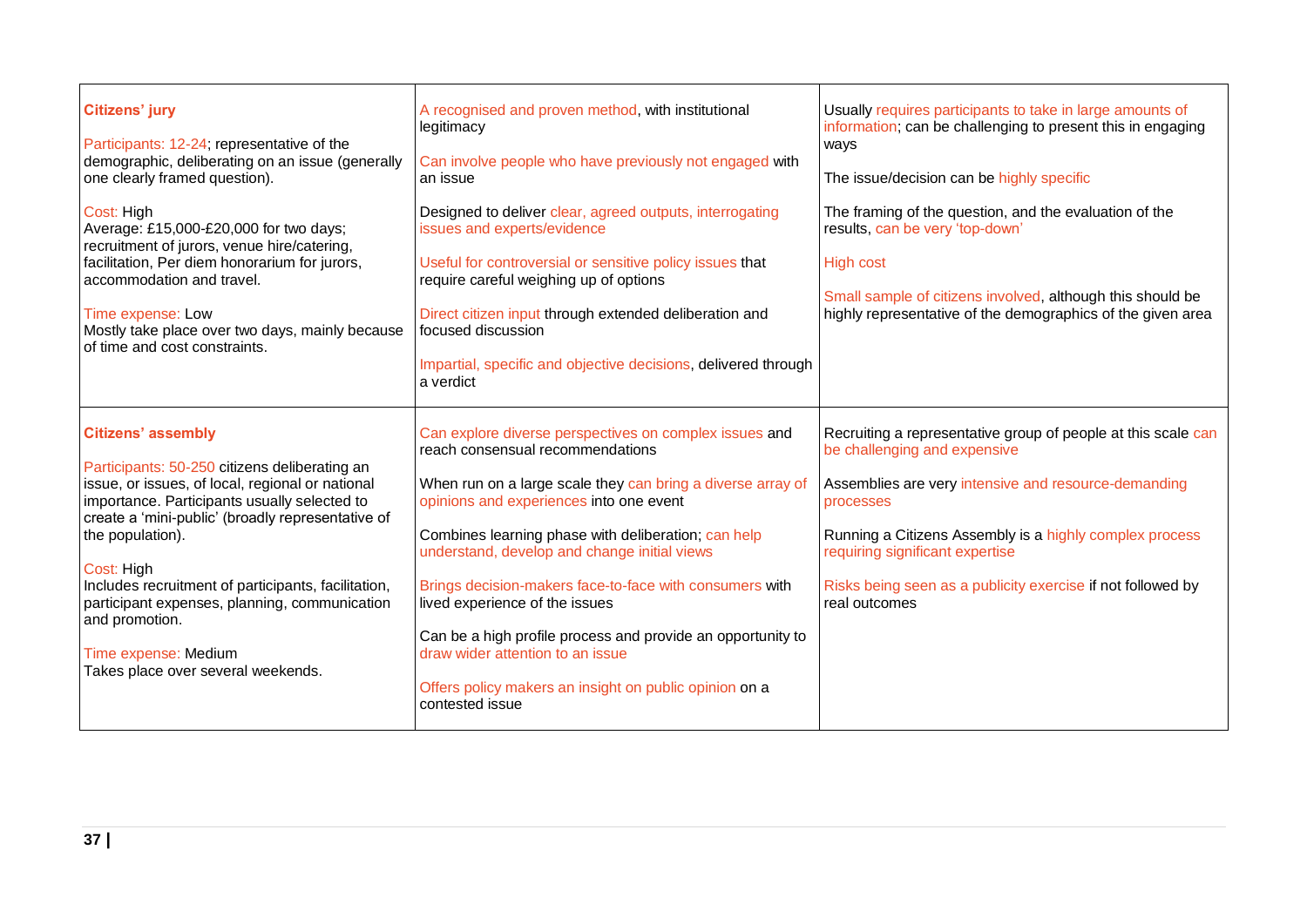| <b>Citizens' panel/ Community panel</b><br>Participants: 500-5,000 in a representative,<br>consultative body of local residents, taking part in<br>a rolling programme of research and consultation.<br>Cost: Medium<br>Depends on the size of the Panel, the methods in<br>which the members are consulted and frequency<br>of consultation.<br>Time expense: Medium<br>Time needed to keep the Panel database up to<br>date, recruit new participants, and to run &<br>analyse consultations.                 | Can be sponsored and used by a partnership of local<br>agencies<br>Allows for the targeting of specific groups if large enough<br>Allows surveys or other research to be undertaken at short<br>notice<br>Useful in assessing local service needs & priorities<br>Can determine appropriateness of developments within the<br>area<br>Can track local sentiments over time                                                                                                                                                                                      | Needs considerable staff support to establish and maintain<br>the panel<br>Can exclude non-native speakers and/or certain residents<br>who do not feel comfortable participating in this way<br>Responses to surveys often reduce over time, particularly<br>among young people<br>Should not be the only form of engagement                                                                                                                                                                           |
|-----------------------------------------------------------------------------------------------------------------------------------------------------------------------------------------------------------------------------------------------------------------------------------------------------------------------------------------------------------------------------------------------------------------------------------------------------------------------------------------------------------------|-----------------------------------------------------------------------------------------------------------------------------------------------------------------------------------------------------------------------------------------------------------------------------------------------------------------------------------------------------------------------------------------------------------------------------------------------------------------------------------------------------------------------------------------------------------------|--------------------------------------------------------------------------------------------------------------------------------------------------------------------------------------------------------------------------------------------------------------------------------------------------------------------------------------------------------------------------------------------------------------------------------------------------------------------------------------------------------|
| <b>Distributed dialogue</b><br>Participants: various, participating in dialogue<br>events organised by interested parties (rather<br>than centrally) in different areas and media<br>(including online).<br>Cost: Low-medium<br>Planning and promotion; materials for workshops;<br>communications. Depends on scope and breadth.<br>Costs contained by local groups running their own<br>events.<br>Time expense: Varies<br>Distributed dialogues take place at different times,<br>organised by participants. | Ability to engage a large number of stakeholders and lay<br>people in different locations<br>Insights into concerns and aspirations in different localities<br>around the same issues<br>Indicates how priorities and opinions differ in different areas<br>or between different groups<br>Can be a cost effective way of enabling large numbers to<br>participate, as costs and organisational tasks are<br>decentralised<br>Opportunities for continuous engagement integrated into the<br>process<br>Gives a high degree of autonomy and control to citizens | Distributed dialogues can take a long time to organise, not<br>suitable when fast action is needed<br>Encouraging others to run workshops can be time<br>consuming and resource intensive<br>The commissioning body retains little control of how<br>discussions are framed or facilitated in practice<br>Data collected can be inconsistent<br>Difficult to ensure inclusiveness and transparency of<br>local/stakeholder-led dialogues<br>The process may produce contradictory or inconsistent data |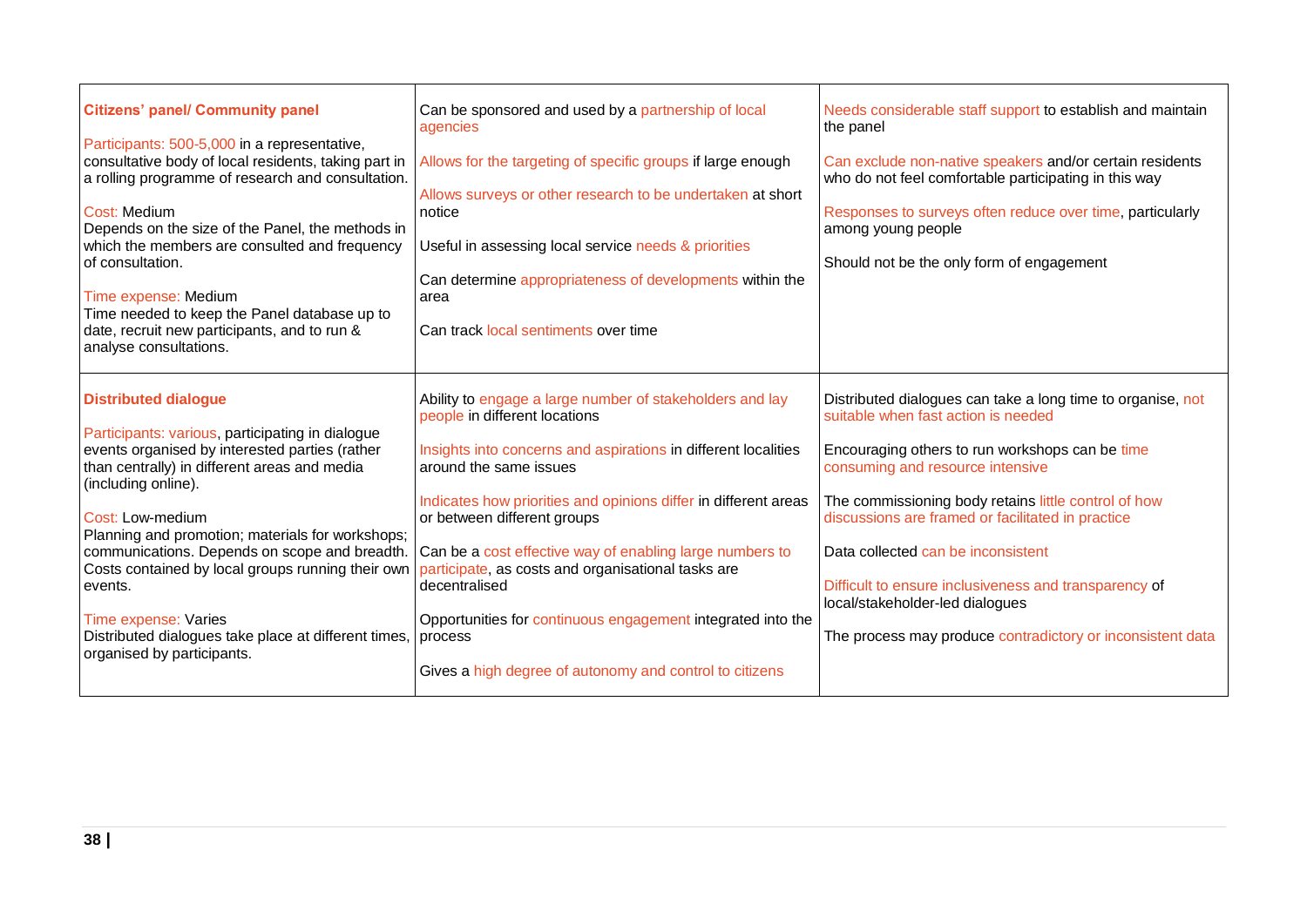| <b>Deliberative mapping</b><br>Participants: 20-40 citizens and topic experts<br>consider complicated issues. Can show how<br>support for a proposed action is weighed against<br>economic, social, ethical and scientific criteria.<br>Cost: Medium<br>Numerous meetings and event costs, facilitation,<br>expenses of citizens & experts.<br>Time expense: Medium-high<br>Requires several months for numerous meetings<br>and workshops. | Gives consumers and experts the opportunity to learn from<br>each other and work together<br>Useful for understanding the differences between expert and   common ground<br>public assessments of options<br>Good for dealing with complicated issues where a range of<br>different considerations must be balanced<br>Can demonstrate values and concerns behind public<br>preferences and acceptability of options<br>Can deliver greater legitimacy for decisions and information<br>about public preferences towards policy options.<br>Experts take a more active role than in many engagement<br>processes, but are prevented from dominating | Can only be used with quite small groups<br>Findings can be inconclusive if there are difficulties finding<br>The results of the process can be contradictory, leaving<br>decision-makers without clear guidance<br>Can be high cost, with considerable time demands on expert<br>participants<br>Often difficult to ensure that experts buy in to the process<br>and engage with public as equals<br>Highly specialised expertise in running this process<br>Often ineffective in building better relationships between<br>groups |
|---------------------------------------------------------------------------------------------------------------------------------------------------------------------------------------------------------------------------------------------------------------------------------------------------------------------------------------------------------------------------------------------------------------------------------------------|-----------------------------------------------------------------------------------------------------------------------------------------------------------------------------------------------------------------------------------------------------------------------------------------------------------------------------------------------------------------------------------------------------------------------------------------------------------------------------------------------------------------------------------------------------------------------------------------------------------------------------------------------------|------------------------------------------------------------------------------------------------------------------------------------------------------------------------------------------------------------------------------------------------------------------------------------------------------------------------------------------------------------------------------------------------------------------------------------------------------------------------------------------------------------------------------------|
| <b>Participatory strategic planning</b><br>Participants: 5-50 in a community, coming<br>together in explaining how they would like their<br>community or organisation to develop over the<br>next few years.<br>Cost: Medium<br>Usually two trained and experienced facilitators<br>for two-day event.<br>Time expense: Low<br>A two-day event with recommended follow-up<br>after 6 months.                                                | Effective in involving the public in meaningful policy/action<br>planning, particularly on complex and technical issues<br>Brings public and expert stakeholders together<br>A cost-effective way of enabling a diverse group to identify<br>common ground and reach agreement<br>Can deliver clear, realistic policy recommendations<br>Flexible and applicable to multiple settings<br>Works for people with auditory/visual preferences<br>Participants often find process & outcome inspiring                                                                                                                                                   | The demand of reaching agreement between stakeholders<br>can weaken the ambition of policy recommendations<br>Requires active participation of all stakeholders throughout<br>the whole process<br>Often difficult to ensure that experts buy in to the process<br>and engage with public as equals<br>Requires trained and experienced facilitators<br>Requires all major stakeholders to be present in the room                                                                                                                  |